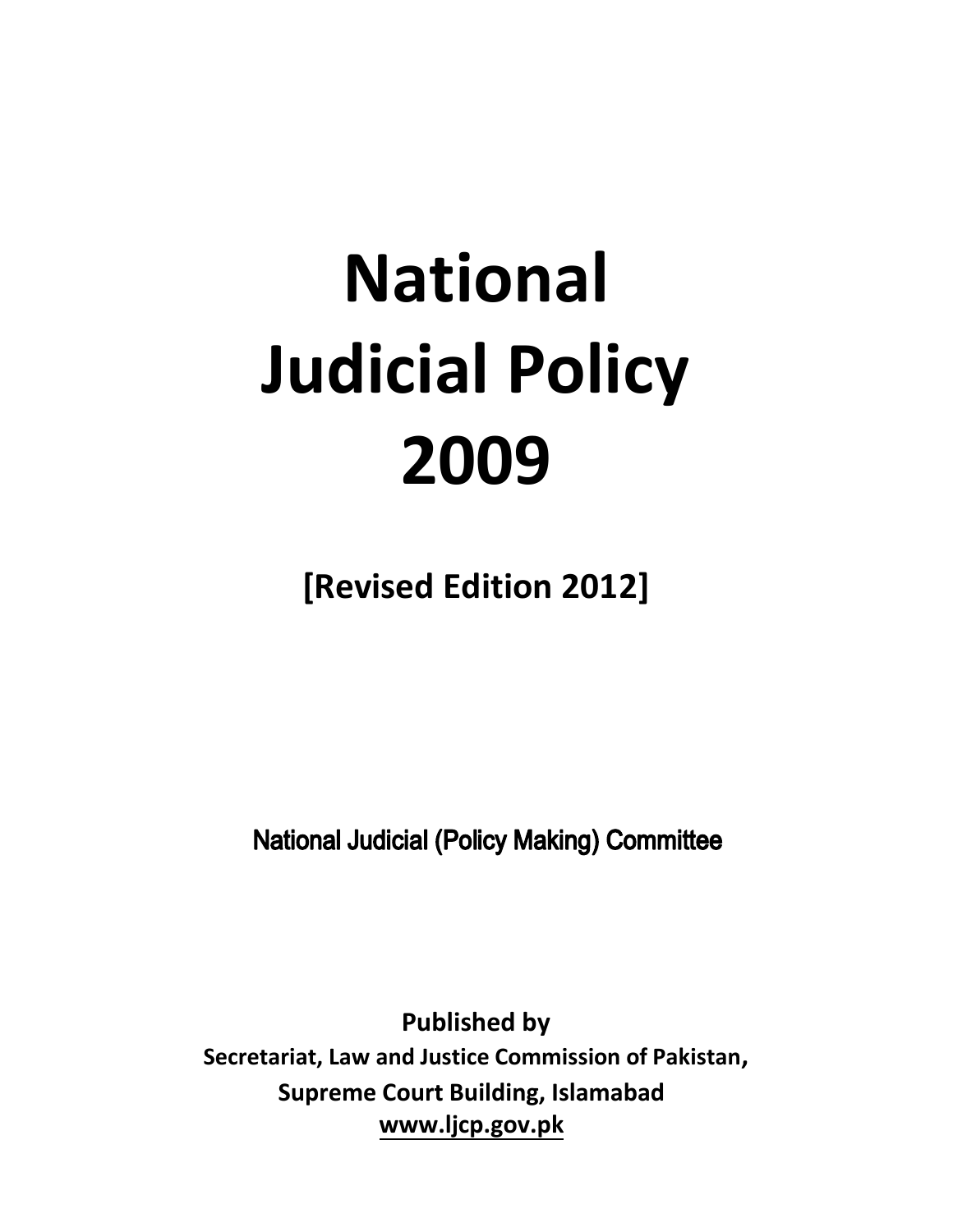| <b>CONTENTS</b> |                                                                                   |                                                                   |             |                                                                         |          | Page<br>No. |
|-----------------|-----------------------------------------------------------------------------------|-------------------------------------------------------------------|-------------|-------------------------------------------------------------------------|----------|-------------|
|                 |                                                                                   | 1. Justice at Grassroot Level<br><b>Chief Justice of Pakistan</b> |             | $\mathbf{r}$ and $\mathbf{r}$ are associated to the set of $\mathbf{r}$ |          | 1           |
|                 | 2. Executive Summery<br>Secretary, NJPMC<br>المتعادل المتعادل المتعادل المتعادلات |                                                                   |             |                                                                         |          | 4           |
| 3.              | National Judicial Policy                                                          |                                                                   |             |                                                                         |          | 7           |
| a.              |                                                                                   | Independence of Judiciary                                         |             |                                                                         |          |             |
| b.              |                                                                                   | Misconduct                                                        |             |                                                                         |          | 10          |
| C <sub>1</sub>  |                                                                                   | Eradication of Corruption                                         |             |                                                                         |          | 11          |
| d.              | <b>Expeditious Disposal of Cases</b>                                              |                                                                   |             |                                                                         |          |             |
|                 | • Short Term Measures                                                             |                                                                   |             |                                                                         |          | 17          |
|                 | i                                                                                 | <b>Criminal Cases</b>                                             |             |                                                                         |          | 17          |
|                 | ii                                                                                | <b>Civil Cases</b>                                                | a a control | $\ddotsc$                                                               |          | 32          |
|                 | • Long Term Measures<br>$\cdots$                                                  |                                                                   |             | $\cdots$                                                                | $\cdots$ | 42          |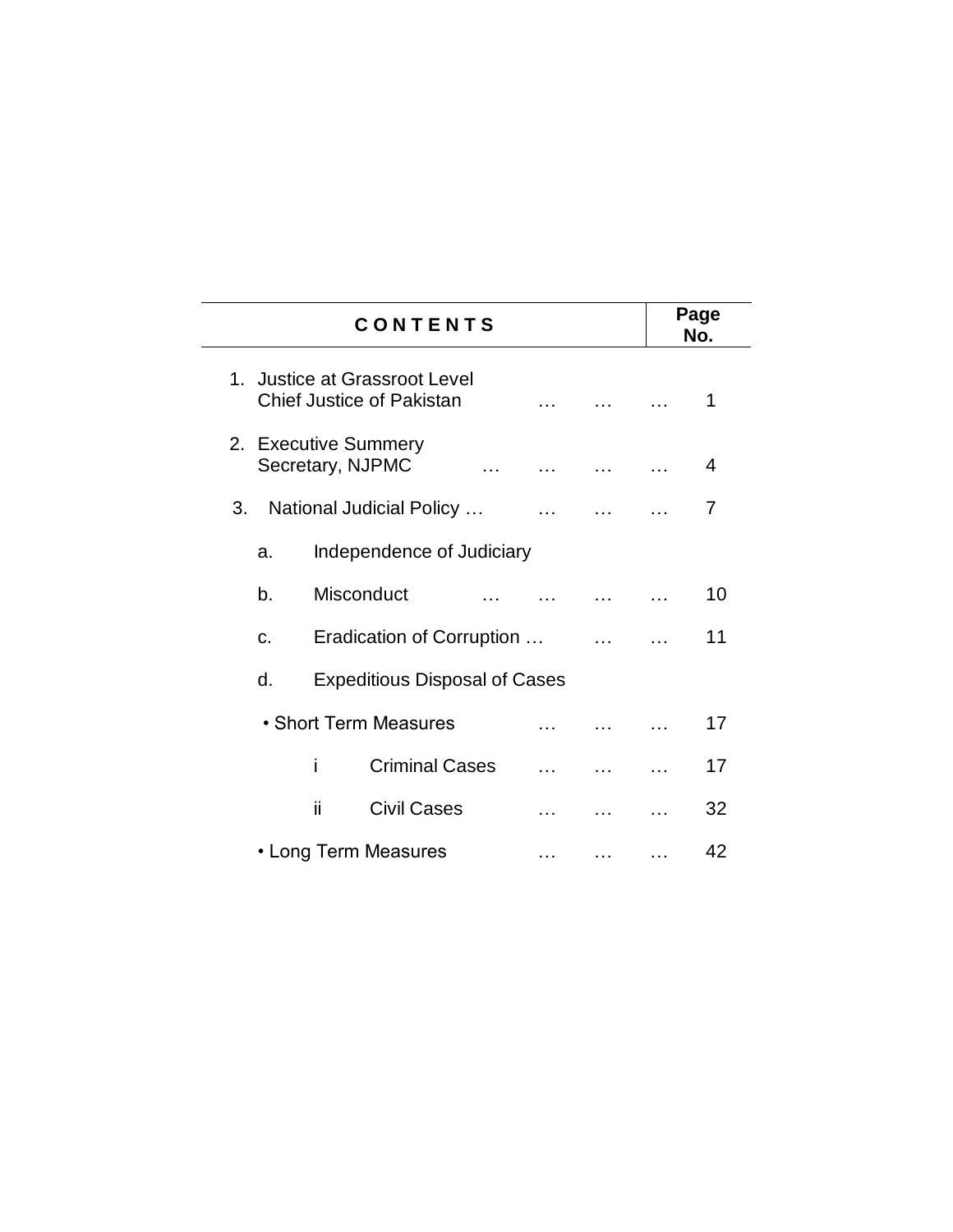### **Justice at the Grassroot Level**

Meeting of the NJPMC was convened at a critical moment of our national history. There has occurred a gradual deterioration in the law and order situation and parts of the country are experiencing militancy and violence, causing the displacement of hundreds of thousands of innocent people men, women and children. These are difficult times as we are facing existential threats. But I do not think that the difficulties are insurmountable. We are a tenacious nation, have demonstrated, more than once, our strength and ability to face challenges. The lawyers' movement for restoration of independent-minded judges and supremacy of law/Constitution is a case in point. The movement for a grand cause was thronged by enthusiastic groups including civil society organizations, professional groups, political parties and students, etc. In the evening of 15 March 2009, the movement transformed itself into a mini-revolution. It demonstrated the agility and determination of the masses to stand by the Constitution and dispensation of power under this supreme law. It emboldened me to say today, that together we could face challenges and convert them into opportunities. I have full faith in the ability of the people to rise to the occasion and chalk out a future course of action, based on democratic values and constitutional principles.

The restoration of 3rd November (2007) judiciary ushered in a new era: an era of hope that political dispensation in the country and governance shall be in accordance with the constitutional principles. The people of Pakistan have reposed great confidence in the ability of the judiciary to redress their grievances and grant them relief. They have very high expectations of the courts to settle their disputes, restore their rights/entitlements and maintain peace in society by sending the guilty behind bars. I thank the people for believing on us! We must strive hard to meet their expectations. This is time to repay our debt to the nation. We could do so by addressing the perennial twin-problems of "backlog" and "delays" in the system of administration of justice. To achieve the objective, the National Judicial Policy was formulated.

The key features of the National Judicial Policy are strengthening the independence of the judiciary by its separation from the executive and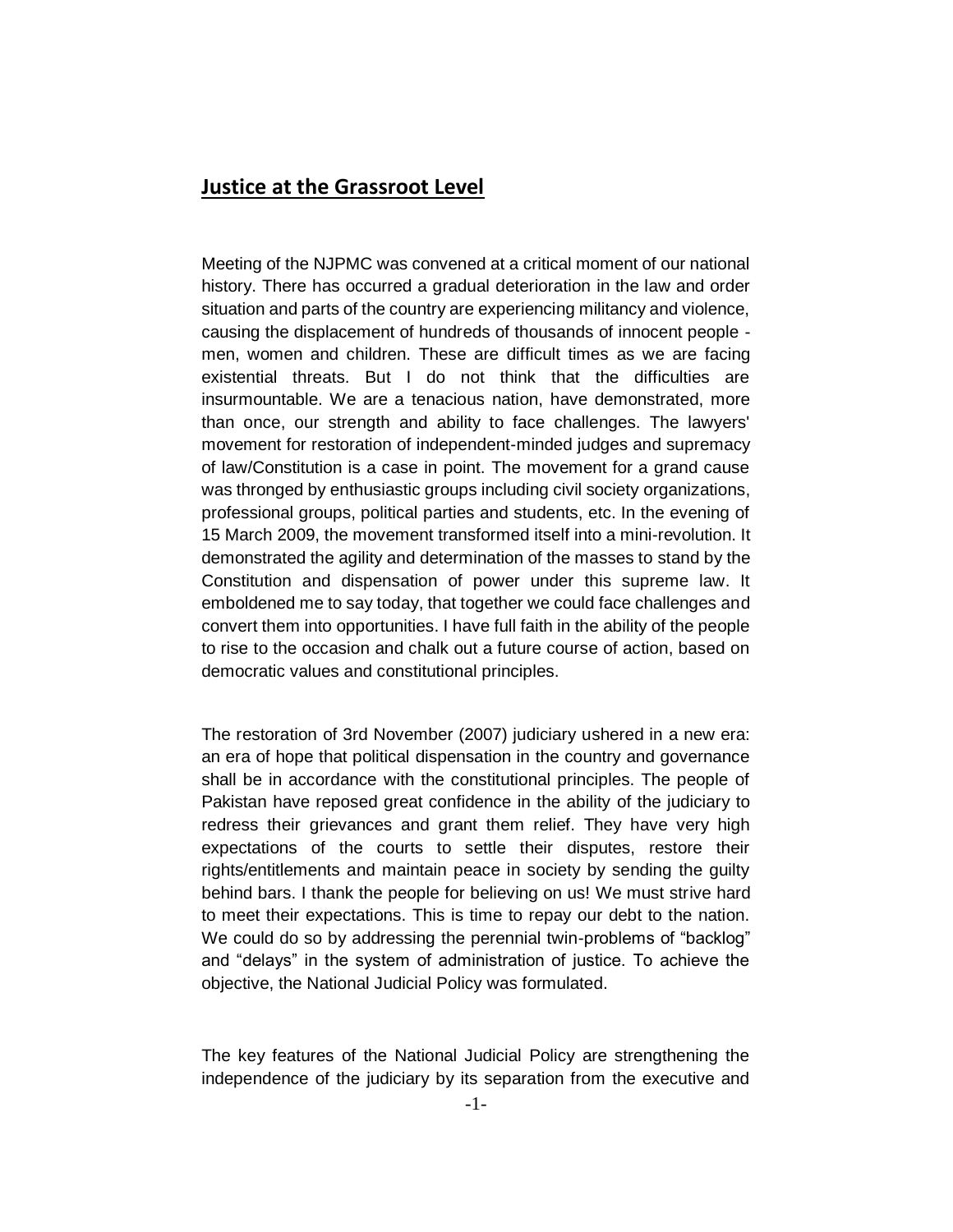ridding the courts of the menace of corruption, thereby presenting a clean and positive image of judiciary. In the Policy, we have set high goals for ourselves. The goals are to initially reduce, and ultimately eliminate, backlog at the level of superior as well as subordinate courts, and further, to fix time frame for disposal of civil and criminal cases. The criminal cases will get priority on account of the sub-human conditions in which under-trial prisoners are kept in jails. Writs for protection of fundamental rights i.e. right to life, liberty, equality, property and freedom of thought, conscience, association, etc will also be maintained on fast track. Furthermore, financial/rent matters and family/juveniles cases will also receive preference, which is crucial for economic development and protection of family values.

The Policy seeks to achieve its objectives, by efficient utilization of existing resources. We have to operate by remaining within the given legal/procedural framework. The laws are indeed time-tested. Given earnest effort by the bench and the bar, I am confident of achieving positive results. However, keeping in view the gigantic effort new resources would be needed. We would be very economical in the utilization of the needed resources. I am confident that the Government will provide the requisite funds, as our effort is to strengthen the administration and improve governance. It is necessary for peace and security, thereby spurring trade/commercial activities and foreign/local investment in the economy. This is how, the industrialized countries progressed. This is how, we can move forward. We could achieve the results by establishing a society based on the supremacy of Constitution and rule of law. Our aim is to provide Justice for All.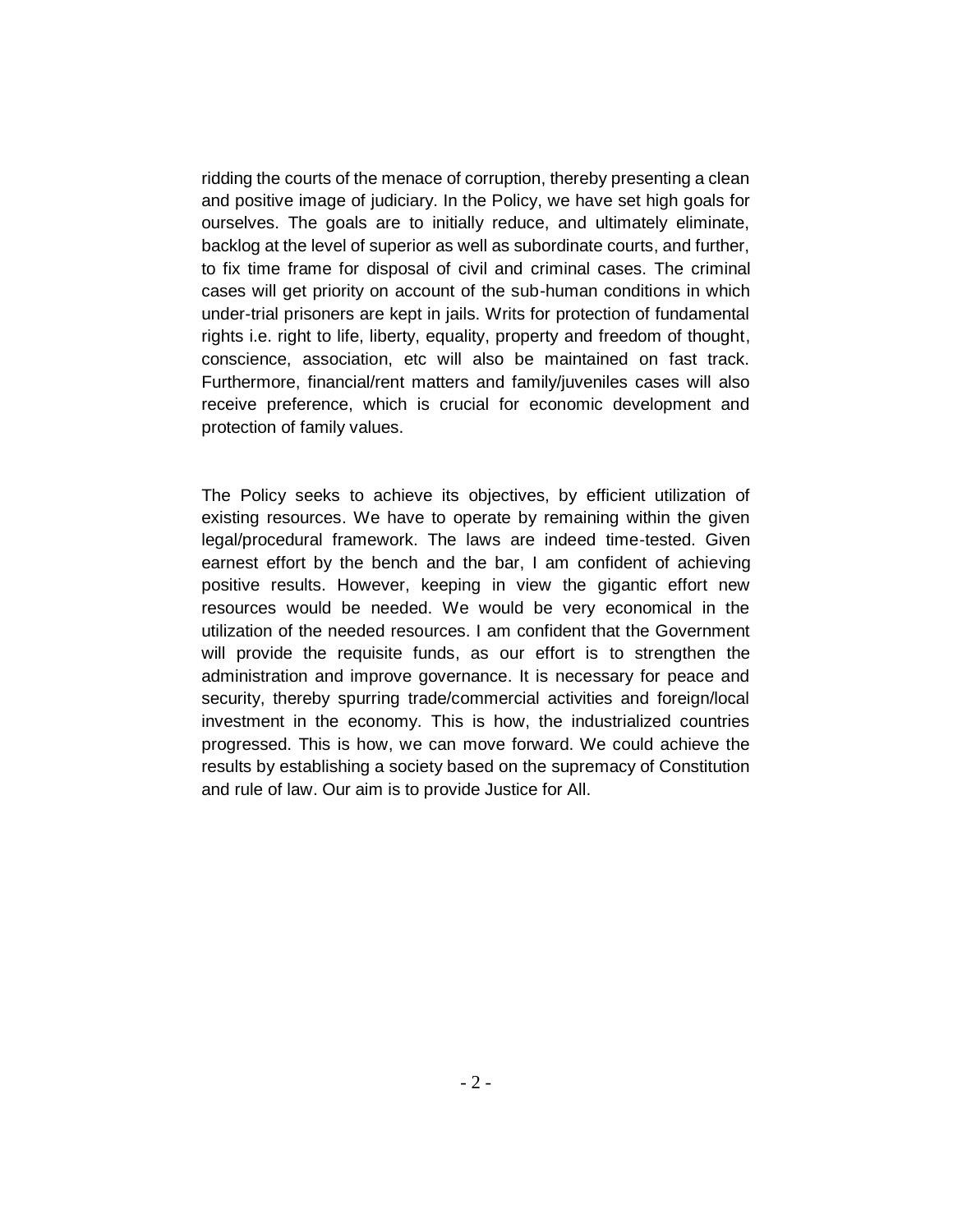In the ultimate analysis, the Policy seeks to ensure that the constitutional principles of equality before law and equal protection of law are strictly adhered to. Adherence to law/Constitution leads to nation building. It is a sure recipe for economic growth and social progress. Law protects the rights/interests of poor/downtrodden segments of society. It helps to break shackles of cruelty/injustice. It puts an end to exploitation of the underdog by the rich/influential. Let us strive to achieve the noble goals, set in the Policy. Let us infuse confidence in the minds of our people that the system of administration of justice is capable of meeting the challenges of time and emerging realities. Let us make the judicial organ of the state as a sheet anchor at the time of serious challenges. I have no doubt that my brother Judges in the superior courts and judicial officers would help and support us in our drive to steer the ship of the nation through troubled waters. I am equally confident of the help and support of the members of the bar. We have carried out very wide consultations with them as well as other stakeholders. Their valuable suggestions have been incorporated in the Policy.

> Iftikhar Muhammad Chaudhry Chief Justice of Pakistan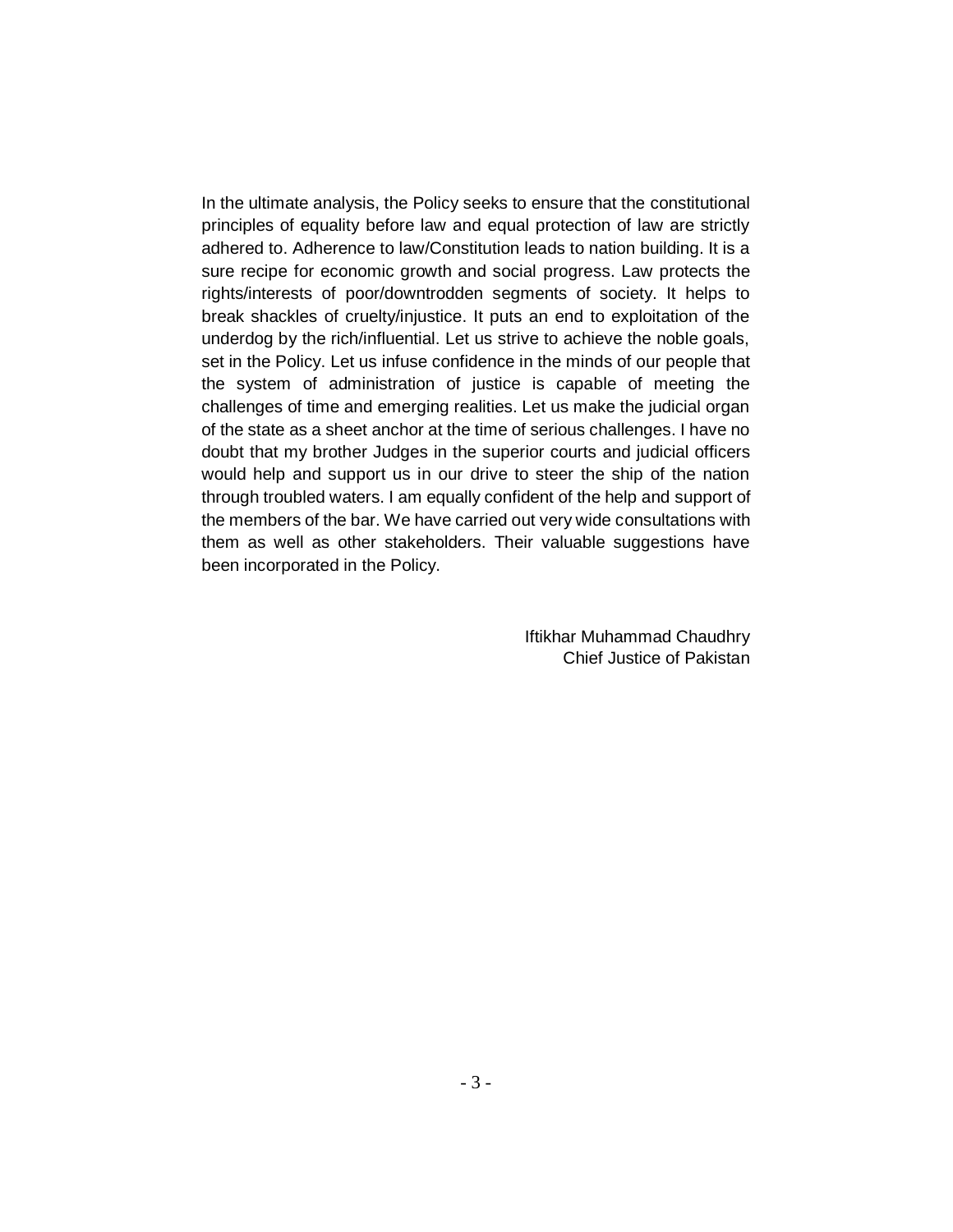#### **Executive Summary**

The historical movement for restoration of independent-minded judges, supremacy of the Constitution and rule of law has heightened the expectations of the public for early resolution of their cases by courts. Conscious of the public expectations/aspirations, the Chief Justice of Pakistan decided to initiate the process of formulating a new judicial policy for expediting trial proceedings. He assigned the task to the Secretariat of NJPMC to devise an appropriate strategy and work plan for action. The NJPMC is a statutory body, the nation's apex judicial forum. It is headed by the Chief Justice of Pakistan and comprises Chief Justice, Federal Shariat Court and Chief Justices of provincial High Courts, as members. The Secretary, Law and Justice Commission of Pakistan is designated as the Secretary to the Committee. The Committee is required, inter alia, to prepare and implement judicial policy for improving the capacity and performance of the administration of justice by setting performance standards.

The Chief Justice of Pakistan/Chairman NJPMC convened a 2-day session of the Committee on 18-19 April 2009 to consider the draft providing steps to strengthen judicial independence, check corrupt practices in the judicial system and prioritize certain categories of cases for expeditious disposal. The meeting lasted for 2-days; in one session, the representatives of the bar including Vice Chairman, Pakistan Bar Council, Vice Chairmen, of the Provincial Bar Councils, President, Supreme Court Bar Association and Presidents of all the High Court Bar Associations were also invited. After thorough deliberations, a draft was approved, which was forwarded to all judges of the Supreme Court, High Courts and Subordinate Courts. Copies of the draft were also forwarded to the President, Supreme Court Bar Association, all High Courts Bar Associations, all District Bar Associations and all Tehsil Bar Associations. Simultaneously copies of the draft policy were also forwarded to Attorney General for Pakistan, all Advocates General, all Prosecutors General, Secretary, Law and Justice Division, Secretaries of the provincial Law Departments, Inspectors General of Police, Inspectors General of Prisons, members of the Law and Justice Commission of Pakistan, etc. The Secretary, NJPMC in a press briefing shared the draft with media and general public. The draft was also placed on the LJCP website for feedback.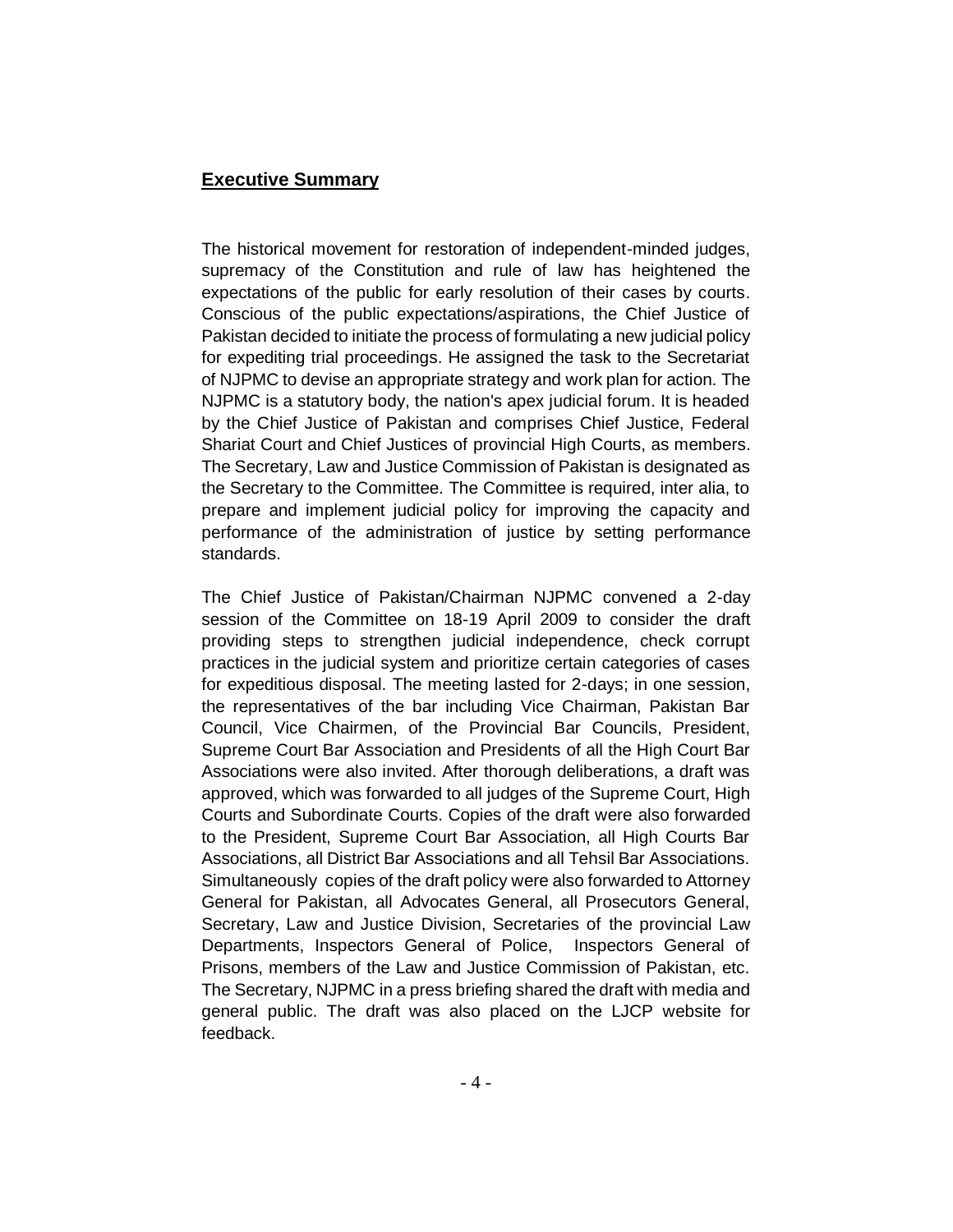The draft National Judicial Policy was subjected to thorough analysis at various fora. The members of the bar held in-house sessions to discuss the report. The District & Sessions Judges convened meetings of district judiciary alongwith representatives of the District/Tehsil Bar and forwarded their recommendations to the respective High Court. The Chief Justices of High Court held consultations with the judges of the High Court, District & Sessions Judges and representative of the High Court Bar Associations. Similarly, consultations took place in the office of Attorney General for Pakistan, Advocates General, Secretary, Law and Justice Division and Law Departments, etc. The output of such deliberations was forwarded to the Secretary, NJPMC. Many judges of superior courts, members of the bar also contributed their input to make it more result oriented. The input/ recommendations received from various fora/individual members were examined and a comprehensive draft was prepared. The draft was initially discussed in a meeting of the Registrars. After discussion, a draft was finalized. The NJPMC considered the said draft in its meeting on 16-17 May 2009. After exhaustive deliberations lasting for 2 days, the Committee finally approved the National Judicial Policy. The Committee decided that the respective High Court would make strategies and prepare plans for effective implementations of the Policy. The Policy was released on 30th May 2009 in a press briefing by the Registrar, Supreme Court/Secretary, NJPMC and came into force on 1st June 2009.

The major thrust of the Policy is on early disposal of pending cases in the superior courts as well as in district courts all over the country. The courts performed well and by and large achieved the targets set for disposal of cases. After enforcement of Judicial Policy, the Supreme Court, Federal Shariat Court, High Courts and District Judiciary decided total 8,532,548 cases. During this period **8,243,043** new cases were instituted meaning thereby that the disposal figure is **289,505** higher than the institution, which is an outstanding achievement. The figure of disposal is encouraging and shows the confidence of people in the judiciary to resolve their cases and protection of their rights which is a good omen for the nation. On the other hand, the significant performance of courts has strengthened the perception of general public about the rule of law in the country. The Policy proved a tool to sensitize the people regarding their rights. However, deficiency if any was on account of cogent reasons beyond the control of courts. Besides, in the Policy certain measures are suggested to strengthen the role of judicial institutions, keep its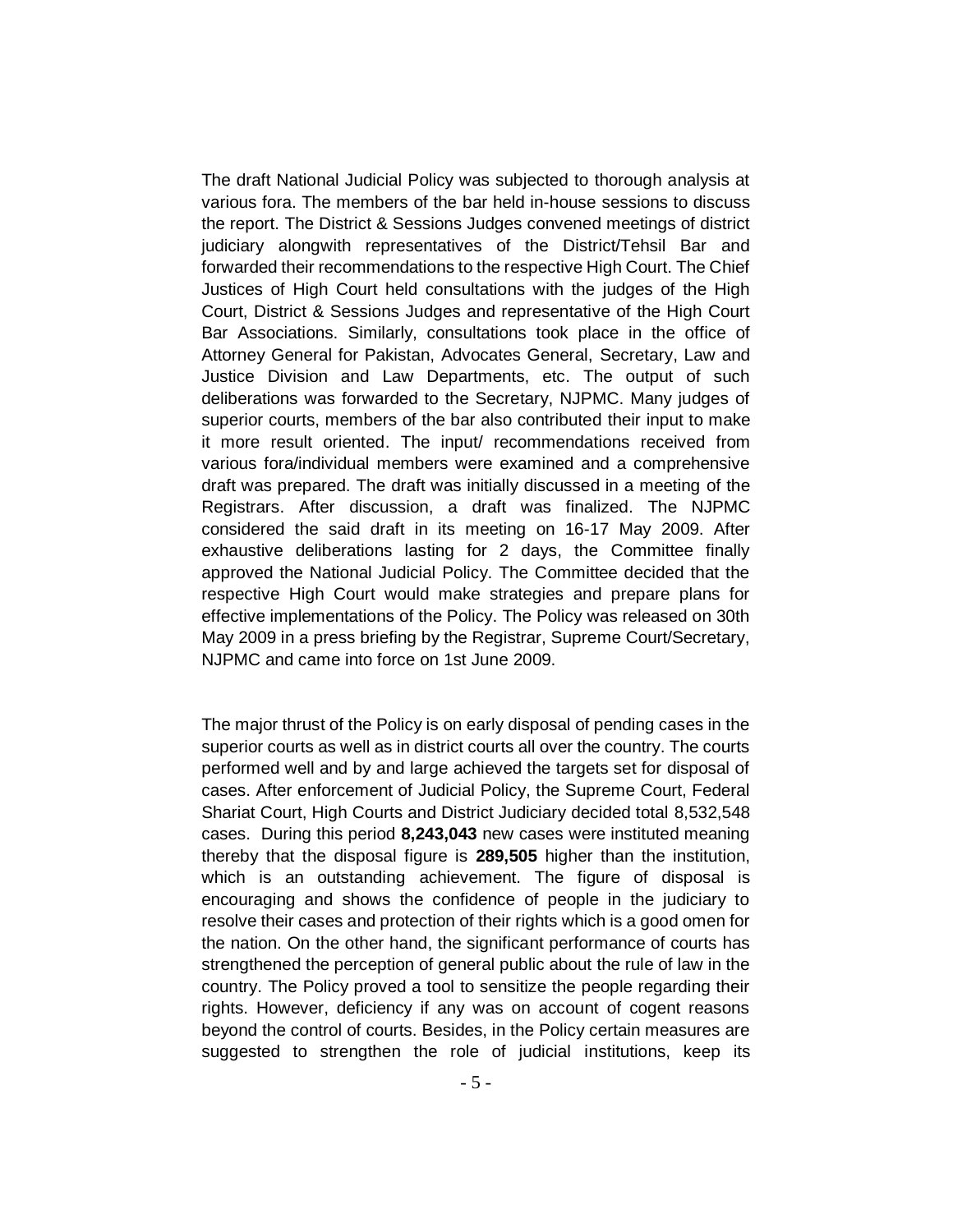independence secure and maintain a clean and impartial image of the judiciary.

Since its application, the Policy is constantly under review to make it responsive to address the twin issues of backlog and delays in litigation. Previously in 2011, the revised edition of the Policy was published which covered all the recommendations of the meetings of NJPMC and Judicial Conferences held in between 2009 to 2011. The Committee in its meetings dated 30-31 March 2012 at Peshawar and 27-28 April 2012 at Karachi considered various issues hindering the process of dispensation of justice and made recommendation to tackle these hiccups. Besides, the Committee also approved the recommendations of International Judicial Conference 2012 held on 13 to 15 April 2012 under the auspices of NJPMC. All the relevant recommendations have been incorporated in the instant edition. It is hoped that the Policy will have far reaching effects in making the judicial organ of the state as a sheet anchor at the time of serious challenges.

 09-7-2012 Habib-ur-Rehman Shaikh **Secretary**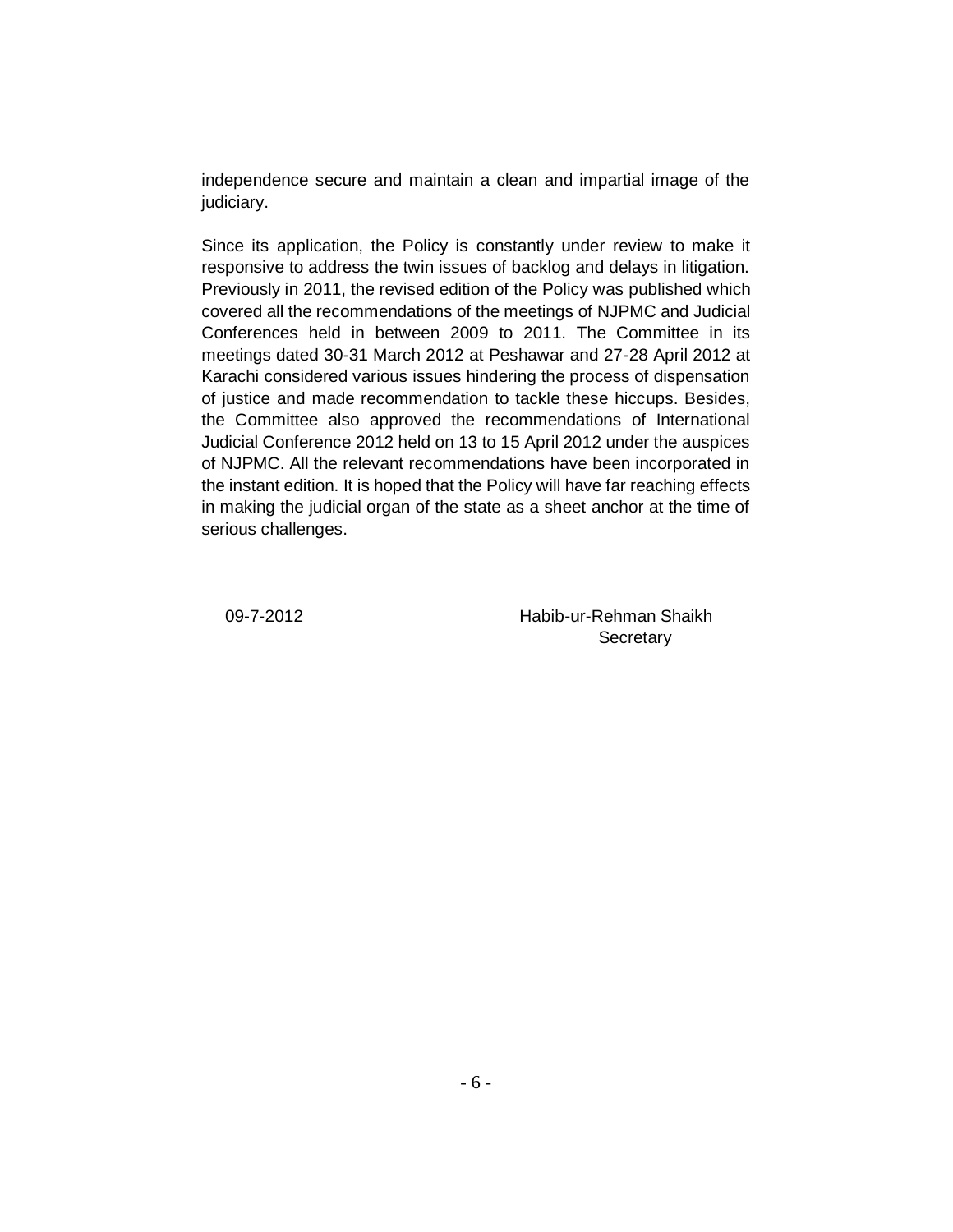# **National Judicial Policy**

# **A. INDEPENDENCE OF JUDICIARY**

**1) In future no chief justice or a judge of the superior court shall accept appointment as acting Governor of a Province.**

**2) No retired judge of the superior court shall accept an appointment which is lower to his status or dignity including appointment as presiding officer of Banking Court, Customs Court, Administrative Tribunal, etc. However, where statute provides that the person appointed as Chairman or Presiding officer of such Court or Tribunal shall be a retired or sitting Judge of the Supreme Court or High Court, he may be appointed in consultation with the Chief Justice of Pakistan or Chief Justice of the respective High Court, as the case may be.**

- (i) The Committee asked the retired judges of the superior judiciary to maintain the highest standards of decorum and voluntarily relinquish the charge of such posts which are lower to their status to earn respect in public and uphold the principle of the independence of judiciary.
- (ii) The Committee asked the Secretary, National Judicial (Policy Making) Committee to write letters to the Secretary, Establishment Division and Provincial Chief Secretaries to relieve all such judges and may not make such appointments in future.
- (iii) As regards filling of vacant posts of Judicial Officers, the High Courts should make necessary amendments in the relevant recruitment rules enabling the High Court to conduct test/interview for recruitment of judicial officers in the light of principles set forth in the judgment passed by the High Court of Sindh in C.P No-D2404/2008 (Rashid A Rizvi & others v/s Province of Sindh & others).
- (iv) Judicial offices should not remain vacant and the appointments must be made expeditiously.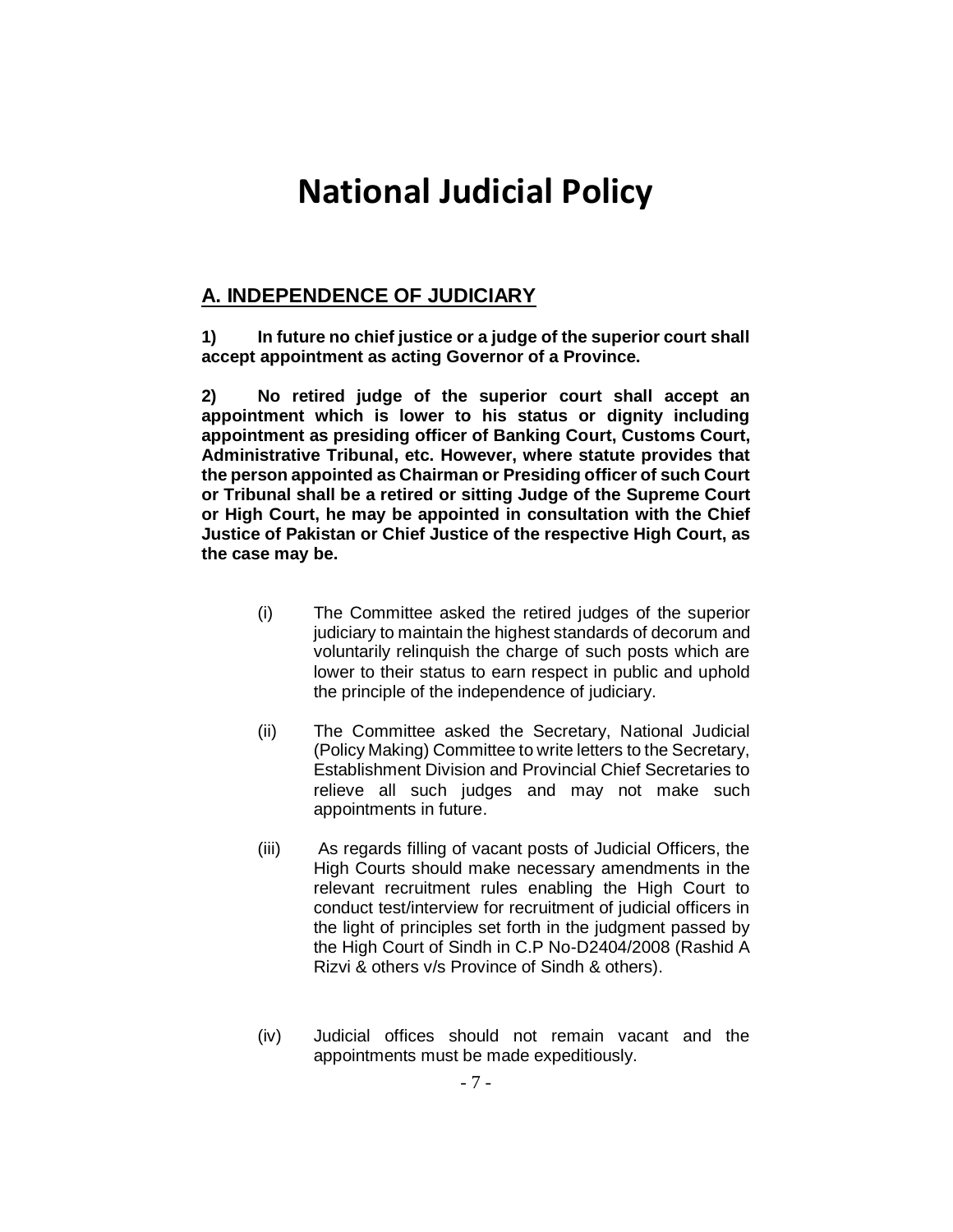(v) Appointment of Judges to be fair and purely on merits. In this regard the committees for selection of judicial officers be carefully constituted from amongst the honest, strong willed judicial officers to withstand the pressures whatsoever and in whatever manner coming from outside.

**3) Instead of appointing retired judges/judicial officers as presiding officers of the special court/tribunal, qualified serving judges be appointed against these posts in consultation with the Chief Justice of the High Court.**

**4) The High Courts may recommend the serving Judicial Officers for appointment as presiding officers of special courts by transfer or on deputation. However, where such appointments are required to be made by direct recruitment then the same should be made from amongst the highly qualified and experienced advocates.**

**5) Posting of serving judges against executive posts in Federal and Provincial Government Departments on deputation be discontinued. All such judges should be repatriated to the respective High Courts, where their services are needed most for expeditious disposal of pending cases. However, there should be no bar on serving judges for posting in the judicial academies**.

**6) All special courts/tribunals under the administrative control of Executive must be placed under the control and supervision of the judiciary, their appointments/postings should be made on the recommendation of the Chief Justice of concerned High Court.**

(i) For effective judicial control over such courts/tribunals, the High Courts should critically examine their judgments under its appellate jurisdiction. The special courts/tribunals such as Revenue Courts, Labour Court, Custom Courts, Banking Courts, Anti Corruption Courts, NIRC, Special Courts for Narcotics, Banking Courts, Drug Courts, Consumer Courts, Federal/Provincial Service Tribunals, Environment Tribunals and Income Tax Appellate Tribunals etc. are performing judicial functions thus these should work under the supervision of respective High Court. In this regard the Federal/Provincial governments should amend the relevant laws to bring the judges and staff of the Special Courts in the purview of the respective High Court.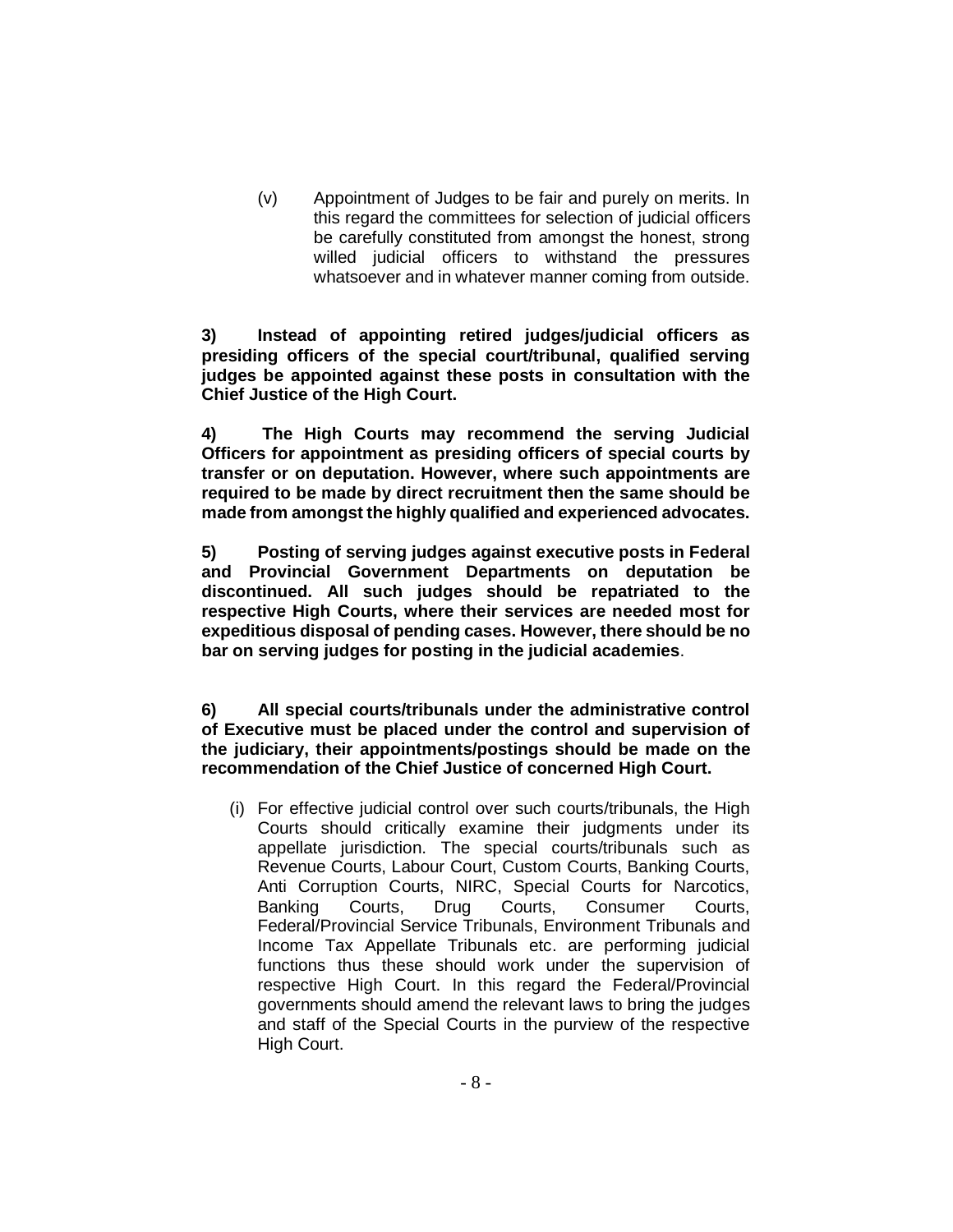- (ii) The performance of administrative staff of special courts/tribunals is not found satisfactory and there are complaints of corruption against them; therefore, the Chief Justices of High Courts through Registrars should ensure the implementation of the National Judicial Policy as the same is also binding on such courts/tribunals and take steps for eradication of corruption.
- (iii) Performance of special courts/tribunals should be monitored by the respective High Courts.
- (iv) Members of the service tribunals have to decide service appeals by interpreting legal provisions; therefore, persons having sound knowledge and understanding of law/rules and ability to decide cases judiciously may be appointed as a member of such tribunals. Retired District & Sessions Judges may be considered for appointment as member of such tribunals.

#### **7) In future the judiciary would avoid its involvement in the conduct of elections, as it distracts the judicial officers from professional duty and complaints of corrupt practices tarnish the image of judiciary.**

The reputation of judiciary is at stake during election due to involvement of vested interests groups, etc in corrupt practices. On the other hand, it also adversely affects the judicial functions of the courts. Even otherwise, the Conduct of General Elections Order 2002, Representation of the People Act, 1976 and Local Government Ordinance 2001 do not contain any provision which requires that the elections are to be held under the supervision of the Judiciary. Therefore, in future, the Judiciary should remain aloof from the process of election to focus on disposal of cases. However, in case of request from the Government, the NJPMC would decide the extent to which and form of help to be extended to Government in the conduct of elections. The judiciary will continue to extend support and cooperation in adjudication of election related disputes/complaints as provided under the law.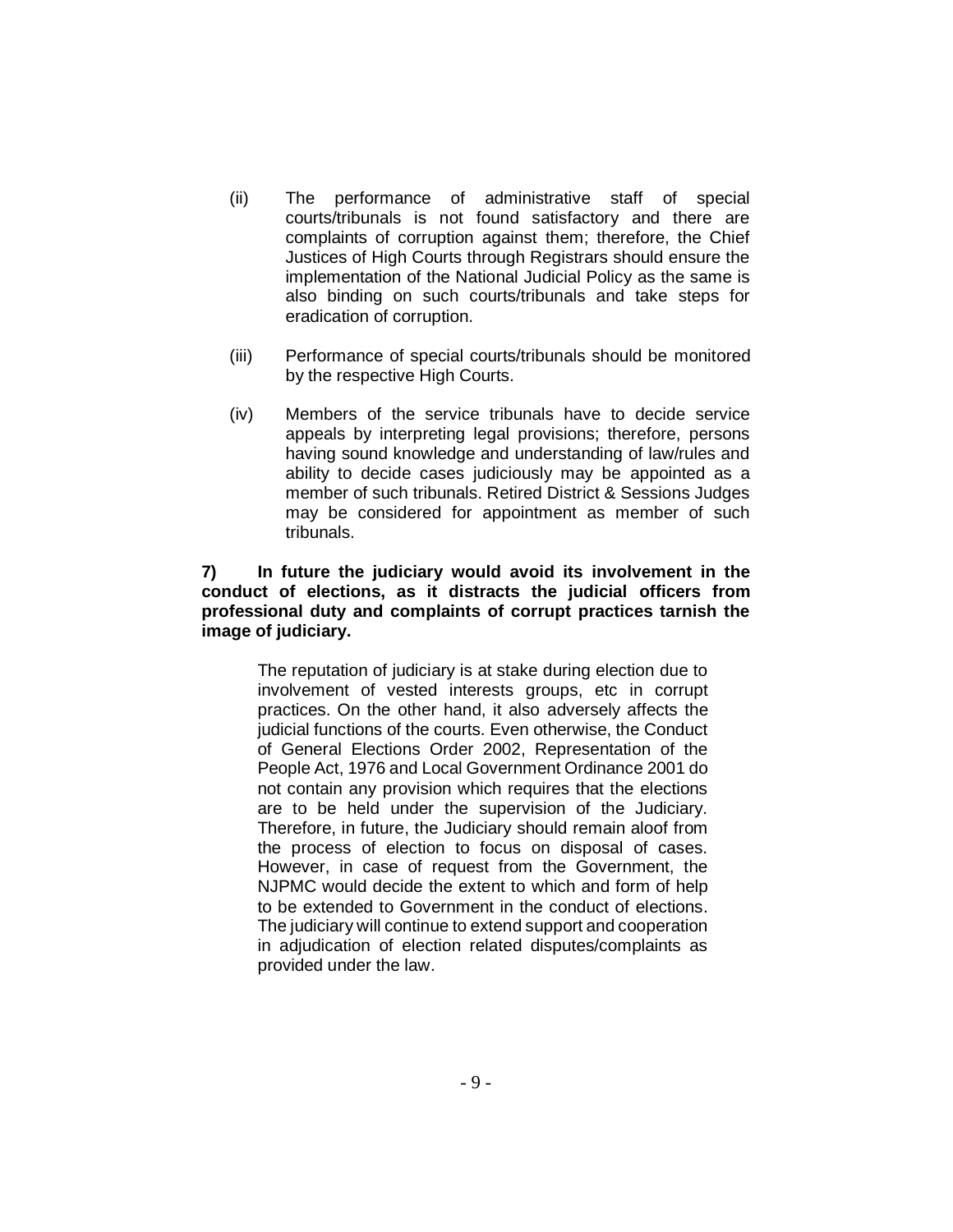# **B. MISCONDUCT**

**1) The Judges of the superior courts should follow the Code of Conduct prescribed for judges. They should take all steps necessary to decide cases within the shortest possible time. As provided by Article X of the Code of Conduct: "In his judicial work a Judge shall take all steps to decide cases within the shortest time, controlling effectively efforts made to prevent early disposal of cases and make every endeavor to minimize suffering of litigants by deciding cases expeditiously through proper written judgments. A judge who is unmindful or indifferent towards this aspect of his duty is not faithful to his work, which is a grave fault". Hence, the Chief Justice of concerned High Court may report cases of violation of Code of Conduct including incidents of unusual delays/inefficient performance to the Chairman, Supreme Judicial Council for action.**

The prime duty of a judge is to present before the public a clean image of judiciary. The oath of a judge implies complete submission to the Constitution and under the Constitution to the law. Subject to these governing obligations, his function of interpretation and application of the Constitution and the law is to be discharged for the maintenance of rule of law. To be a living embodiment of these powers, functions and obligations call for possession of the highest qualities of intellect and character. Equally, it imposes patterns of behavior, which are the hallmark of distinction of a judge among his fellowmen. Therefore, the Committee asked the Chief Justices to report the violations of Code of Conduct to the Supreme Judicial Council for appropriate action.

**2) Establishment of a code of conduct on gender sensitivities and judicial empathy should be observed by all associated with the judicial system, in particular judges, court staff and counsel.**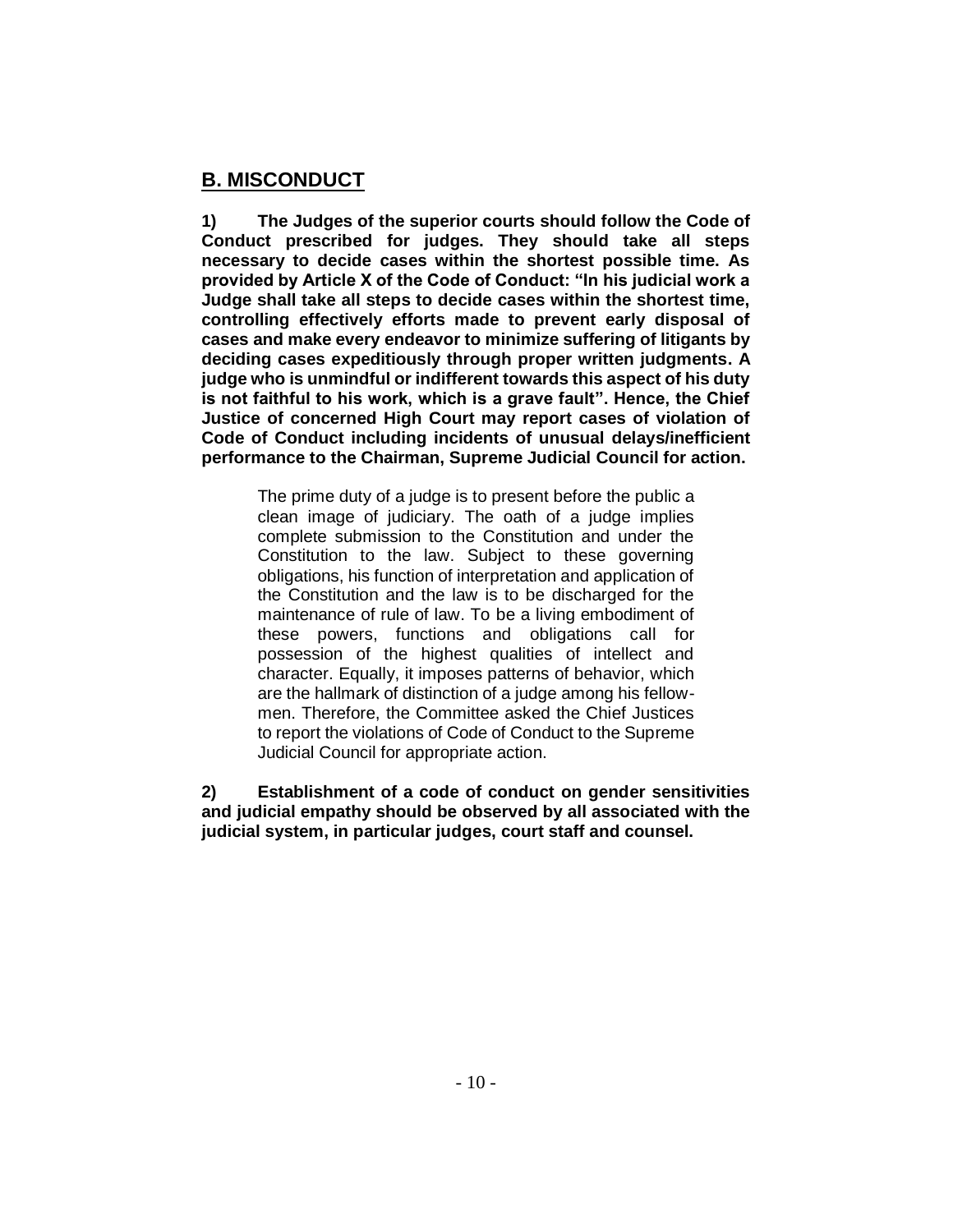# **C. ERADICATION OF CORRUPTION**

**1) The code of conduct for subordinate judiciary, framed by the Peshawar High Court and adopted by the Lahore High Court should be considered for adoption by the High Courts of Sindh and Balochistan.**

**2) The present mechanism for initiation of disciplinary action against corrupt and inefficient judicial officers/court staff be improved. In each High Court a Cell to be called "Cell for Eradication of Corruption from Judiciary" may be established in the office of Registrar, under the supervision of Chief Justice of High Court to entertain complaints with credible evidence. Copies of such complaints may also be forwarded to the Registrar, Supreme Court of Pakistan. As regards the officers/staff of the Supreme Court, a Judge shall be the Incharge of such Cell.**

#### **3) Action should be initiated against those judicial officers/staff that carry persistent reputation of being corrupt or have their life style beyond ostensible means of income.**

- (i) The performance of the District and Sessions Judges should be monitored by appointing a judge of the High Court and conducting surprise visits/inspection of the Courts.
- (i-a) The period of probation of the judicial officers be kept under strict watch, their performance be carefully assessed at the time of making decision as to their confirmation or otherwise.
- (i-b) ACR's of the judicial officers be prepared with great care and caution and the same should not be undone by the high court without verification of report submitted by the reporting officer.
- (i-c) Judges/Judicial officers be required to declare their assets and that of their dependants at the time of their induction and thereafter on annual basis.
- (ii) To curb the malpractices and corruption of courts staff, Munshi/clerks of the lawyers and touts, a "Committee" headed by the District and Sessions Judge and President District Bar Association should be formed to entertain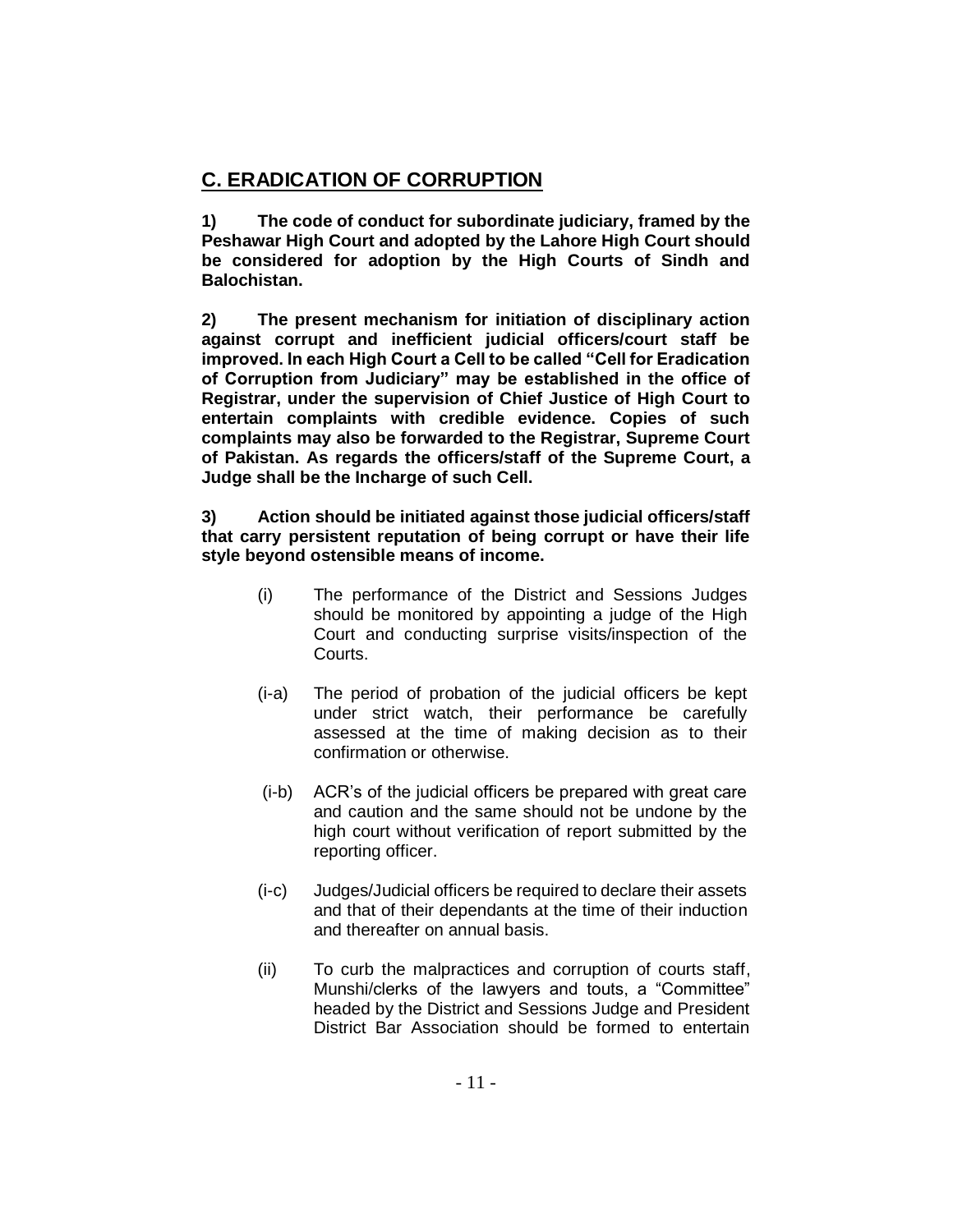complaints against corrupt officials for taking action against them under the Law.

- (ii-a) Judicial officers be required to keep an eye on the touts in collaboration with the office bearers of the Bar Associations.
- (ii-b) Bar Councils should take steps for early disposal of the complaints of professional misconduct by the lawyers and also make all possible efforts to discourage the elements involved in corrupt practices and professional misconduct and are earning bad name for the Bar.
- (ii-c) A complaint box shall be placed in every District Court for facilitating the litigants regarding their complaints against judicial officers and court staff. It shall be directly supervised by the D&SJs, who shall take appropriate action on authentic complaints.
- (ii-d) Only authentic complaints duly supported by substantive evidence should be considered for action and in case of false accusation the complainant should be taken to task maligning the judiciary.
- (ii-e) CCTVs should be installed in the court premises to enhance the surveillance mechanism for curbing corruption.
- (ii-f) Commandments negating corruption and corrupt practices shall be affixed in Court premises.
- (iii) The Chief Secretaries of the provinces should initiate steps for computerization of revenue record on the pattern of Punjab province.
- (iv) The concerned Secretaries of the Revenue Departments may take necessary steps for eradication of corruption and streamlining the functioning of Revenue officials/ departments by formulating efficient policy within 3 months and forward the same to the Chief Justice of the respective High Court for consideration in the meeting of NJPMC.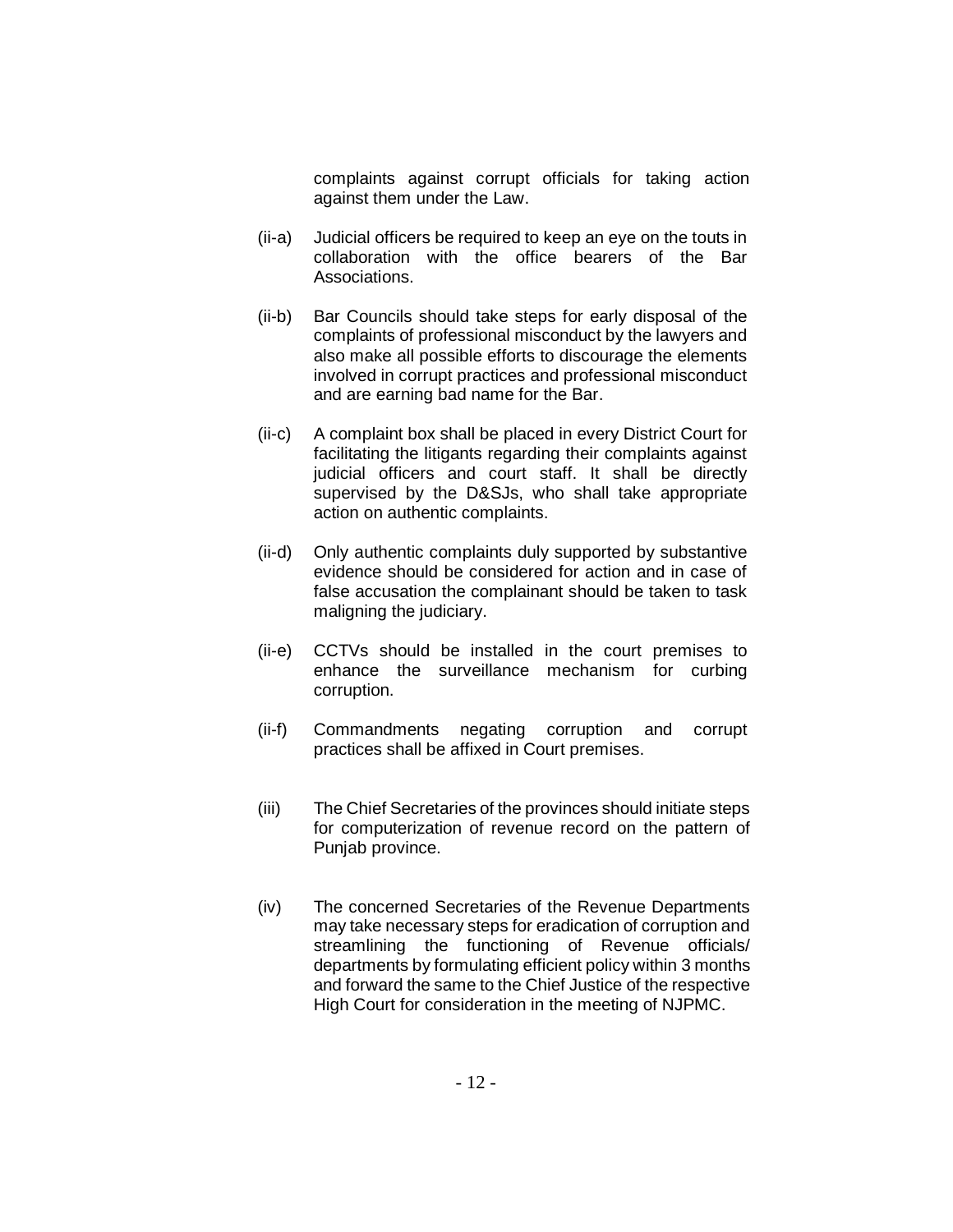(v) Corruption must be curbed through awareness campaigns and empowerment of the civil society through capacity building initiatives including workshops, trainings and seminars.

**4) To guard against the evil of nepotism, favoritism, corrupt means, etc, the MITs in High Courts may examine the judgments of the judicial officers to detect incidents of corruption/improper conduct. All the judicial officers of the subordinate judiciary may be asked to send copies of the judgments including bail/stay orders for scrutiny to MITs.** 

**4-A) Judgments appraisal system by Appellate Courts must be ensured.**

**5) Surprise inspections be carried out by the Chief Justices/judges of the High Courts to monitor the working of subordinate judiciary. In this regard, Judges of the High Courts be designated for each division/district on rotation basis.**

**6) The District and Sessions Judges should also report about the corruption/ misconduct of their subordinate judges.**

**7) The judge should himself write order sheets, interlocutory orders and register petitions.** 

*7-A) To minimize the chances of producing false affidavits, following steps shall be taken:-*

- (i) The High Courts may install a Close Circuit Televisions (CCTV) and the snaps of the deponent be captured and attached with the file as evidence.
- (ii) Persons found violating the instructions should be dealt with under the relevant disciplinary rules.
- (iii) Stamp venders shall be compelled to ensure that the stamp papers are sold to a person after ascertaining/ verifying his identity, all affidavits should be attested by the Oath Commissioner/Authorize Officer of Courts after getting proof of identity.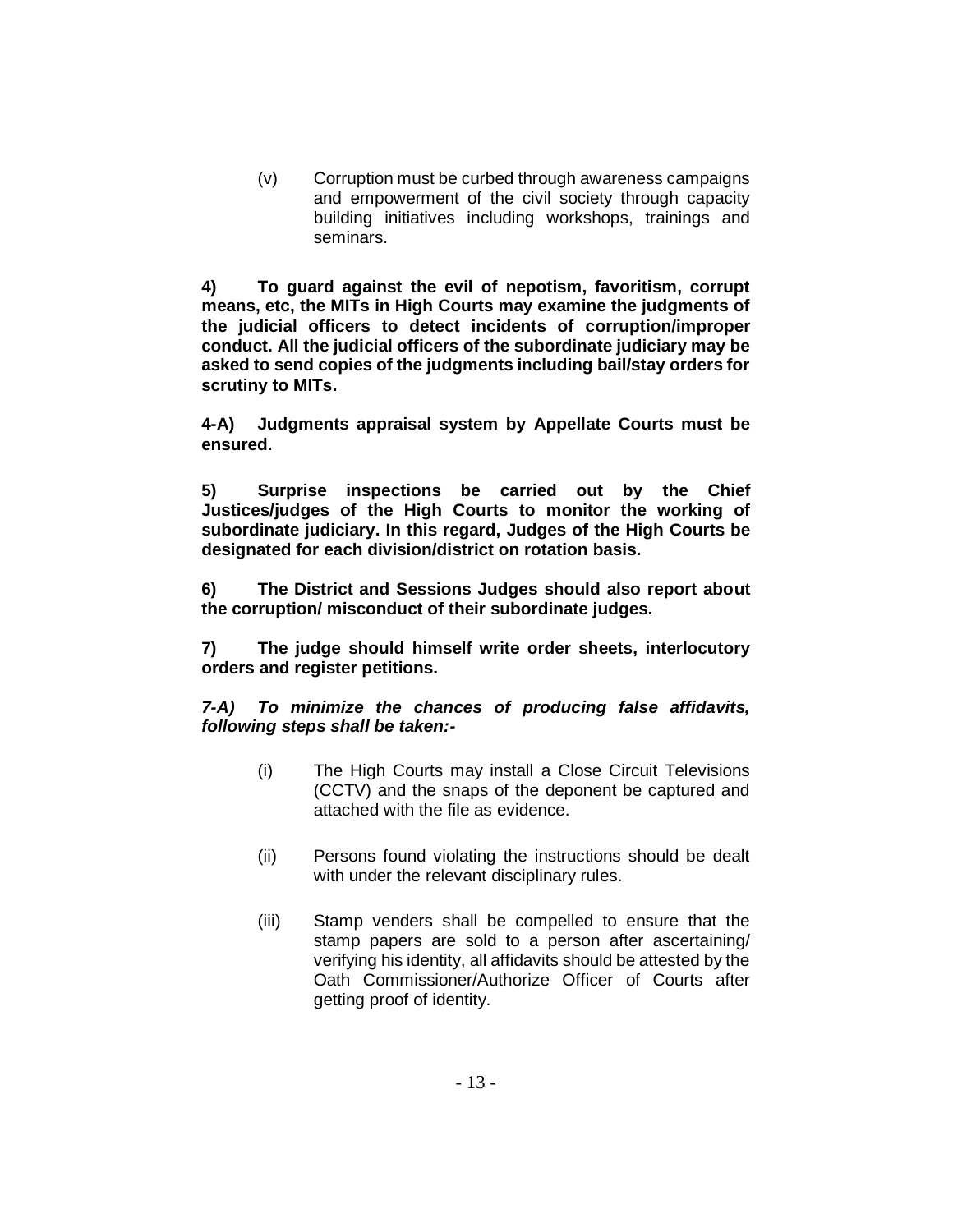**8) Appropriate criminal cases under the relevant provisions of law may also be registered against the judicial officers/court staff involved in corruption.**

**9) The corrupt judicial officers be made OSDs and kept against their post for the purpose of drawing salary only and disciplinary proceedings should be quickly finalized.**

**10) No judicial officer/official should be posted in home district and those remained posted in a particular district beyond 3 years should be transferred to other district.**

The judicial officers shall not be transferred before completion of 3 years tenure at a station unless the interest of public or the institution demands early transfer/posting.

**10-A) Judges be not posted at places where their relatives practice as lawyers.**

**10-B) Transfers of judges be made by posting proportionally to hard areas by rotation.**

**11) Naib Courts having completed 3 months attachment with a court should be sent back to their parent department instead of transferring them to other court by rotation.** 

**12) The complaints of corrupt practices and professional misconduct against lawyers addressed to the Chief Justice of High Court should be forwarded to the Bar Council for action. The Council should take immediate action on such complaints under intimation to Registrars of the concerned High Court.**

(i) To ensure appearance of Counsels in cases before district judiciary, the senior lawyers should organize their offices as law firms where they may train their juniors and entrust cases to them for pleading independently. The Junior Advocates should be encouraged to prepare and plead cases independently; this will help in curtailing the delays caused by frequent adjournments on account of nonavailability of senior counsel or their engagement in superior courts.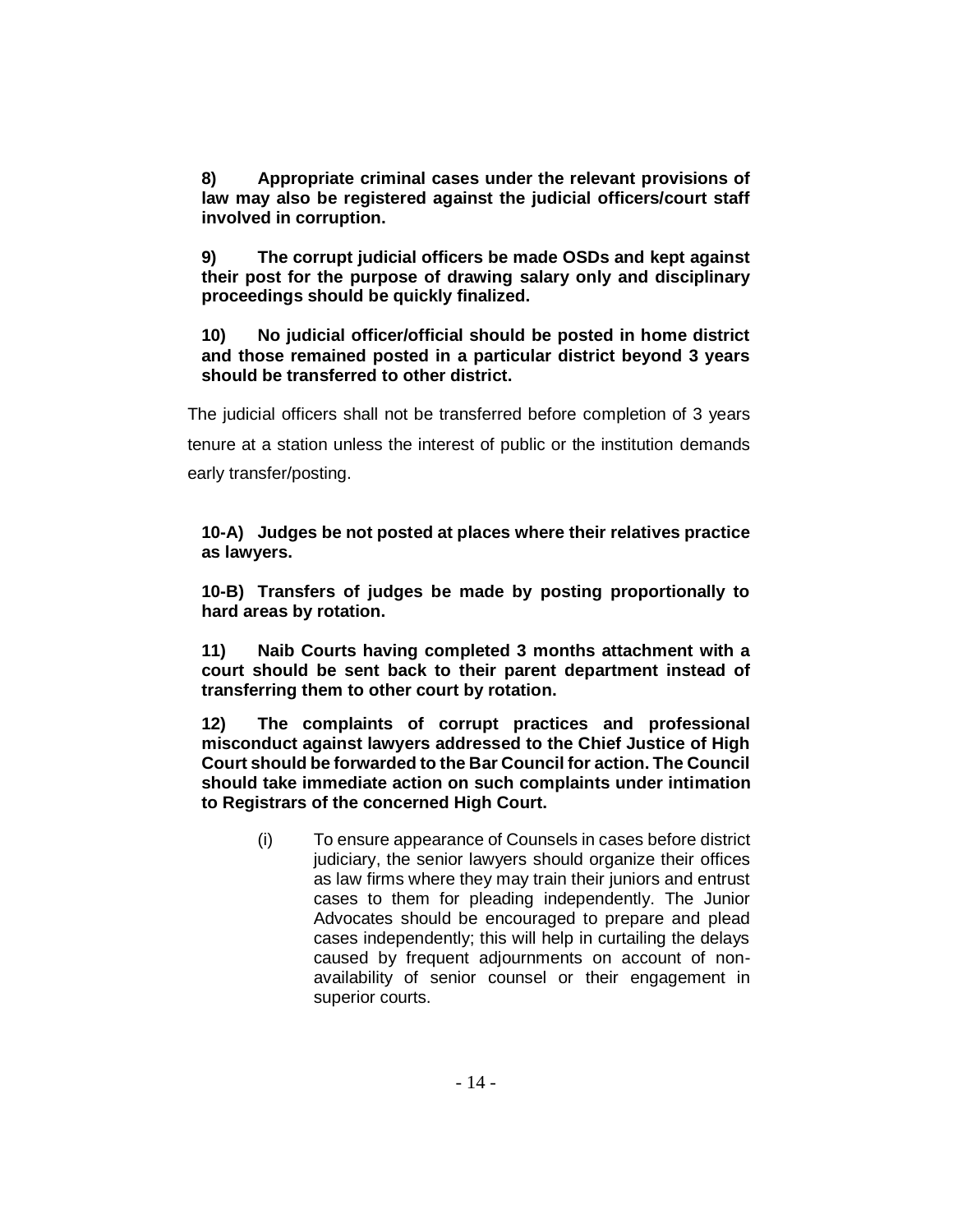- (ii) The senior lawyers should maintain certain standard for themselves and may not appear before each and every Court at District level.
- (iii) Lawyers must realize their responsibilities and should put their best abilities in assisting the Courts while pleading their cases so that their efforts may be culminated in early disposal of cases.
- (iv) Lawyers must rise to the occasion and stop the practice of taking adjournments and using delay tactics for lingering the cases. There should be a limit for taking adjournments in the cases. If the Judicial Officer comes to conclusion that the advocate is purposely taking the adjournments to prolong the litigation then the requests for adjournment may not be acceded to.
- (v) Lawyers should avoid engaging in a case where another lawyer is already engaged as such act would cause apprehensions for miscarriage of justice.

**12-A) Lawyers who have remained judges of the superior courts use the prefix/suffix of their previous designation such as retired Justice, Ex-Judge, Ex –Attorney General etc. to attract clientage. This practice is prohibited under the Rule 174-A of the Pakistan Legal Practitioners and Bar Councils rules, 1976. In this regard Bar Councils are bound to take steps to discontinue the practice of using previous designation or post.**

Some Judges who were elevated to the High Courts but not confirmed and other remained unconfirmed and were laid of as a result of Supreme Court's judgment of 31st July 2009 continue to use the prefix/suffix of retired Justice which is contrary to law/rules. Since they are not entitled to the honour, they must not use it. The Committee also request the print/electronic media to exercise due care while referring to such persons.

**12-B) Some Lawyers who have remained judges of the superior courts are using flags, emblems/ insignia of their previous offices to mislead the law enforcement agencies or avail the protocol of a judge of the superior courts. This practice is against the law and norms; therefore, should be dealt with under the Legal Practitioner and Bar Council Rules 1976 and District Police Officers should take action against such retired judges.**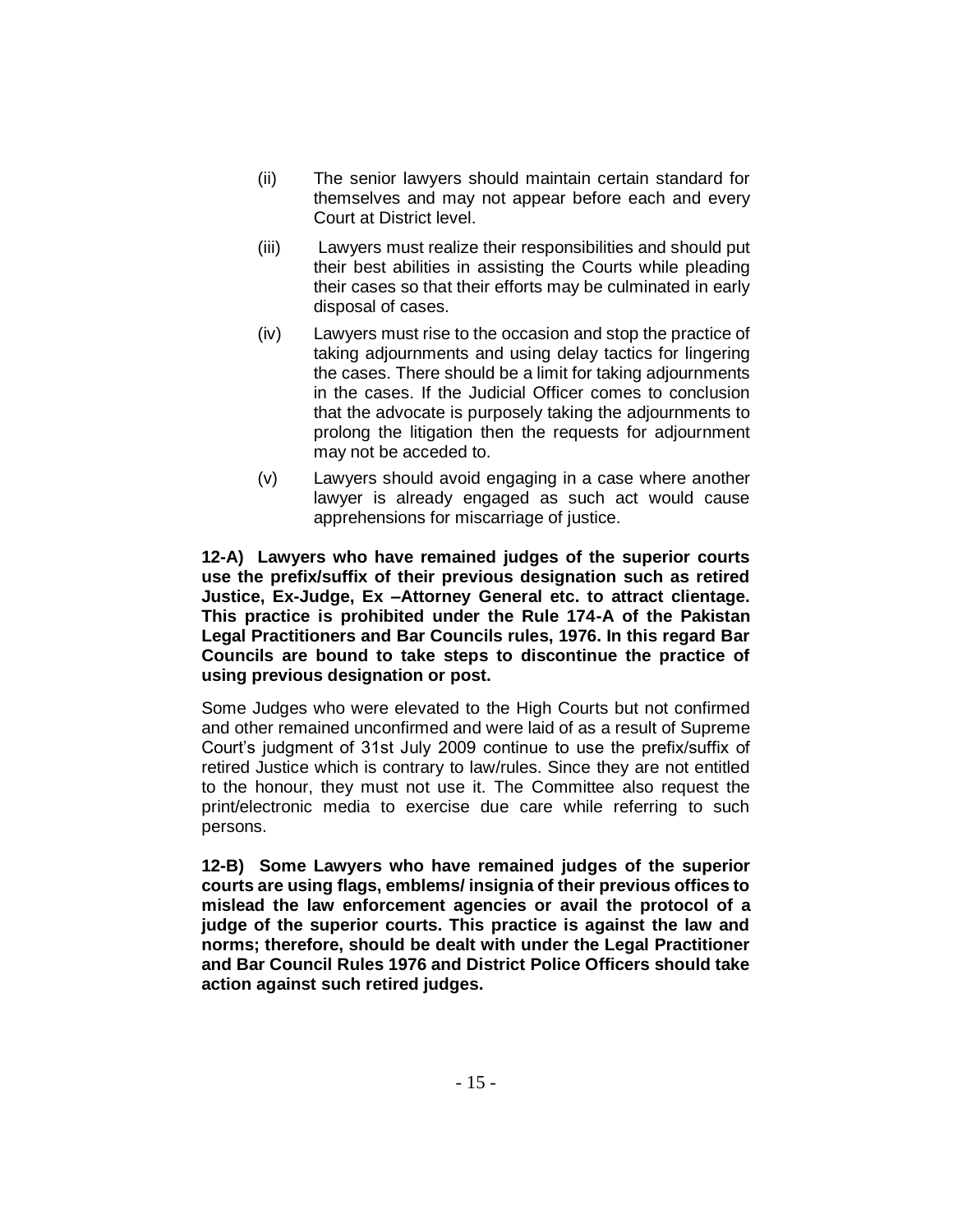**13) Incentives should be given to the honest, efficient and hard working judicial officers including advance increments and posting at stations of choice etc.**

**13-A) High Courts should give incentives in terms of advanced increment/cash awards to the judicial officers who performed well and achieved the targets of the Policy.**

**13-B) Competent judicial officers be provided opportunities to avail the opportunity of improvement of qualifications.**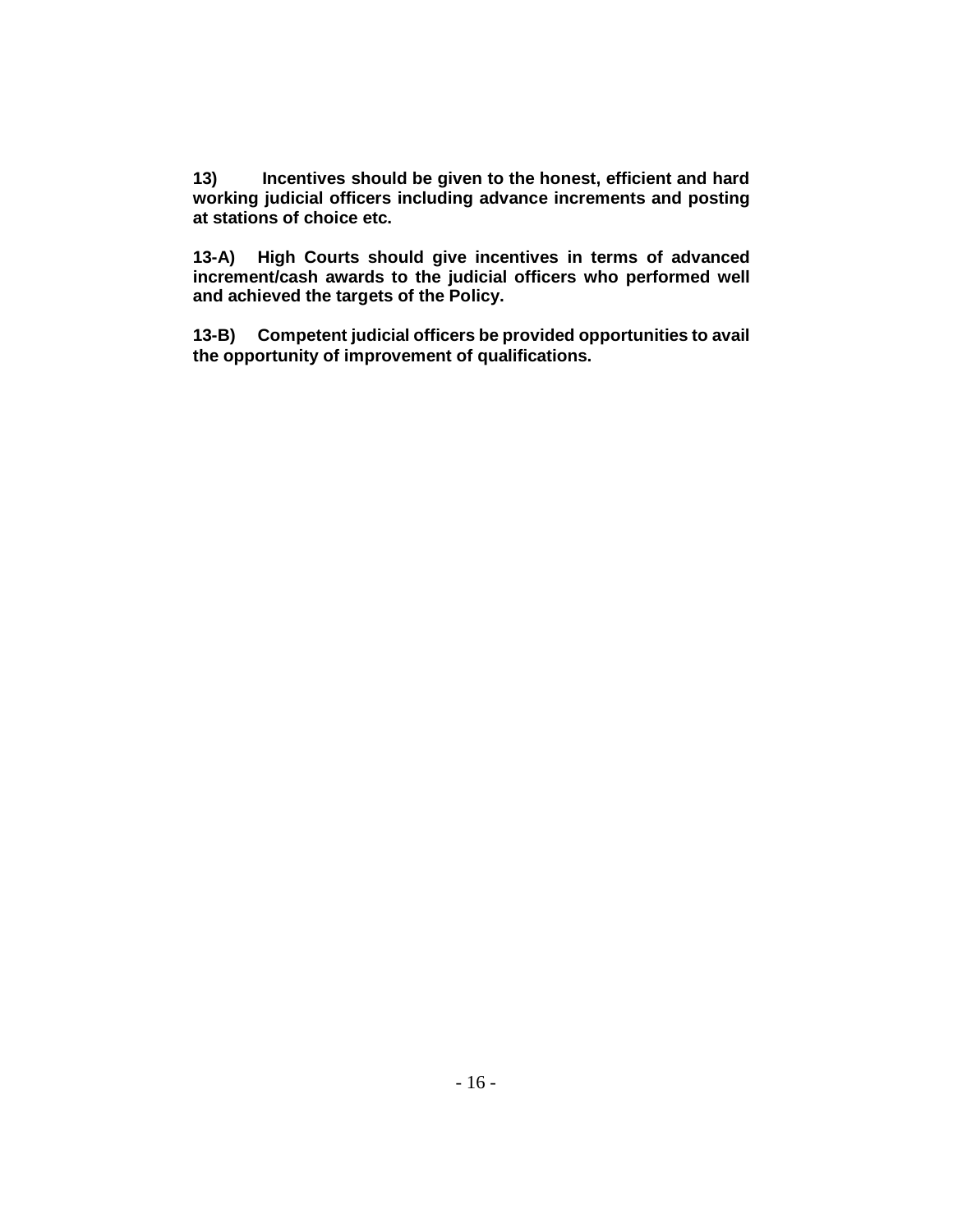# **D. EXPEDITIOUS DISPOSAL OF CASES**

#### **SHORT TERM MEASURES**

#### **I. CRIMINAL CASES**

**1) In bailable cases, grant of bail is a statutory right of the accused; therefore, the court before which the accused appears or is brought may immediately release him on bail, subject to furnishing of sureties as provided under section 496 Cr.P.C.** 

**2) Bail application under section 497 Cr.P.C. with photocopy of the FIR, duly authenticated by the Counsel, should be accepted and the court shall call for record of the case on its own through Naib Court.**

**3) In bail matters, notice to State for production of record shall not exceed beyond 3 days and all the Provincial Police Officers/Inspectors General of Police shall issue standing instructions to the concerned officers to ensure production of record without delay.**

**4) Bail applications under section 497 of Cr.P.C. shall be decided not beyond a period of 3 days by the Magistrate, 5 days by Court of Sessions and 7 days by the High Court.**

- (i) The Court should consider the principles set forth by the Supreme Court (1996 S.C.M.R 973) while deciding the bail petitions of women having suckling babies.
- (i-a) The provincial governments should take immediate steps for welfare and education of all children confined in Jails with their mothers so that they may be reintegrated in the society as law abiding citizens.
- (ii) To overcome the problem of congestion in Jails, the court should exercise powers under section 497 Cr.P.C. keeping in view the principles of grant of bail including the principle that if the offence does not fall under the purview of prohibitory clause, grant of bail is a rule and refusal is an exception.
- (iii) In case bail is rejected, the court should take all possible measures for disposal of the case to reduce the chances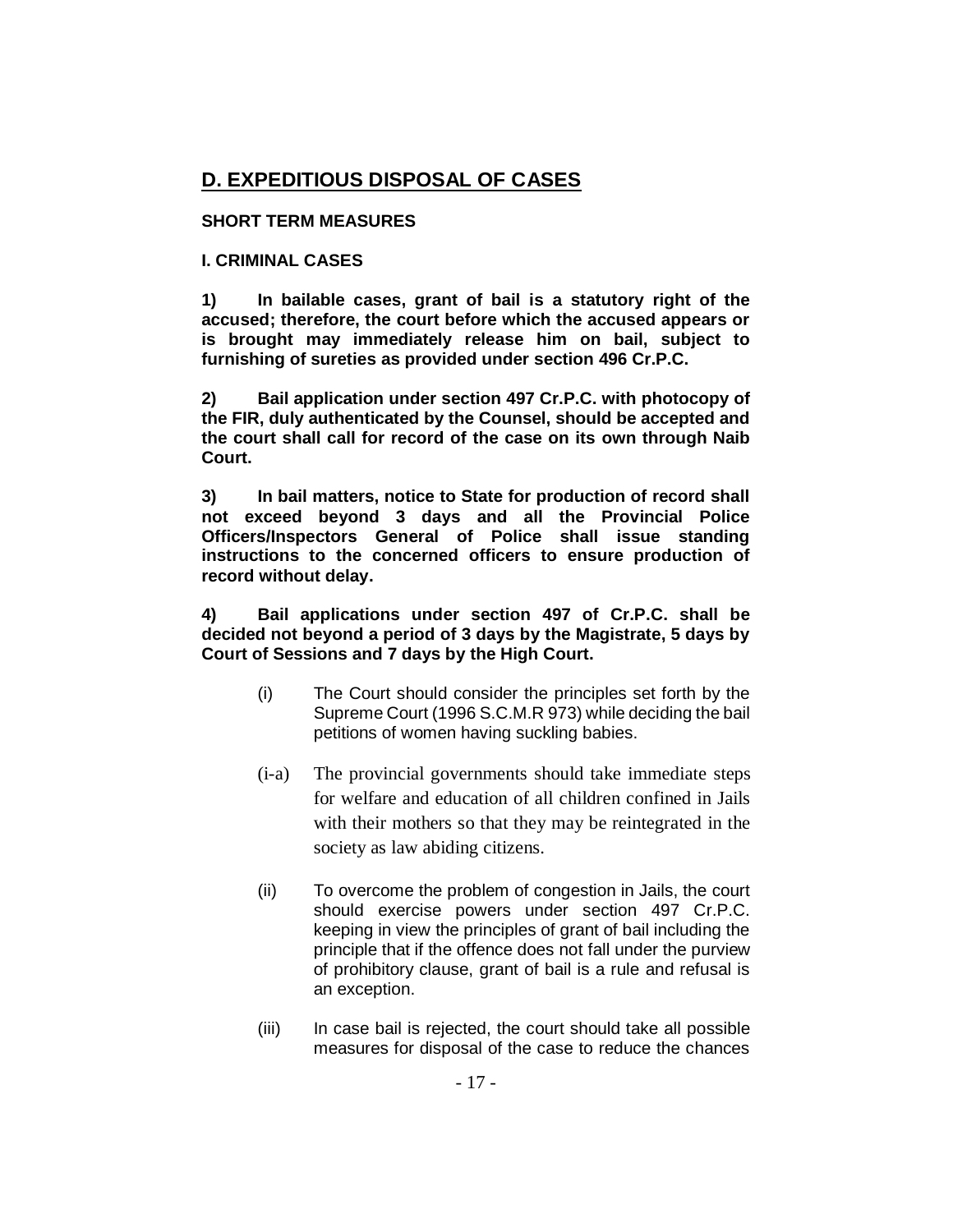of filing of bail petitions before the higher courts. However, where the accused desires to move the higher court, the trial court should provide attested copies of all the relevant documents to avoid the chance of requisitioning of original record from the trial court which hinders the disposal of case.

#### **5) Applications for cancellation of bail under Sub-section (5) of section 497 Cr.P.C. should be decided within 15 days by the courts including High Court.**

Grant of bail or otherwise is the discretion of a court and should be exercised diligently and once a bail is granted it should not be withdrawn unless an opportunity is given to the accused.

#### **6) In Criminal Cases it is the duty of the police/investigating agency to submit Challan (Police Report) within a period of 14 days as contemplated in section 173 Cr.P.C. In case of non-completion of investigation, an interim report shall be submitted and in such cases, the court shall not grant remand beyond 15 days period.**

The prosecution should strictly follow the Order passed by the Supreme Court of Pakistan in the case of Hakeem Mumtaz Ahmad and other vs the State (PLD 2002 SC 590) and it should be ensured that in future challans of criminal cases are submitted within the stipulated period of 14 days as provided under section 173(1) Cr.P.C failing which action should be taken against the concerned officers for non compliance.

**7) Non-completion of investigation and non-submission of Challans in statutory period is a major cause of delays in disposal of cases. Since, Police plays crucial role in administration of justice, therefore, the District Police Officers may be asked to ensure that the police should conclude investigation and submit Challans within the prescribed period of 14 days. They may be asked that the SHOs who fail to comply with this statutory provision should be treated as inefficient officer under the Police Order and the court may also lodge complaint under section 166 PPC against him. The DPOs should also submit list of cases in which Challans are still pending for want of investigation for inspection and passing appropriate orders by the District and Sessions Judge.**

**7-A) A proper register should be maintained by all the criminal courts having details of FIR, arrest of accused person(s) and due**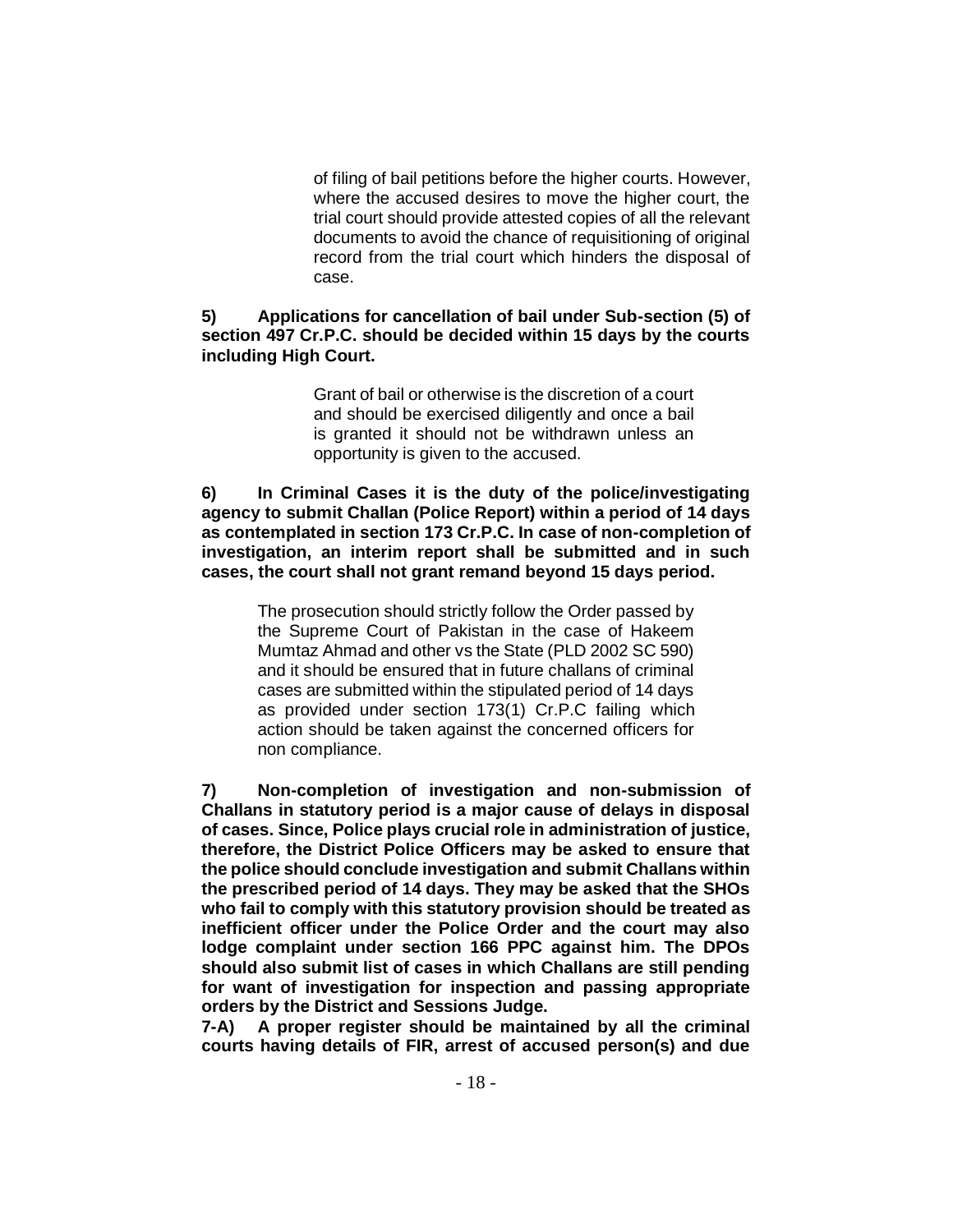**date for submission of Challan enabling the concerned presiding officer to pursue investigation agencies for submission of Challans.**

**7-AA) Challan of case should be submitted after full preparation and after ensuring that all witnesses will be produced as and when required by the courts**.

**7-B) Departments of prosecution and Investigation should be strengthened so that criminal cases are decided expeditiously in accordance with law.**

**7-C) Training of prosecutors, investigators and law enforcer should be carried out on systematic basis to apprise them about modern forensic auditing and investigating techniques.**

> (i) Communication between investigation agencies and prosecution may be improved so that least time should be consumed in the scrutiny of cases

> (ii) The prosecutors should ensure that cases are conducted with utmost care and cases of defective investigation should be reported to the concerned authorities for action under the relevant laws.

> (iii) An independent prosecution serving agency under the administrative control of Prosecution Branch be established as provided in the Punjab Criminal Prosecution Service (Constitution Functions and Powers) Act. 2006.

> (iv) Number of investigation officers should be increased so that a manageable number of cases be assigned to an officer for Investigation.

> (V) The police should remove objections raised by the prosecution within shortest possible time.

**7-D) Meetings of the Criminal Justice Coordination Committees should be held regularly to resolve issues hindering the process of dispensation of justice.** 

**8) No judge should grant remand in the absence of accused and while granting remand should strictly adhere to the relevant provisions of the Code of Criminal Procedure**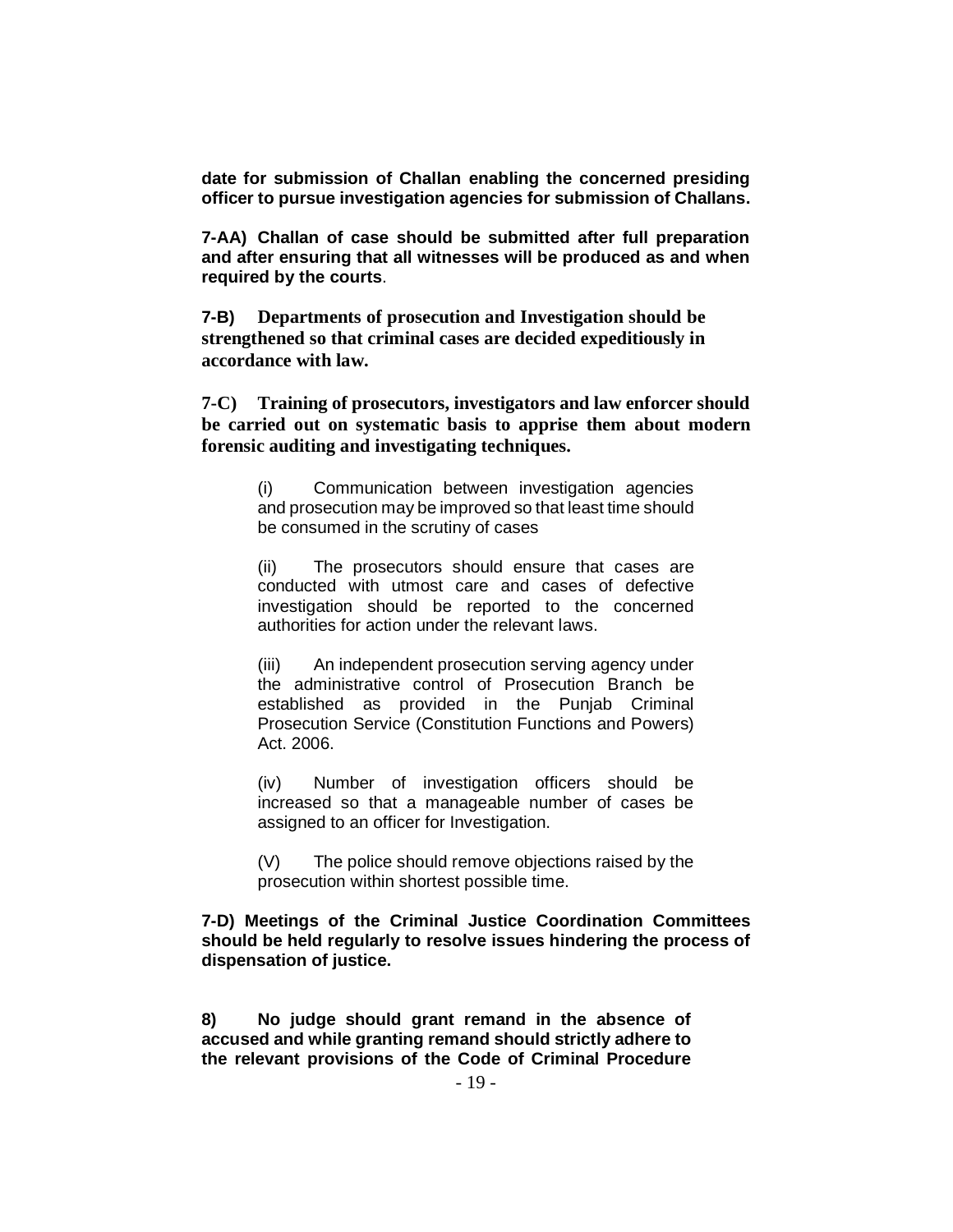#### **and principles laid down in the Hakeem Mumtaz case (PLD 2002 SC 590)**

(i) The District and Sessions Judges should regularly visit Jails on monthly basis to hear the complaints of the prisoners and issue directions for resolution of their problems/difficulties and may release the prisoners involved in petty offences.

(ii) During Jail visits the Judicial Officers should ensure that cases be decided in presence of prosecutors and defence counsels, if any. Alternatively, the D&SJs may call the list of prisoners involved in petty crimes together with Challan for entrusting the same to a Magistrate for disposal.

**8-A) In each district at least one Judicial Magistrate should be designated to visit jails and grant judicial remand to the prisoners who could not be produced before the court on account of strike/ law and order situation.** 

**9) All criminal cases punishable with imprisonment for upto 7 years registered after 1st January 2009 be kept on fast track for disposal within 6 months.**

> For disposal of freshly instituted cases within the stipulated period and to avoid piling of cases, there may be practical difficulties but the same can be overcome by extending court timings depending upon the workload. The extended time could be utilized for writing judgments, framing of charge and other miscellaneous work.

#### **9-A) Old cases may be decided by prioritization the same as per following categorization:-**

- A. Old cases Category-I
	- (i) Cases filed up to the year 2000 as oldest category.
	- (ii) Cases filed from 2001 to 2005 as older category.
	- (iii) Cases filed from 2006 to  $31<sup>st</sup>$  December 2008 as old category.
- B. Old Cases Category-II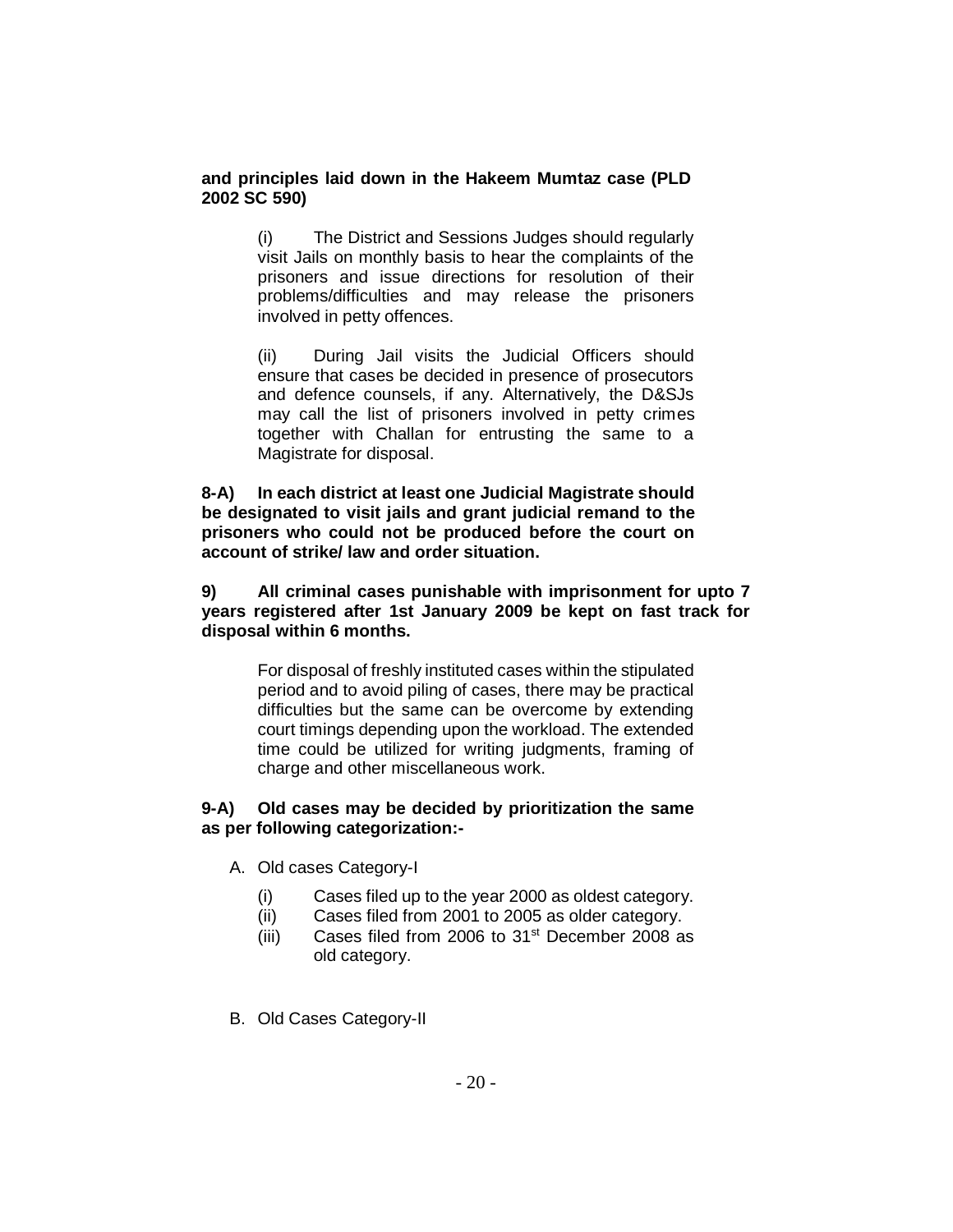Cases instituted from  $1<sup>st</sup>$  January 2009 to 28<sup>th</sup> February 2011.

#### **10) All criminal cases punishable with imprisonment from 7 years and above including death cases shall be decided within a period of 1 year.**

Chapter XX and XXII-A of the Code of Criminal Procedure 1898 prescribe detailed procedure for trial of cases by Magistrate and the Court of Sessions to ensure fair trial for the accused. Since this procedure takes longer time, therefore to finalize the proceedings, the following measures should be adopted to cut short the delays:

- (a) On receipt of Challan, the court shall immediately fix the case and issue production warrants/notice.
- (b) When the accused is brought or appears before the court he should be provided with copies of statements and relevant documents as provided under section 241C and 265C Cr.P.C and be directed to ensure presence of his Counsel on the next date of hearing enabling the court to commence the trial.
- (c) Under section 173 Cr.P.C, it is the duty of the concerned SHO/ Investigating Officer to produce witnesses and case property before the court during trial. Therefore, the court shall take all necessary measures to bind the SHO/IOs to procure evidence on the fixed date.
- (d) For ensuring production of witnesses, the IOs should provide land line telephone number, cellular phone number, e-mail address to the court/prosecutor for timely service.
- (e) All efforts should be made to produce witnesses and the case property on the first date of hearing.
- (f) If no case is made out or there is no probability of accused being convicted, the accused should be acquitted of the charge under Section 249-A or 265- K Cr.P.C, as the case may be.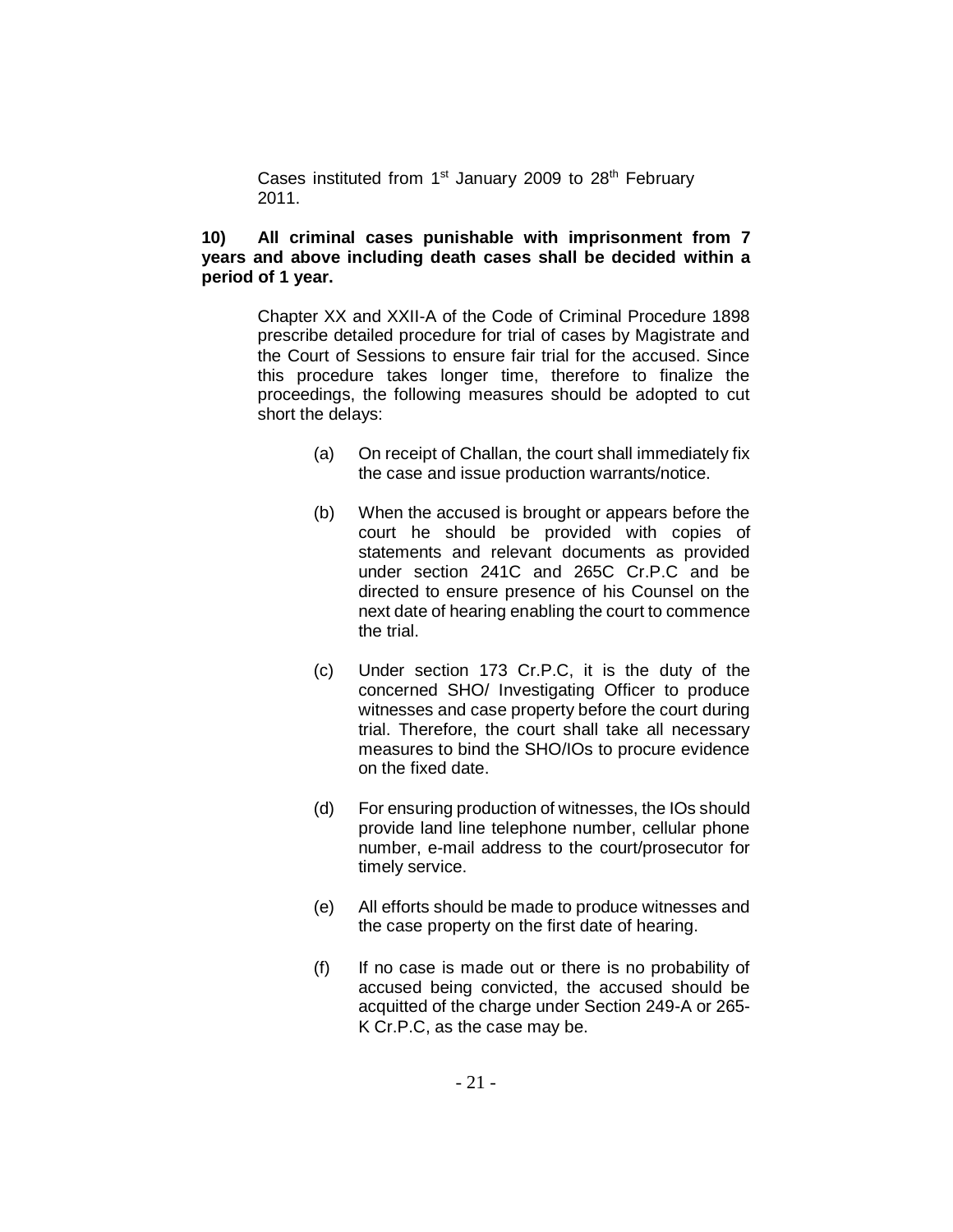- (g) The court shall not grant unnecessary adjournments and if possible should proceed with the case on day to-day basis.
- (h) The court shall take care that only relevant and admissible evidence is recorded.
- (i) The District and Sessions Judges should hold meetings with the jail authorities to ensure the production of UTPs on the date of hearing to avoid delays on account of non-production of prisoners.
- (j) The court should take strict action against the parties or witnesses causing deliberate delays in proceedings.
- (k) The judgments should be based on well founded reasons and acumen so that it not only resolve the disputes but also lessen the prospects of future litigation.
- (l) Delay in disposal of criminal cases is mostly due to the non-cooperation of relevant stakeholders of justice sector namely, lawyers, police and prison authorities; therefore, the court should ensure that they may fulfill their legal obligations to minimize delays and expedite trials.

**11) Cases relating to preventive detention under section 107 read with section 151 Cr.P.C. should be decided as early as possible by following the procedure as envisaged under section 112, 117 and 118 Cr.P.C.**

**12) Production before court for remand/trial is a statutory right of every prisoner; therefore, the District and Sessions Judges should ask the jail authorities to ensure that the prisoners must be produced before the court. The District and Sessions Judges should also monitor that while granting remand all requisite procedural formalities are complied with.**

> **(i)** The High Courts should ensure that the prisoners are produced before the Courts and violations of such instructions should be taken seriously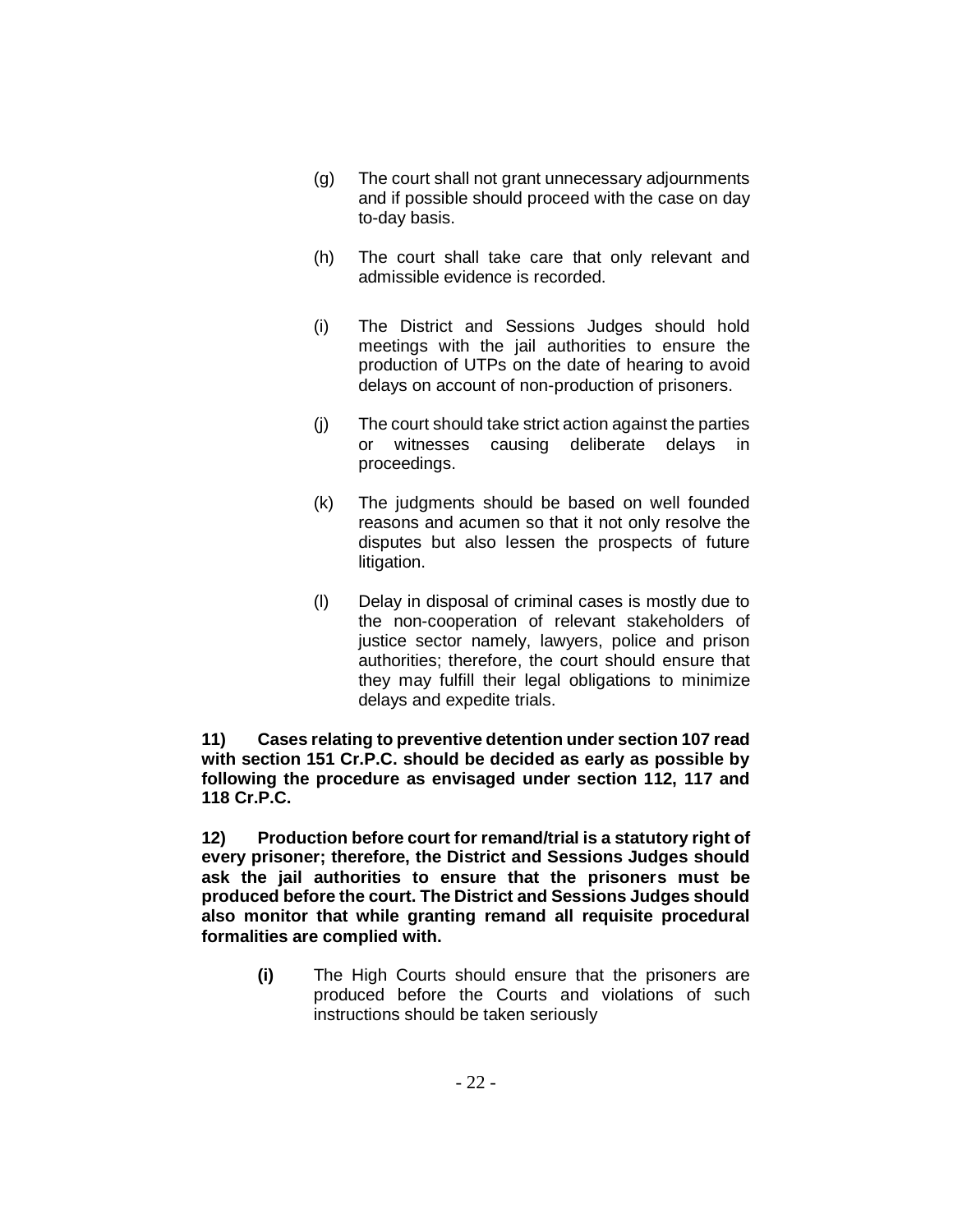- (i.a) During the hearing, the production of prisoners / witnesses and other relevant evidence before the Court is the responsibility of Prosecution/Investigation Agency; therefore, the concerned authorities should discharge their responsibility without any failure or slackness.
- (ii) The Prosecution should procure the attendance of witnesses on the date of hearing and the court must ensure that no witness should return unexamined and the prisoner without any progress in his trial/case.
- (iii) The trial Court shall not grant unnecessary adjournments particularly on account of failure to produce the prosecution witnesses. If any Police Officer or Investigating Officer of the case is found guilty of deliberate attempts to prolong the trial, the trial Court may report the matter to the Officer Incharge of such Police Officer for taking necessary action. If in any case it appears that no action has been taken on the complaint the matter may be brought to the notice of Chief Justice through Registrar for initiating contempt proceeding against such Police Officer responsible for causing hindrance in conclusion of trial. To discourage the tendency of taking adjournment on flimsy grounds, the Registrar of the High Court may convey a meeting of the Inspector General Police, Prosecutor General and Advocate General to chalk out a uniform policy for expeditious disposal of criminal cases.
- (iv) In appropriate cases where complaints have been made against Police for misuse of authority, dishonest investigation, negligence and inefficiency, the matter may be reported to the Police Complaint Authorities and District Public Safety Commission for initiation of disciplinary proceeding against the delinquents.
- (v) In case the trial Court comes to conclusion that the Police have viciously and unnecessary caused delay in forwarding the case to the Court or to any other Authority to whom he was legally bound to forward any arrested person may be proceeded against the responsible on account of misconduct and in case of conviction he may also be punished with imprisonment for a term which may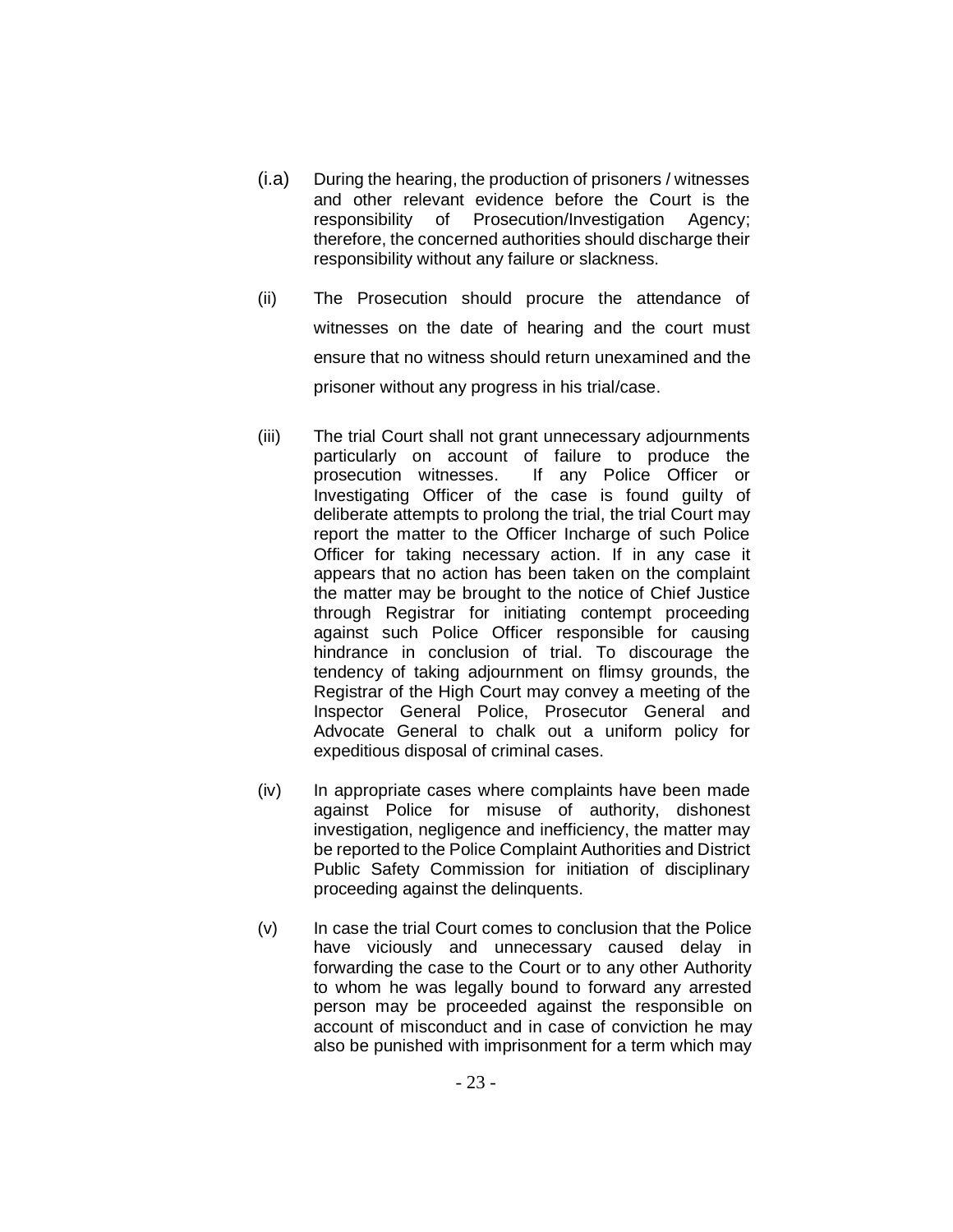extend to one year or with fine under Article 157 of the Police Order, 2002.

- (vi) In the Office of the Provincial Police Officer /IGP, a focal person may be designated to perform exclusively the duties of receiving the orders from the Courts in connection with the trial of criminal cases and dispatching it to the concerned quarters for compliance, particularly orders regarding production of record and under trial prisoners in the Court on the date and time fixed by the Court.
- (vii) Sub section (3) of section 167 Cr.P.C. requires that while granting police remand reasons should be recorded for doing so after scrutiny of record and under no circumstances accused should be remanded to police custody unless it is made clear that his presence is actually needed for some specific purpose connected with the completion of investigation. Moreover, sub section (4) of section 167 Cr.P.C. requires the Magistrate to forward a copy of remand order with reasons for making it to the Sessions Judge. Strict compliance of this provision would help the Sessions Judges to supervise the action of Magistrates working under them.
- (viii) Section 344 Cr.P.C. empowers the Court to postpone/adjourn the proceedings and remand the accused person to judicial custody upto 15 days; however, grant of judicial remand in routine on "Robkars" in absence of accused person amounts to violation of law. Therefore, it is recommended that adjournments should not be granted unless necessitated in the interest of justice and for the reasons beyond control.

**12-A) Frequent non production of undertrial prisoners for trial on account of law & order situation is also a major cause of delay in disposal of criminal cases. Each High Court should install video conferencing facility at least in one district through its own resources for recording their statements.**

**13) In criminal cases, non-representation of accused by Counsel is also a source of delay in trial, therefore, the Chief Justices of High Courts, in consultation with the Chairman of the Legal Aid Committee of the Provincial Bar Councils or Pakistan Bar Council, may appoint lawyer in such cases to avoid delay. In this regard a list**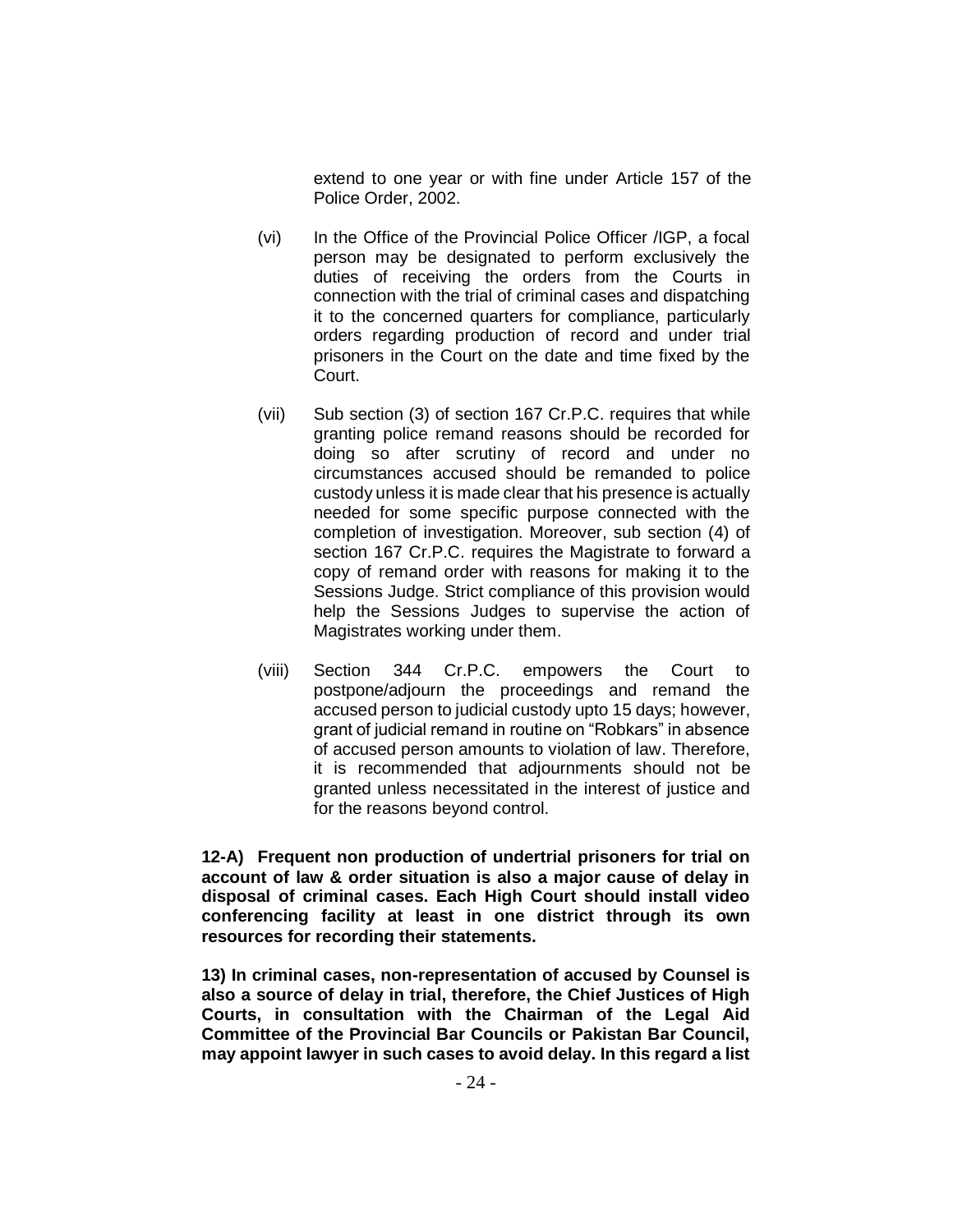**of the advocates should be maintained in each district so that they can be appointed for provision of legal aid to accused person who cannot afford to hire the services of Counsels. However, prior to appointing any Counsel option of selection from that list should be given to the accused in the interest of justice.**

> The Federal / Provincial Governments may allocate sufficient fund for Pakistan Bar Council and Provincial Bar Councils for activation of Legal Aid Committees functioning under Legal Practitioners Act 1973 for paying the fee of advocates in deserving cases.

> The District Legal Empowerment Committees should be activated for providing legal aid to the deserving litigants, who despite having valid cause could not pursue their cases in courts on account of limited financial resources.

#### **14) To check the tendency of filing false and frivolous cases, the court should take penal action against the party by imposing fines under section 250 Cr.P.C. or filing complaints under section 182 and 211 of the PPC.**

- (i) False and frivolous litigation in civil as well as in criminal sides be discouraged by imposing heavy costs, compensation and penalties in accordance with the provisions of section 35-A C.P.C and 250 Cr.P.C so that the precious time of the Courts may not be wasted and utilized for redressal of genuine grievances of the litigants.
- (ii) In cases triable by a Magistrate, if the court discharges or acquits all or any of the accused and is of the opinion that the accusation against them or any of them was false or frivolous, the court may acquit or discharge the accused and may call upon the complainant/informant to show cause as to why he should not pay compensation to the accused. After considering the facts and circumstances of the case the Magistrate may direct the complainant / informant to pay to the accused a compensation not exceeding rupees twenty five thousand. The compensation payable under section 250 Cr.P.C. is recoverable as arrears of land revenue.
- (iii) If this provision of the law is enforced in its true sense, it would certainly help to reduce the number of groundless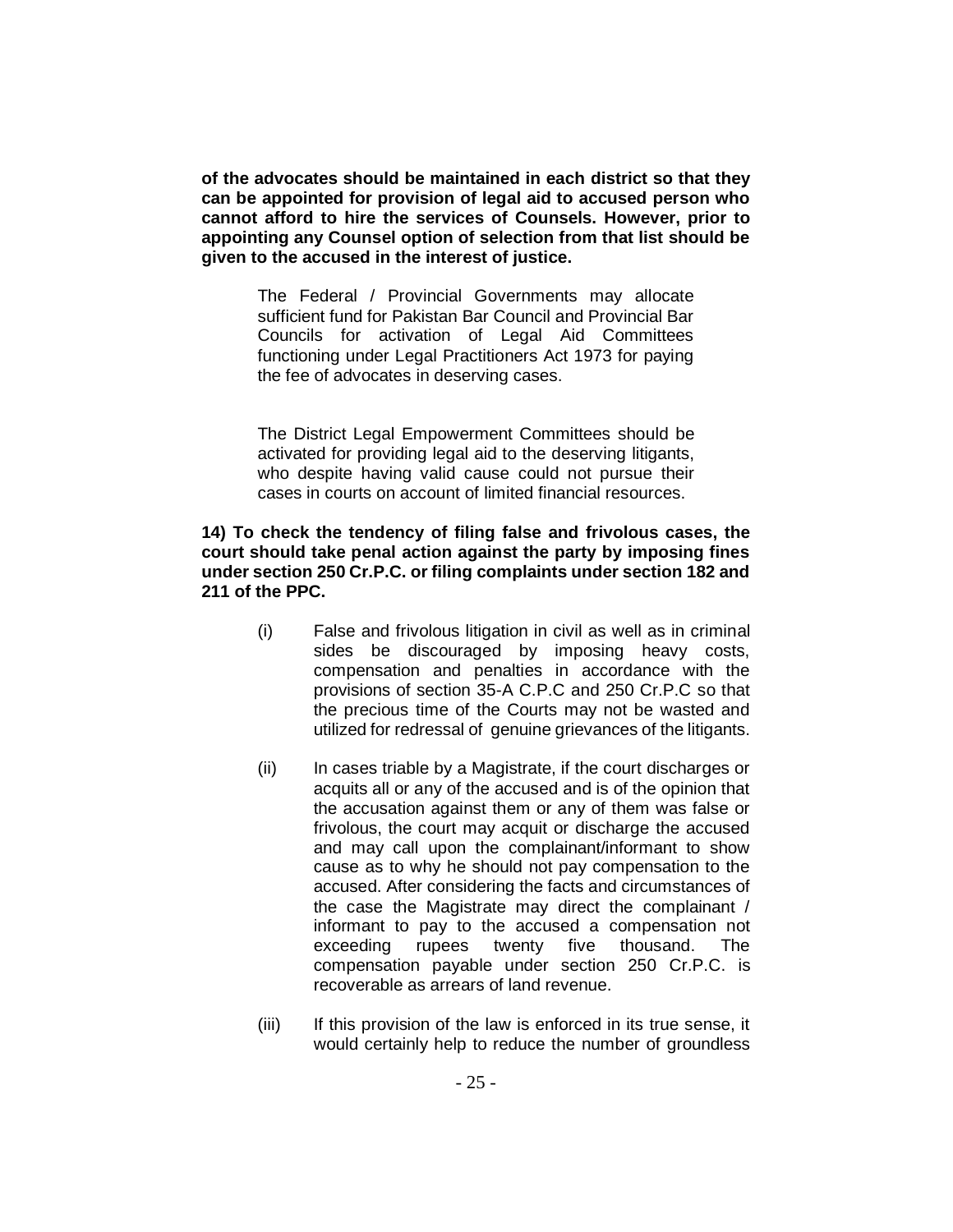and frivolous complaints/ cases .However, in fixing the amount of compensation, the court should carefully consider the status of accused as well as that of the complainant and the nature of accusation. Besides, if it appears to a court that forgery or perjury has been committed in relation to any proceeding before it then the court can proceed against the defaulter under section 476 Cr P.C. to vanish the impression that anyone can abuse the process of law by falsehood or fabrication and that too without any risk of prosecution. Before prosecuting the accused it is essential for the court to consider whether there is a reasonable probability for the conviction and is it expedient in the interest of justice or not?.

(iv) Under section 476 of the Cr.P.C. the court may itself take cognizance of the offence and try it in accordance with the procedure prescribed for summary trials in Chapter XXII of the Code. However, if the court considers that the accused should not be tried summarily under section 476, it may after recording the facts constituting the offence and statement of the accused forward the case to the competent court for trial.

**15) Under the Police Order 2002, the Police Complaints Authorities and District Public Safety Commissions are setup at various levels for enquiring into complaints against police regarding misuse of authority, dishonest investigation, negligence and inefficiency. Therefore, it is needed that in appropriate cases the Presiding Officers should make references to concerned authorities for initiation of proceedings against the delinquent police officers/officials.**

- (i) At District level, District & Sessions Judges, DCO, DPO and District Attorney/Prosecutor and at Provincial level Registrar, High Court, IGP and Prosecutor General/Advocate General may hold meetings on monthly basis for monitoring the performance of investigation agency, early completion of investigation and production of witnesses before the court for quick disposal of criminal cases.
- (ii) The Police Officers/Jails Staff responsible for nonproduction of under trial prisoners before the Courts without any reasonable excuse may be proceeded against under the Police Order, 2002 and other relevant Rules.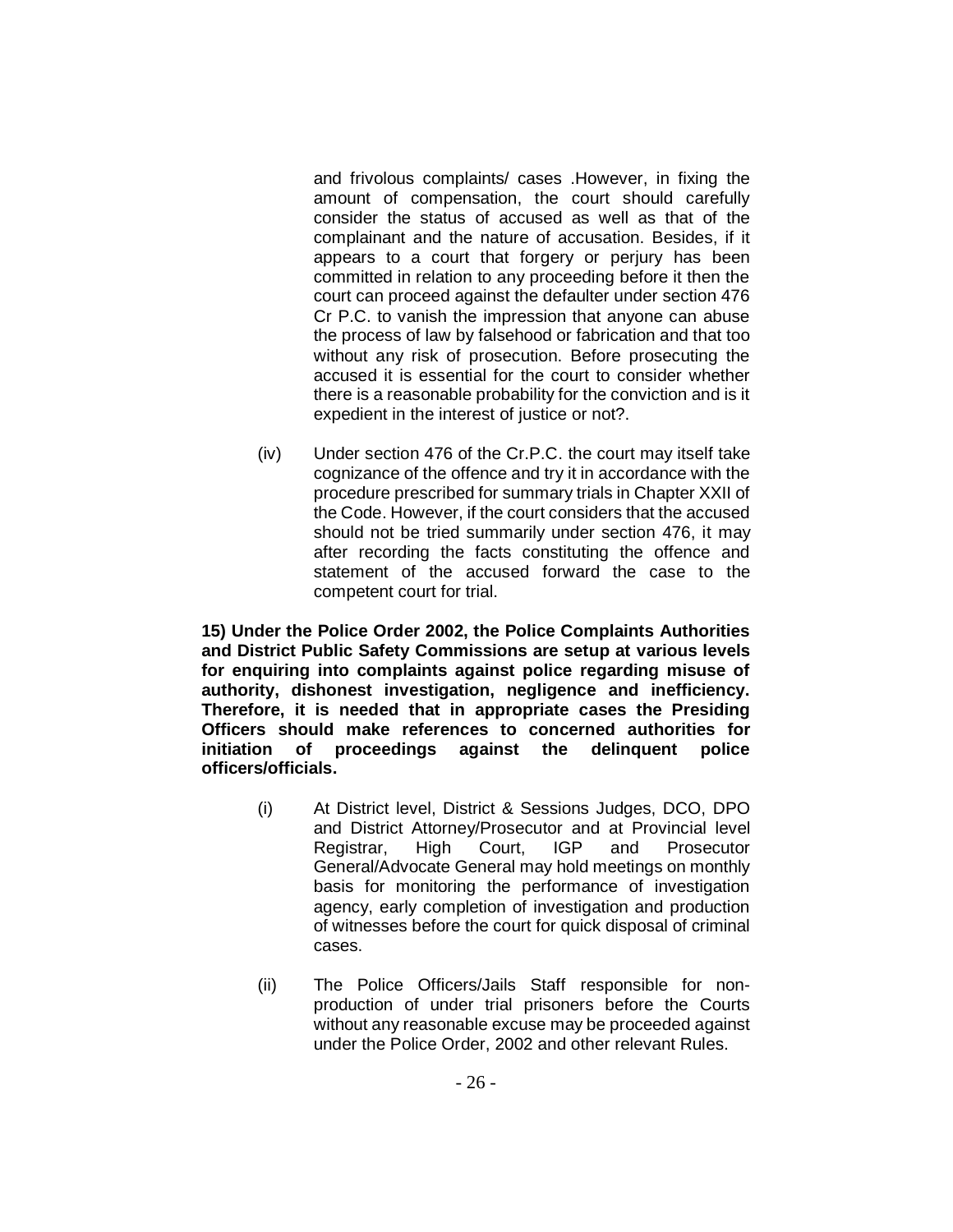- (iii) The trial Court shall not grant unnecessary adjournments particularly on account of failure to produce the prosecution witnesses. If any Police Officer or Investigating Officer of the case is found guilty of deliberate attempts to prolong the trial, the trial Court may report the matter to the Officer Incharge of such Police Officer for taking necessary action. In case it appears that no action has been taken on the complaint the matter may be brought to the notice of Chief Justice through Registrar for initiating contempt proceedings against such Police Officer responsible for causing hindrance in conclusion of trial.
- (iv) The Federal and Provincial Governments should take steps for the establishment of the National Public Safety Commission at national and provincial levels for entertaining the complaints of general public against the Police Officials.

**16) Transfer applications under section 526 & 528 Cr.P.C, miscellaneous applications like Supardari of vehicle and disposal of property under chapter XLIII of the Code and other applications arising out of interim orders should be decided within 7 days.**

**17) In murder references under section 374 Cr.P.C, the practice of printing paper books be discontinued and photocopied books may be accepted so as to avoid unnecessary delay in disposal of appeals for want of printing of paper book**

**18) To address the issue of convicts including women languishing in jails for want of payment of Diyat, Arsh & Daman even after serving their entire period of sentence of imprisonment, the Federal Government has already framed Rules, called the Diyat, Arsh and Daman Fund Rules 2007. However, despite lapse of considerable time the benefits of this legislation have not trickled down to the deserving convicts. Therefore, the Provincial Chief Secretaries may be asked to consider the cases of such convicts and make necessary arrangements for payment on first come firstserve basis.**

> (i) The Provincial Government may also explore possibilities for creating other funds through Bait-ul-Maal, provincial charitable endowment, if any, and donations. Such funds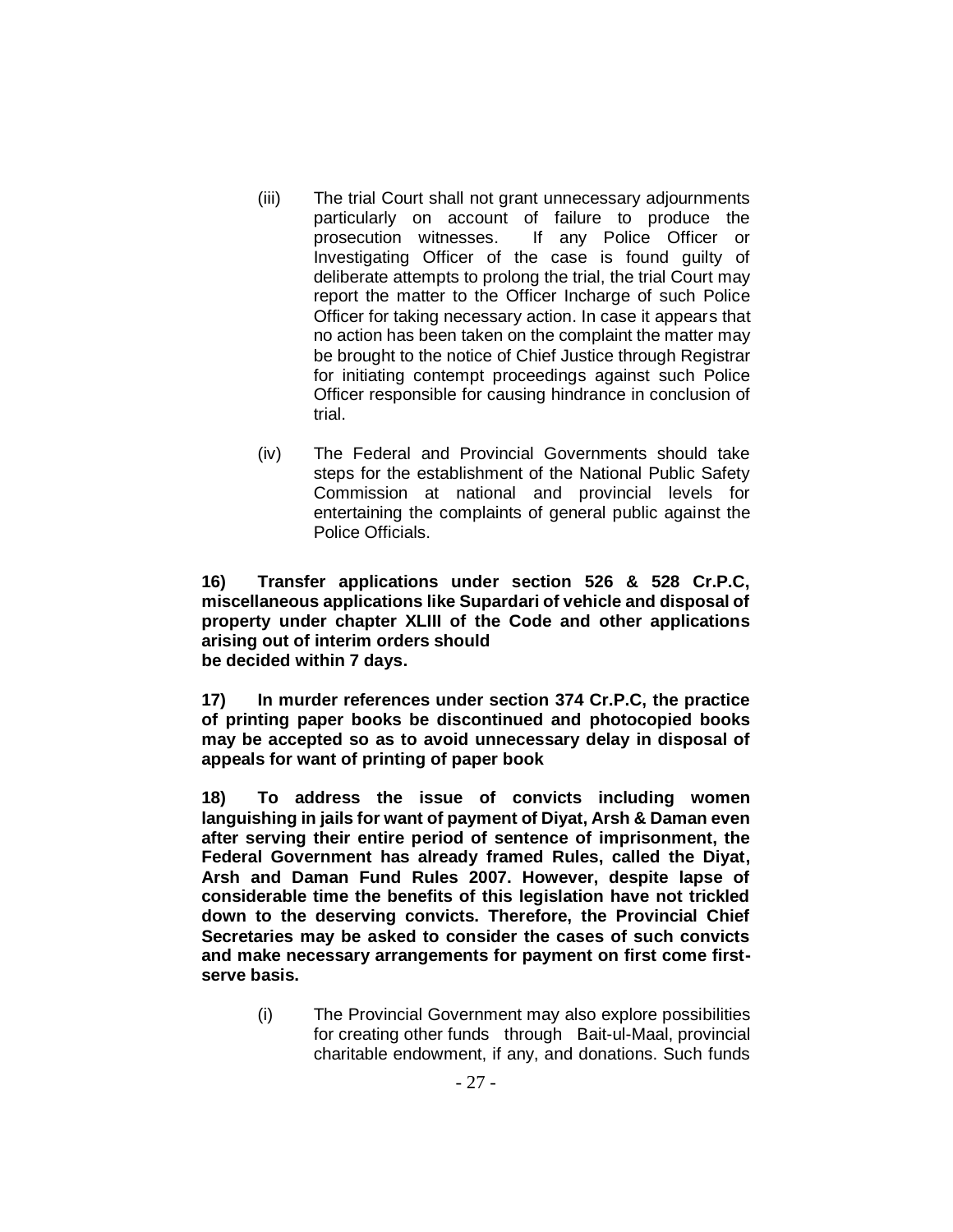shall be maintained under proper accounting/auditing mechanism.

- (ii) In order to alleviate the suffering of the prison inmates and to provide the necessary food and other facilities according to scale prescribed under Jail Manual, the Additional District & Sessions Judge on the first Friday of the month the District & Sessions Judge on the last Friday in the afternoon after Court timing may visit to the jail and examine the record of production of prisoners, overall situation of jail and to know the attitude and behaviour of jail officials with the prisoners and submit a brief report to the Registrar of the High Court by the  $5<sup>th</sup>$  of ensuing month. A consolidated report of such visits may be forwarded by the Registrar of High Court to the Secretary, NJPMC for placing before the Hon'ble Chief Justice of Pakistan/Chairman, NJPMC.
- (iii) The provincial governments should reactivate the practice of appointing philanthropists, social workers, doctors and retired government officers as Non Official Visitors in respect of any Prison as provided in rule 916 of the Prisons Rules 1978.

**19. The Courts/Government should make use of the Probation of Offender Ordinance 1960 as well as the Good Conduct Prisoners Probation Release Act 1926 to extend benefits of the said laws by releasing the deserving convicts on parole/probation in accordance with law.**

- (i) For effective use of these legislations the Committee recommended that:
	- (a) The Probation and Parole Officers should be activated and be asked to visit jails frequently for conducting inquiry and submission of reports to facilitate the courts and provincial governments to consider the cases of deserving convicts.
	- (b) The Provincial Home Departments should ensure the presence of Probation and Parole Officers in jails during the visits of the Sessions judges and judges of the High Court.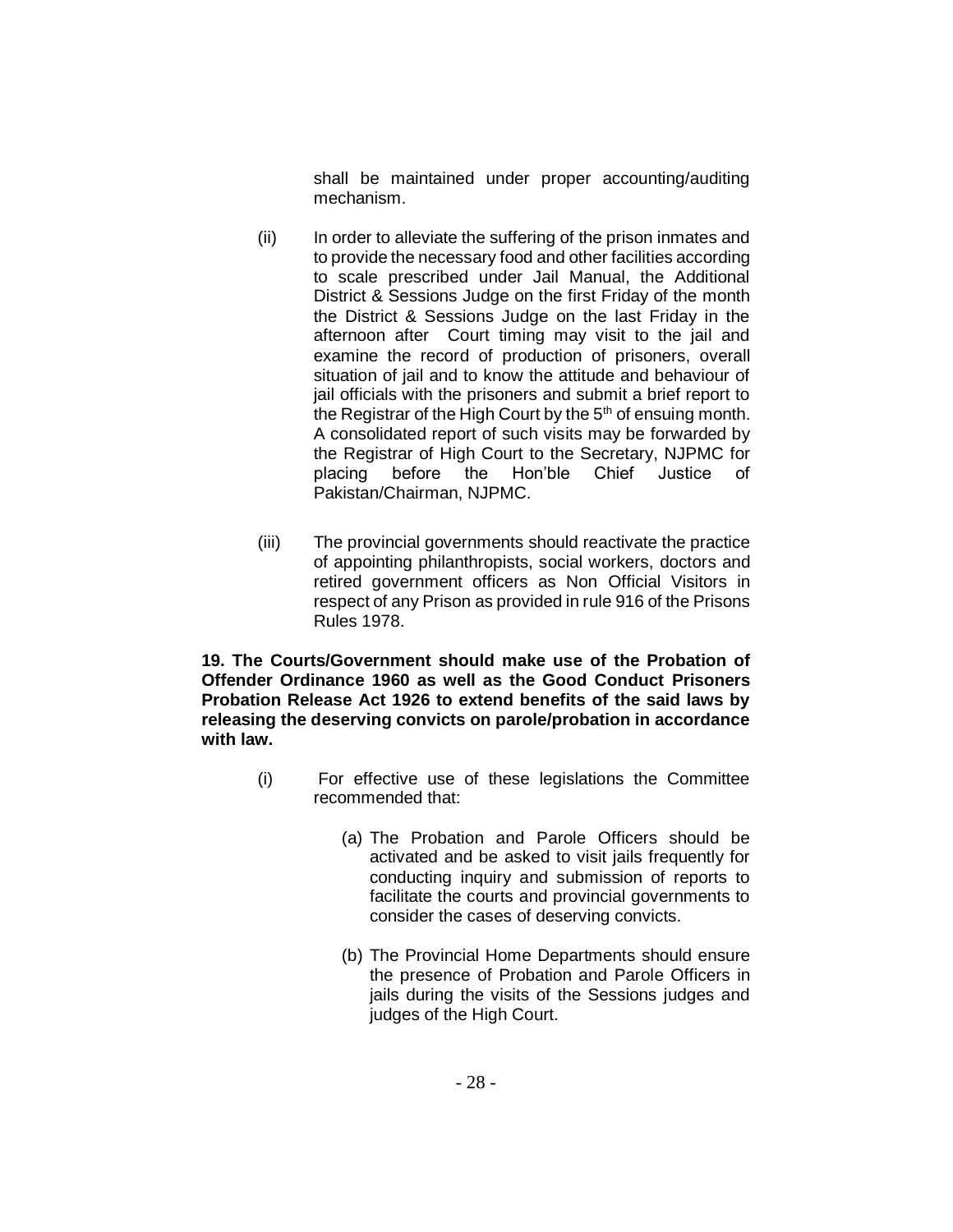- (c) The Registrar, Supreme Court/Secretary, NJPMC may convene regular meetings of the Registrars of the High Courts and Home Secretaries to evolve strategies for effective enforcement of the aforesaid laws.
- (d) In proper cases the Sessions judges should exercise powers under Probation of Offender Ordinance 1960 or make recommendations to concerned government to extend favour to the convicts /UTP under Good Conduct Prisoners Probation Release Act 1926, as the case may be.
- (ii) The jail authority may arrange education facilities for the adult prisoners and those who passes  $5<sup>th</sup>$  class examination may be given incentive of the remission in their sentence on the basis of improvement in educational qualification.
- (iii) In the monthly meeting of the Criminal Justice Coordination Committee the services of the specialists may be co-opted for arranging special medical assistance to the prisoners in routine.
- (iv) Besides up-gradation and increase in salaries of the staff of Prison Departments, the incentive of up-gradation and additional allowance equivalent to one salary to the staff of the R & P may be extended to other provinces in line with the province of Punjab.
- (v) There is no provision in law to release the women prisoners having suckling babies/children. Nevertheless it was agreed that suitable amendment in the relevant law be suggested by the LJCP for remission of sentences or release on bail of women having suckling babies/children.
- (vi) To enable timely release of foreigners from jails on completion of their convictions, the Home Departments should start the process of repatriation much earlier from the date of their release. In case where delay is on account of nonpayment of fine or fund to defray passage expenses, the assistance of Philanthropist/UN agencies i.e. UNHCR and ICRC may be sought.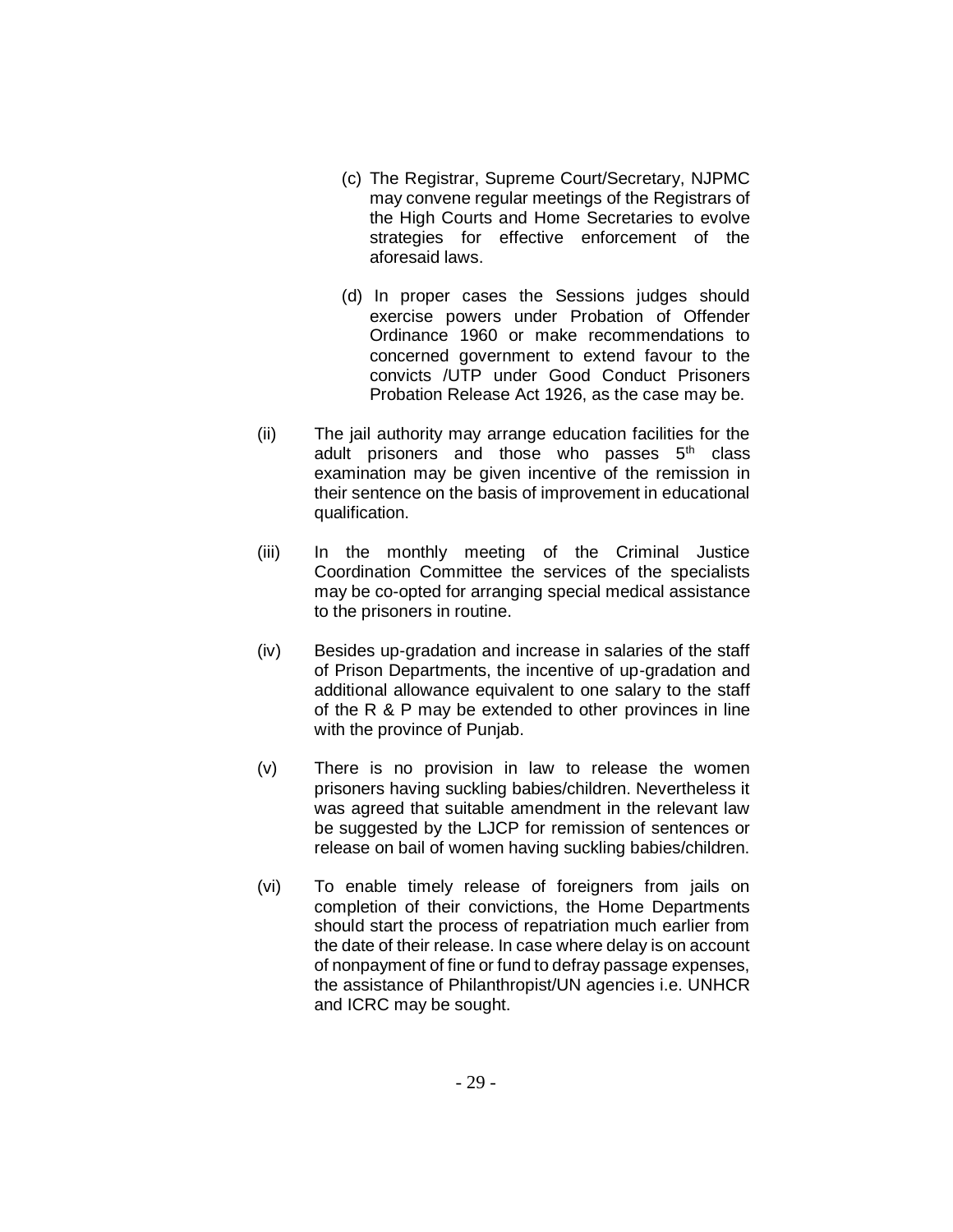#### **19-A) Provincial Governments should improve the living conditions in jails and provide good quality food, clean drinking water and medical facilities.**

- (i) Concerned authorities may be asked to carry out the exercise of screening of HIV Aids and Hepatitis cases so that the infected prisoners could be segregated from others and their treatment should be arranged.
- (ii) Jail Manual provides remission in sentence of prisoners in lieu of blood donation and these blood bags are provided to blood banks/NGOs for transfusion. Non screened blood becomes a major cause of transmitting infectious diseases; therefore, henceforth no blood should be provided to blood banks or to any organization without complete screening.
- (ii) Before distributing blood the Medical Officer of the jail should issue a certificate to the official that the donated blood is free from all kind of infectious diseases and the officials found violating the instructions should be taken to task.

**19-B) Provision of jail manual regarding grant of remission and other facilities to the jail inmates are being violated; which leads to commission of riots in jails. Provincial Home Secretaries should ensure strict compliance of provisions of Jail Manual without any discrimination and favoritism.**

- (i) Moral and spiritual guidance should be provided to the prisoners and efforts should be made for debriefing of prisoners especially involved in terrorist activities, sectarian killings etc. by also involving religious scholars and spiritual leaders.
- (iii) Prison authorities should provide books and other recreational and instructional material for the prisoners.
- (v) Treatment and detoxification facilities for drug addict in the prisons should be provided.
- (iv) Female lady doctors should be posted in the prisons where large numbers of female prisoners are incarcerated.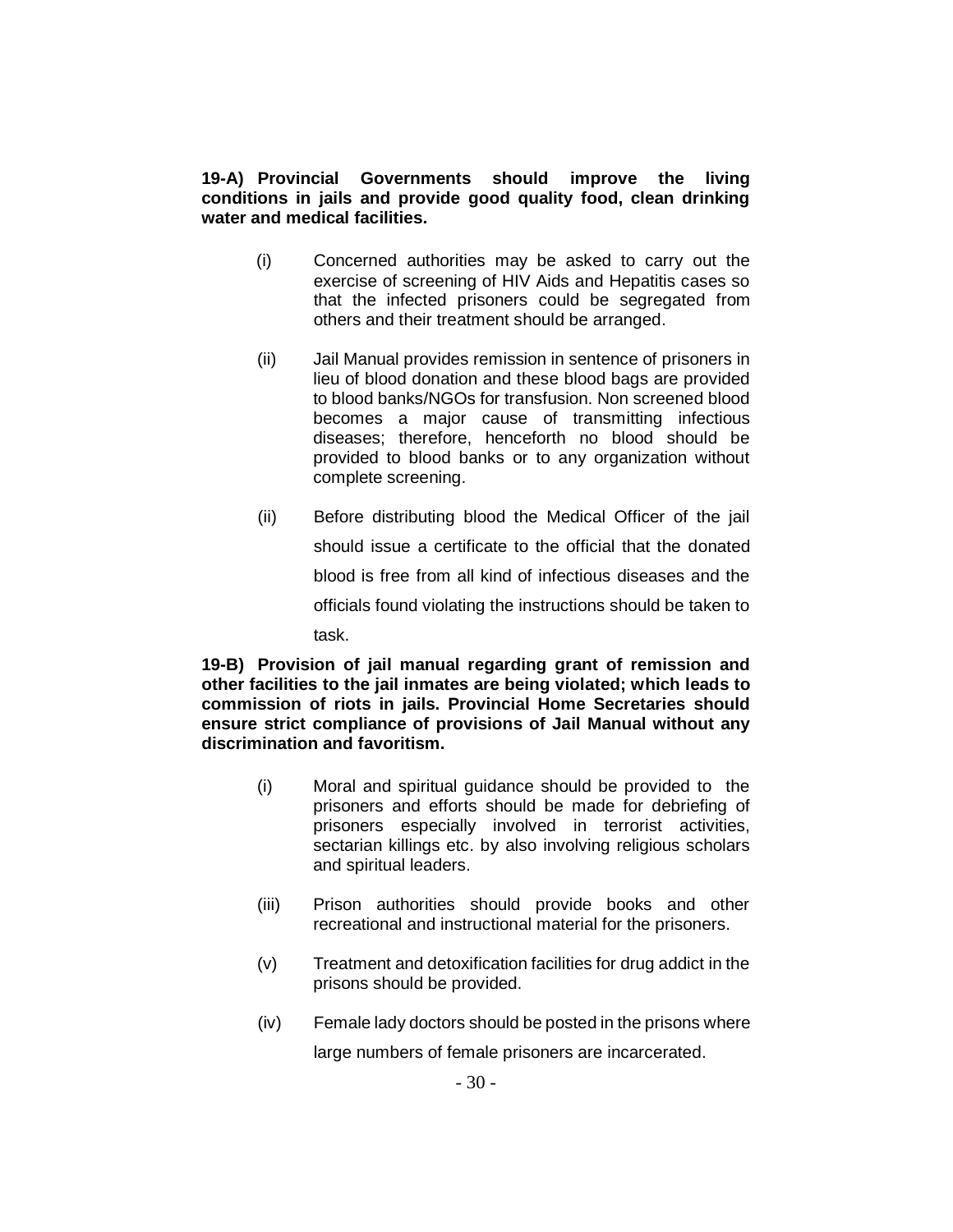**20) The Registrars of High Courts should approach the Law and Justice Division to know about the pending mercy petitions and copy of the list shall be submitted to the Registrar, Supreme Court, who shall take-up the matter with the competent authority in consultation with the Chief Justice Pakistan on priority basis. In case of rejection of mercy petition, the Provincial Home Secretaries should ensure completion of the process without unnecessary delay to maintain the deterrent effect of the sentence.**

**21) Emphasis should be given on quick disposal of Narcotics and Anti Terrorism cases, cases of women and Juvenile offenders etc.**

For early disposal of ATA cases, the Committee recommended that the judges of the High Courts and Supreme Court be designated to monitor and ensure compliance of guidelines laid down in case of Liaquat Hussain vs. Federation of Pakistan (PLD 1999 SC 504).

**22) To clear the backlog under different categories, special benches should be constituted at Principal seat and Branch Registries of Supreme Court and High Court to decide current/old cases by placing the prioritized ones on fast track.**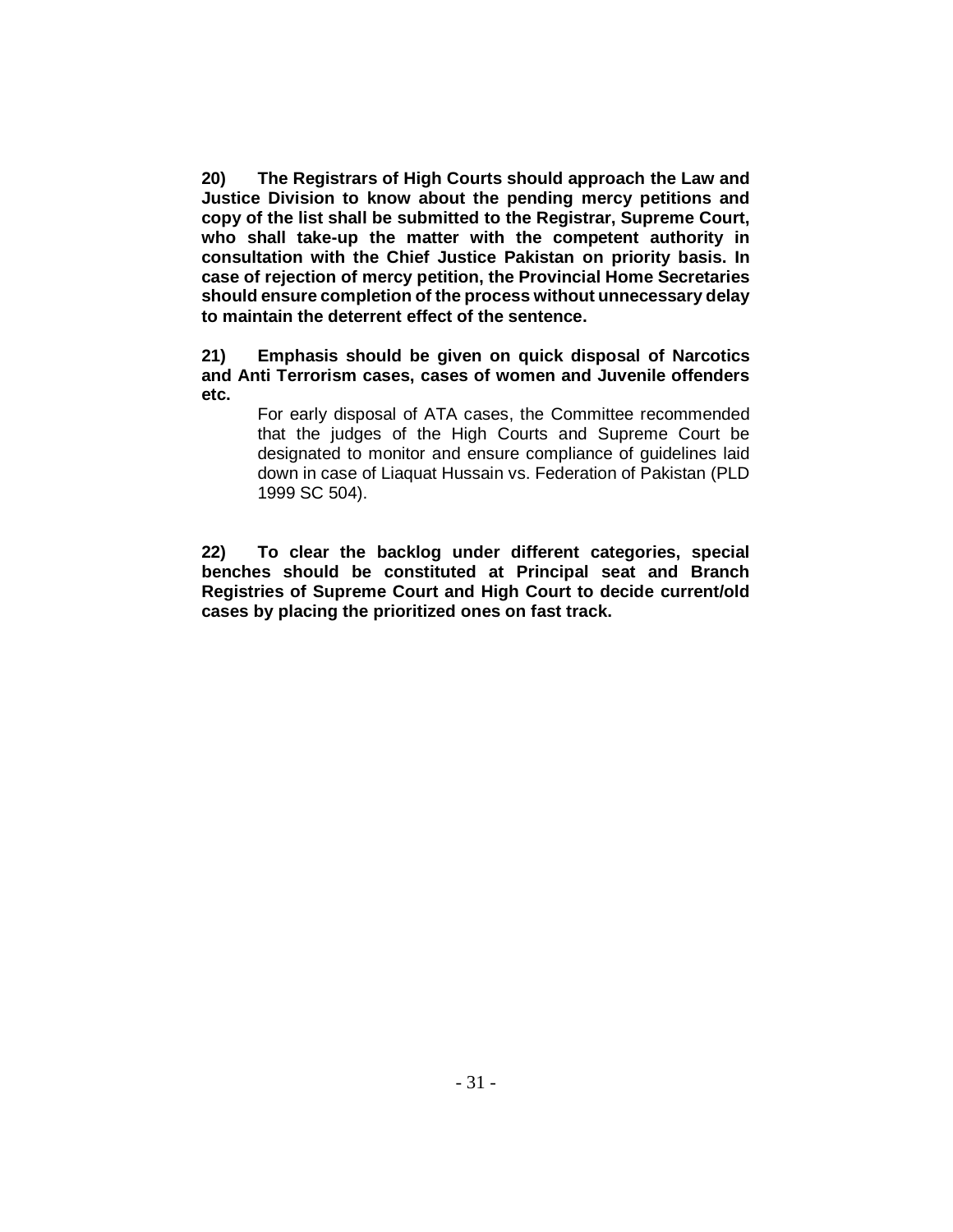# **II. CIVIL CASES**

**1) Writ petitions under Article 199 of the Constitution should be fixed for 'Katchi Peshi' on the next day of institution and be disposed of as quickly as possible.**

#### **2) Writ petitions of the following categories if competent under the law, should be decided within 60 days:**

- (i) Pertaining to service disputes including promotion, transfer and such other matters.
- (ii) Relating to admission of students in professional colleges and allied matters.

#### **3) Stay matter under Order 39 rule 1&2 should be decided within 15 days of grant of interim injunction and in case of delay, the judicial officer should report reasons to the concerned Chief Justice of the High Court through Registrar.**

The Committee considered the issue of frequent grant of temporary injunctions by the courts without realizing the consequences and recommended that the following instructions should be complied with strictly:

- (a) All Courts shall examine such applications critically and ensure that the interlocutory injunctions should be granted ex-parte only in very exceptional circumstances, unless the plaintiff can convince the Court that by no reasonable diligence could he have avoided the necessity of applying for unilateral order.
- (b) Such injunctions should be limited to a minimum time within which a defendant can come effectively before the Court.
- (c) It should be noted that under Rule 2-A of Order 39, Code of Civil Procedure, an interim injunction passed in the absence of the defendant shall not ordinarily exceed 15 days, provided that such injunction may be extended for failure of its service on the defendant when such failure is not attributable to the plaintiff or when the defendant seeks time for defence.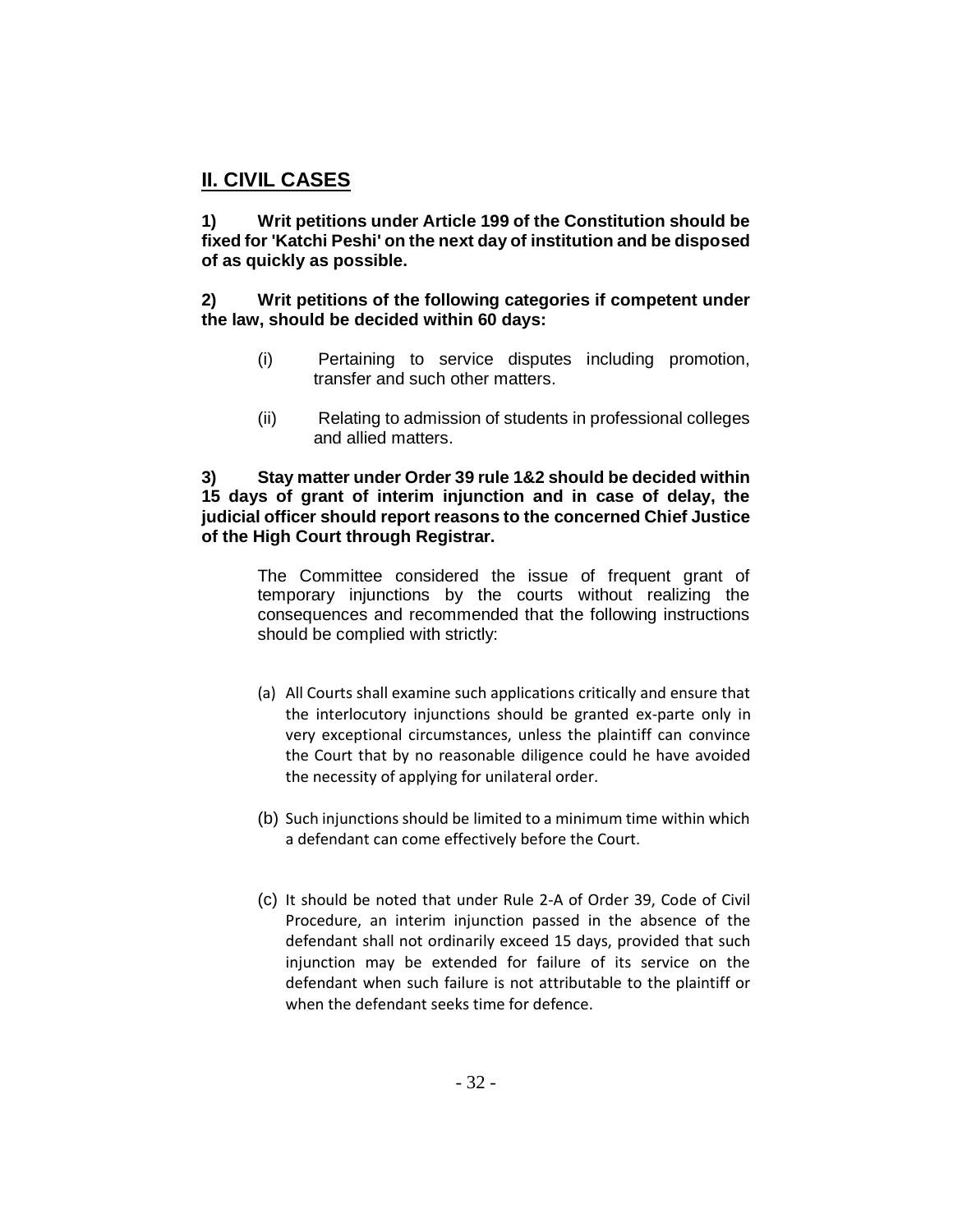- (d) The Court should take greatest care to state exactly what acts are restrained instead of copying the application, and if only one or some of the acts are sought to be restrained, the injunction should be confined to that and should not hold on other acts to which the defendant can possibly object.
- (e) When the defendant appears or files his reply/affidavit then the court should immediately dispose of the matter without any adjournment and if it is not possible the court should take an undertaking from the defendant to be restrained from doing any act complained about.
- (f) The Court should not allow the abuse of injunction by common tactics such as non-service of process or lingering on the period by seeking adjournments etc.
- (g) An order of Injunction made under Rule 1 or 2 of Order 39 after hearing the parties or after notice to the defendant shall cease to have effect on the expiration of six months unless extended by the Court after hearing the parties again and for reasons to be recorded for such extension and a report of such extension should be submitted to the High Court.

#### **4) The rent cases should be decided speedily within a period of 4 months.**

- (i) In rent cases, the details of the property, survey number, locality and complete address of the respondents with a certificate/affidavit to the correctness of that information shall be attached with the eviction application.
- (ii) It is noticed that the provisions of rent laws are not properly understood, appreciated and applied in proceedings by the Rent Controllers, therefore, the Committee asked for strict compliance of guidelines given by the Supreme Court of Pakistan in case reported in SCMR 2000 at page 556, which are as under:-
	- (a) Affidavits of not more than two witnesses in support of the ejectment application shall be filed in the Court in addition to the affidavit of the petitioner himself in support of the contents of ejectment petition.
	- (b) While replying to the ejectment application the respondent shall be similarly required to submit his own affidavit and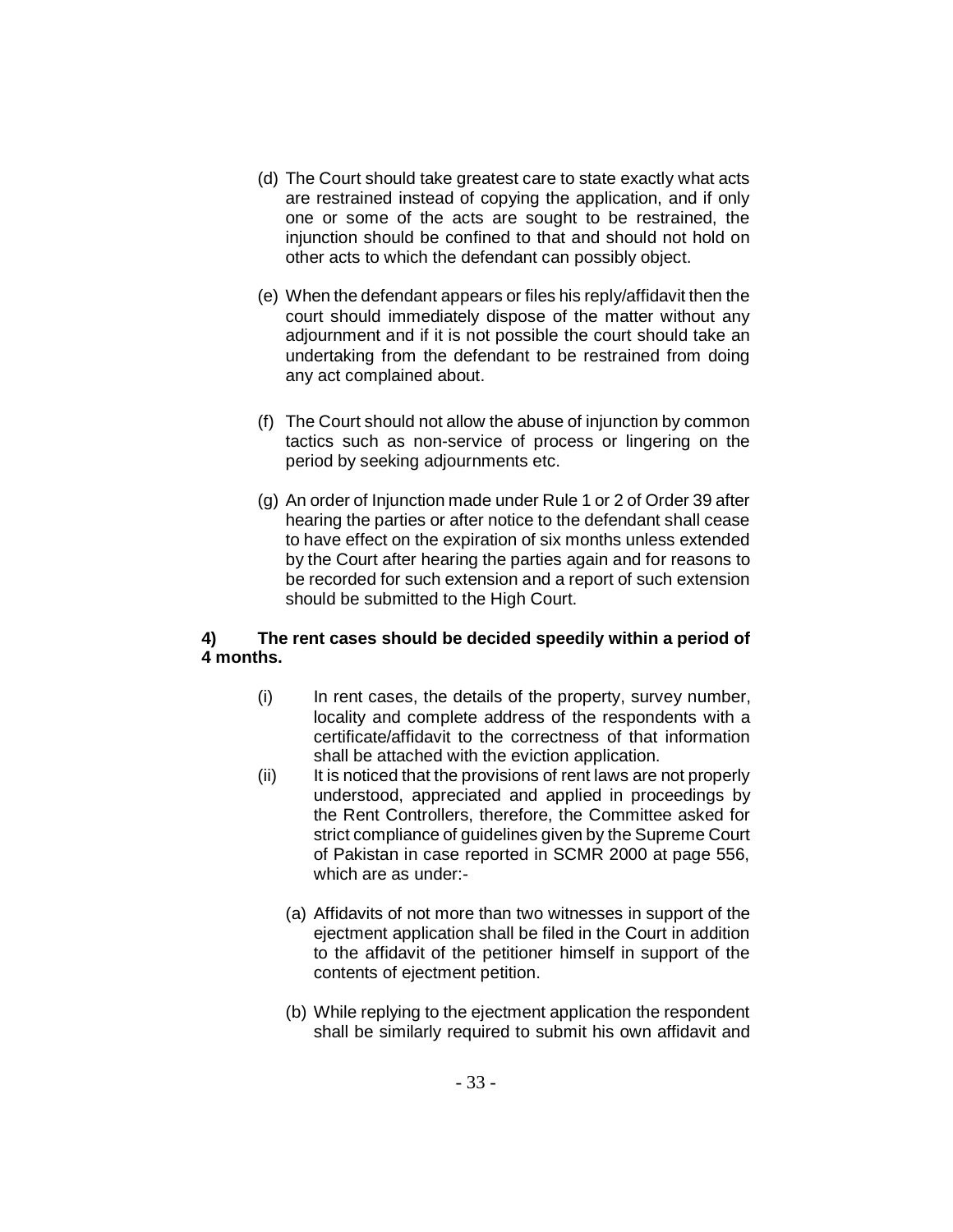affidavits of two other witnesses in support of his affidavit on the date fixed in the notice served upon him.

- (c) The parties shall be bound to produce their witnesses for purpose of their respective cross-examination on the day fixed by the Court.
- (d) A party obtaining the affidavits of the witnesses in support of his petition/reply would be bound to produce them in the Court for cross-examination and in case of its failure to do so their evidence shall be excluded from consideration.
- (e) Appeals against the interim orders of the Rent Controller and resort to Constitutional jurisdiction, against orders at intermediate stages arising out of the ejectment proceedings, should be discouraged.
- (f) The Court should take serious view of the situation when witnesses for cross-examination in support of their affidavits deliberately avoid / evade appearance in Court.
- (g) Adjournment of ejectment petition should not be allowed except under unavoidable circumstances on an application moved by a party supported by affidavit. In such cases also adjournment should not be made for a period exceeding three days. Following the above procedure in ejectment matters appears to be necessary to achieve the goal of expeditious disposal of a case within a period of three months particularly in respect of residential tenements.

#### **5) Appeals, Writ Petitions and other miscellaneous petitions pertaining to rent matters should be decided in 60 days.**

**6) Revision petitions under CPC arising out of interlocutory orders i.e. interim stay orders, mis-joinder and non-joinder of necessary parties, appointment of local commissioners and nonpayment of court fee should be decided within 3 months subject to the maintainability of such petition.**

> (i) The Presiding Officer of the Court may refer cases for recording of evidence through Commission subject to the consent of parties by appointing the Advocate as a Commission. However, the Commission should only be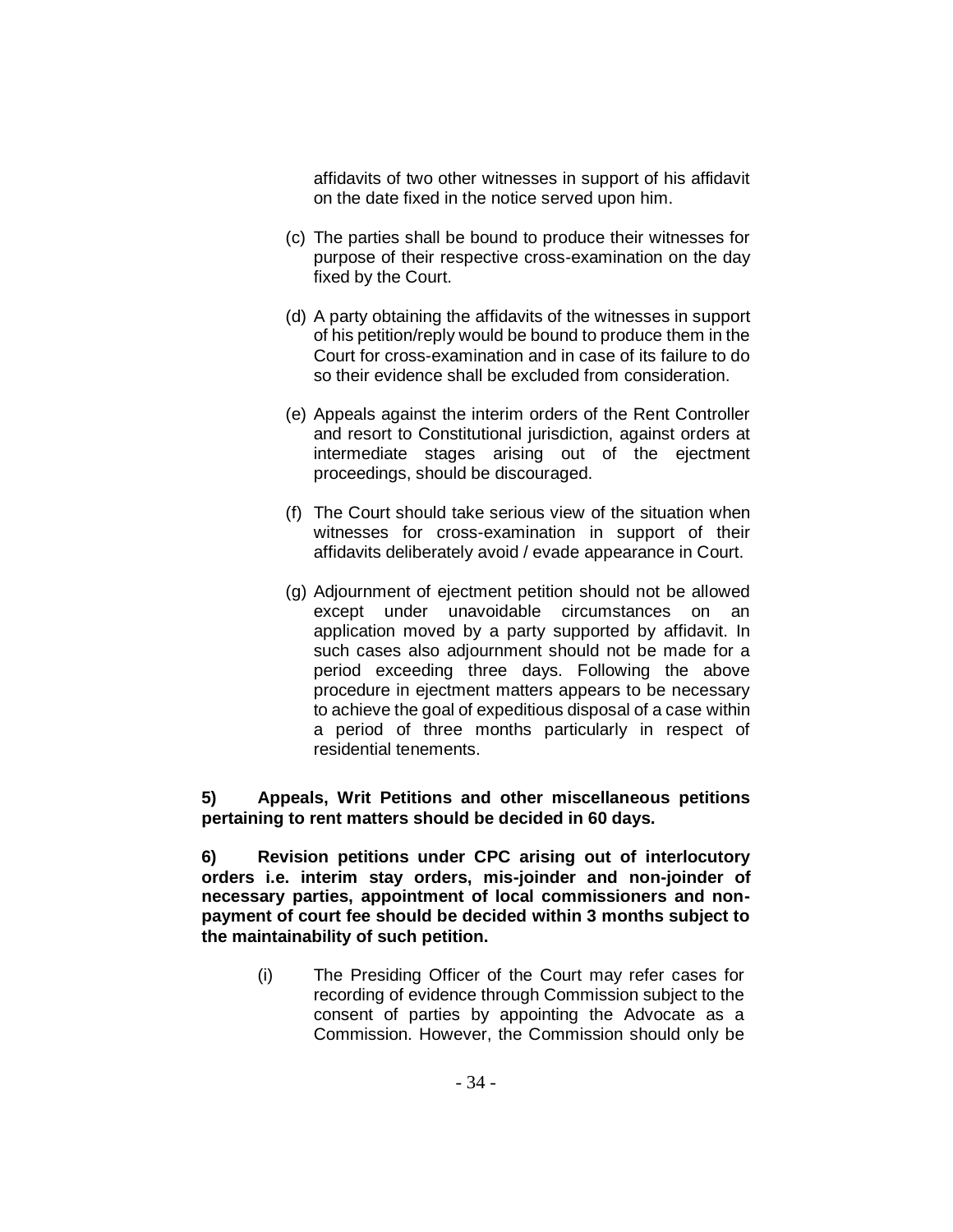appointed in simple cases i.e. rent, family etc and not in cases involving delicate question of law.

- (i.a) The fee of the Commission shall be fixed with the consent of parties and their Counsels. The evidence shall be recorded in the light of Order XXVI of the C.P.C. However, the period for completion of recording of evidence shall not be more than one week and the objections if any shall be decided by recording proper order.
- (ii) The Commission shall complete the evidence within week and submit its report to the Court. It is desirable that the Commission is appointed out of a panel of advocates having not less than three years experience and good record of pleading of cases.
- (iii) The appointment of Commission should be streamlined and in each district a list of lawyers should be maintained for appointment as a Commission in consultation with the representatives of Bar and such list of lawyers should be updated regularly. The Commission should be appointed out of agreed list/panel in rotation, ensuring that there is no favoritism/nepotism and no repetition of names as favour to some.
- (iv) The appointment for Commission should be made on merit by considering the qualification and standing at Bar.
- (v) The Commission should be appointed with free consent of the parties.
- (vi) The Commission should record evidence in the court room in physical presence/control of the judicial official.
- (vii) On closure of proceedings, the Presiding Officer should give a certificate to the effect that the evidence was recorded by the Commission in his physical presence.
- (viii) If the workload is manageable then the recording of evidence through Commission should be avoided and the judicial officer should record evidence under his hand.

**6-A) In cases where appeals/revisions have been filed against any order, the trial court should not stop the proceedings unless it is specifically barred to proceed with the case.**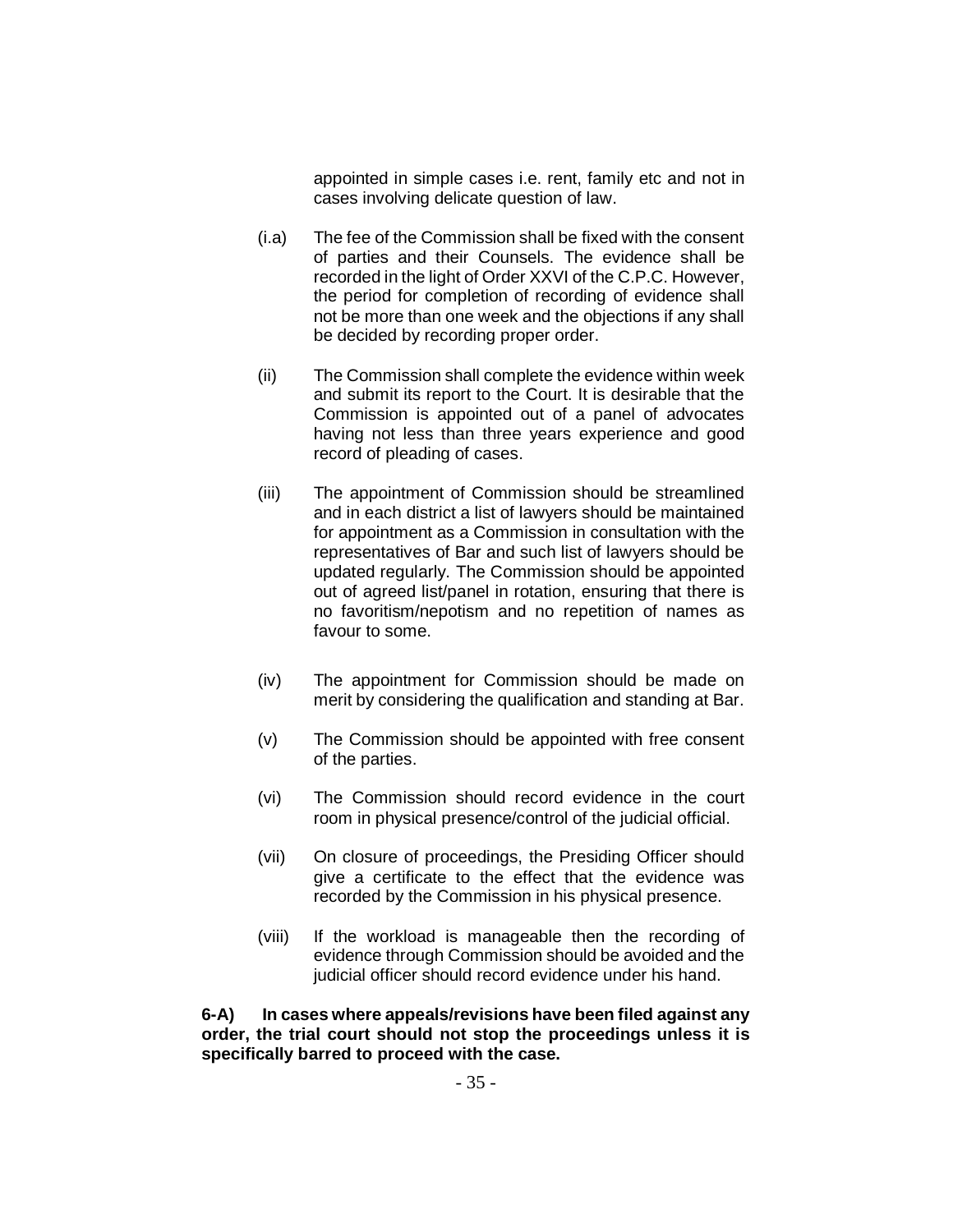**7) Family cases should be decided within 3-6 months.**

**8) Civil appeals arising out of family cases, custody of minors, guardianship cases, succession and insolvency cases, if competent, shall be decided within one to four months and for any delay, reasons should be furnished to the High Court.**

**9)** Cases related to public revenues should be decided within a period of six months positively in order to meet the constitutional requirements.

9-A) Revenue authorities should proceed to recover public revenues where no stay order is granted by any court or has expired by efflux of time.

**10) Civil Judges should decide review applications within 30 days and the trial of new cases (instituted after 1st January 2009) should be completed within 6 months.**

**11) Negotiable Instrument cases which are decided through summary procedure as provided under Order XXXVII of the Code of Civil Procedure 1908 should be decided in 90 days.** 

**12) Priority should be given to women and juvenile cases for quick disposal.**

**12-A) Cases related to fiscal matters should be taken on fast track for disposal to meet the Constitutional requirements.**

**13) The Small Claims and Minor Offences Courts Ordinance 2002 should be applied in earnest. The High Courts should designate civil judges cum Magistrates to try exclusively cases under said law. Such judicial officers be imparted training in ADR. For this purpose a Committee of judges of the High Courts headed by a judge of the Supreme Court would arrange training in ADR for master trainers who would later on train the remaining judges in provinces.**

The Small Claims and Minor Offences Ordinance Courts 2002 has been promulgated for providing exclusive forum for facilitating the resolution of small disputes. This law also provides for ADR mechanism for facilitating the resolution and settlement of disputes outside the court system. This could be transformed into an excellent forum for addressing backlog of cases, therefore, the High Courts should approach respective provincial governments for establishment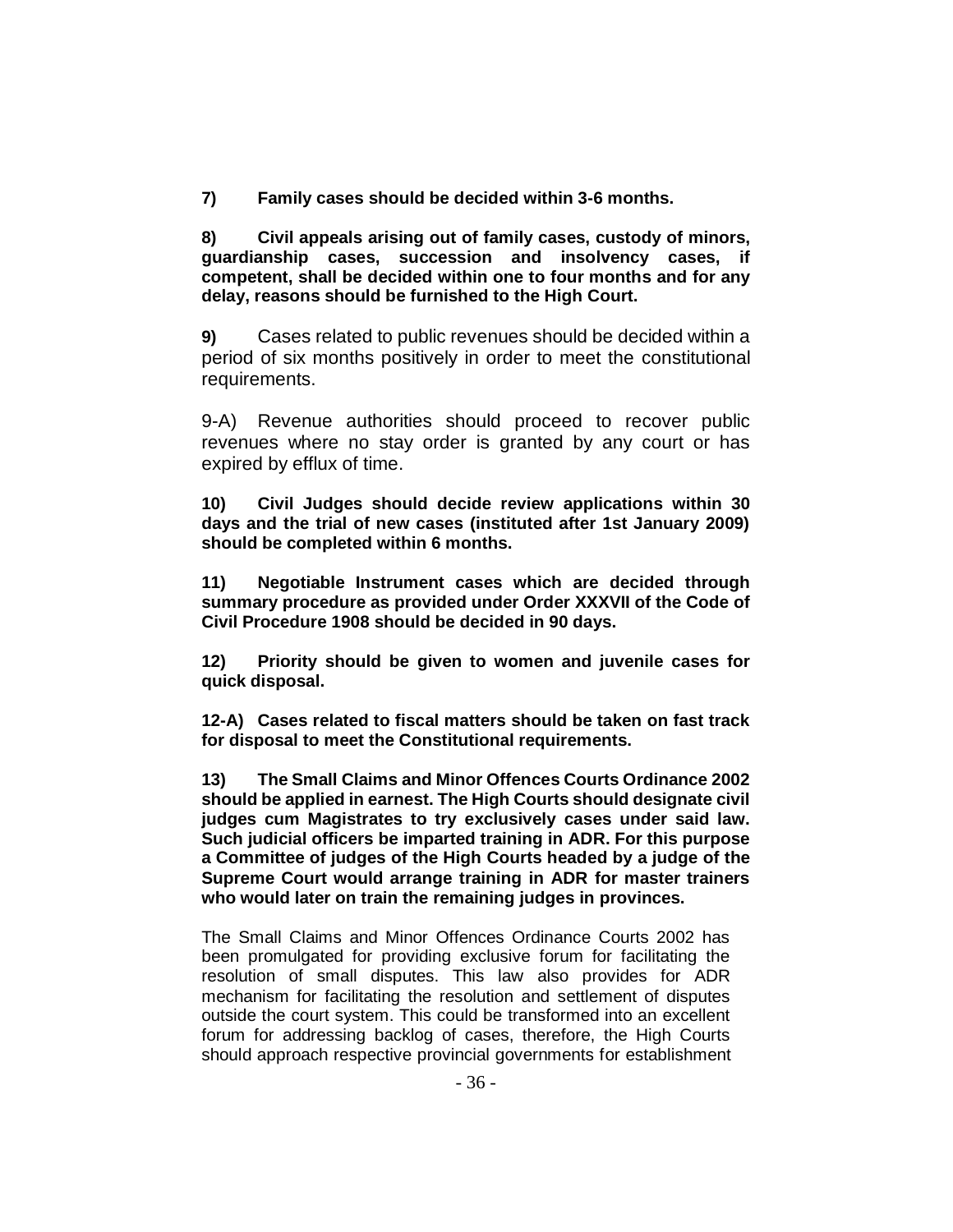of more such courts to deal with the cases under the provisions of Small Claims and Minor Offence Courts Ordinance 2002 exclusively.

The NGO's and professionals having expertise in ADR may be encouraged to establish ADR Centers at their own in other provinces on the pattern of ADR, Centre Karachi.

Technical disputes should be arbitrated by at least one expert in the panel.

Government may establish a Centre for ADR in Islamabad on the pattern of Karachi Centre for Dispute Resolution in collaboration with Federal Judicial Academy and other relevant organizations and experts.

High Courts should organize workshops on ADR in the provincial capitals wherein the members of the ADR Committee, constituted under the NJPMC, be invited to impart training to the participants*.* 

**13-A) There are enabling provisions in different laws for amicable settlement of disputes. Therefore, the Presiding Officers should strive at every material stage of the proceeding to induce in a very non-intrusive and benign manner to the parties to settle their dispute through ADR without wasting time and money on protracted and contested litigation.**

(13-B) As a matter of policy, courts should ask the parties to consider mediation at preliminary stage. Each High Court may setup a committee to explore administrative changes that can be made in applicable rules to facilitate or encourage mediation at this stage.

(13-C) The judiciary should actively promote and facilitate the functioning of quasi-judicial bodies in order to establish well functioning regulatory institutions.

(13-D) The courts should maintain the data in respect of cases disposed of through Alternate Dispute Resolution( ADR)

(13-E) Each High Court should frame Rules to make the mediation compulsory.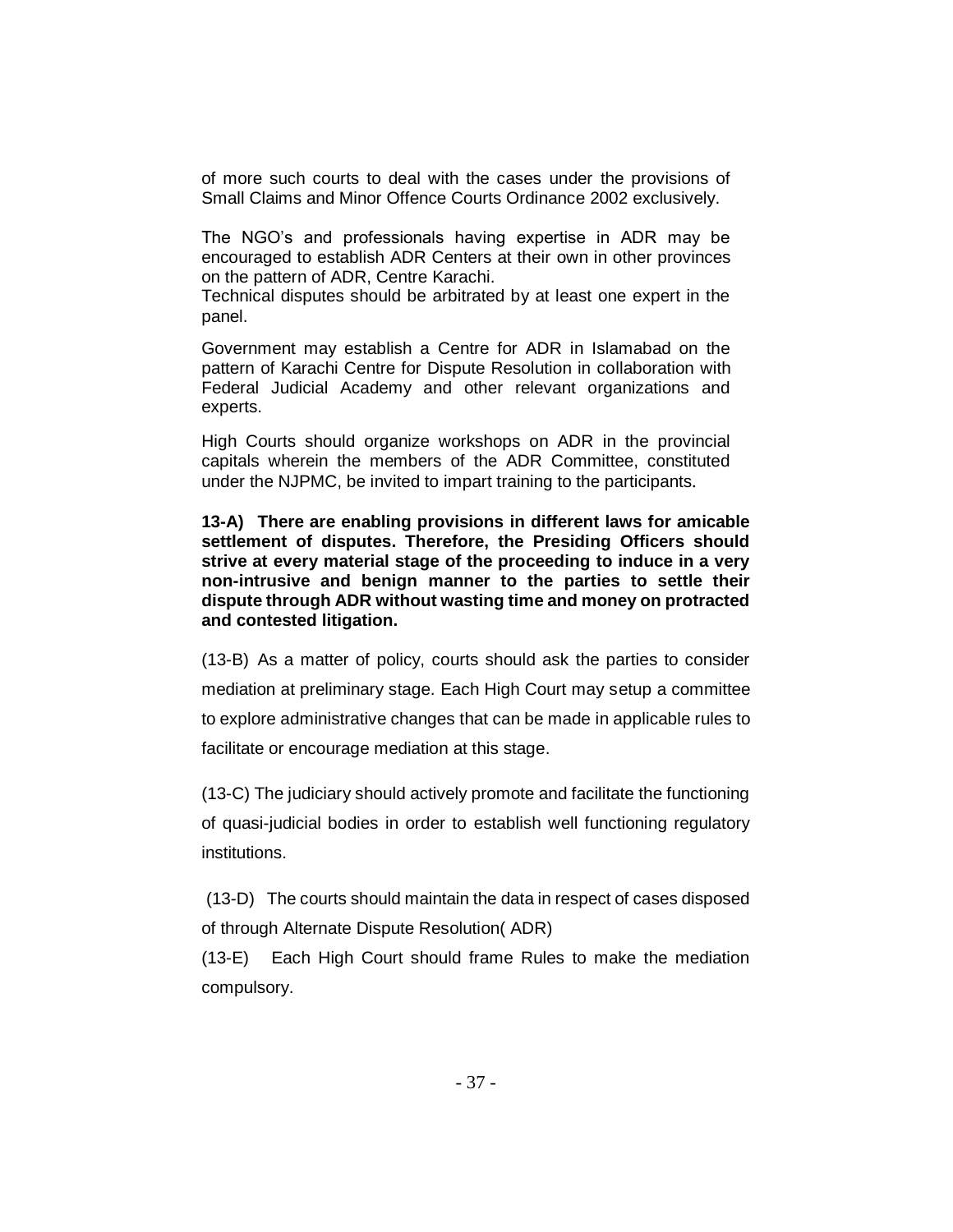(13-F) A.D.R. should be made a part of legal education and the judges having national responsibility should be satisfied about the importance of investment treaty/ arbitration.

**14) In the Supreme Court and High Courts, priority should be given to dispose off old cases, except cases in which special orders were passed by court for fixation of the cases on specified dates.**

**15) To clear the backlog under different categories, special benches should be constituted for each category on the Principal seat and Branch Registries of the Supreme Court and High Court. There should be a commitment of judges to decide the old civil/criminal cases as early as possible.**

**16) Priority should be given to the disposal of trade, commercial and investment cases. Such cases should be managed on fast track through establishment of designated courts and by constituting special benches by High Courts and Supreme Court.**

**16-A) In dealing with complex commercial issues the judiciary should rely on and utilize expert knowledge so that a more informed verdict may be reached.**

**17) Late issuance of cause lists by the High Courts creates problems for lawyer/litigant and parties to appear in court on short notice, which results in adjournments. Therefore, to provide reasonable time to the parties to adjust their schedule, the Supreme Court and High Courts should issue their cause lists one month in advance.**

**18) For early disposal of cases, the courts should adopt the following measures:**

- (a) To cope with the problem of increasing litigation, it is necessary that the courts shall carefully scrutinize the pleadings, record and dismiss/reject false, fictitious and frivolous cases as provided under Code of Civil Procedure 1908.
- (b) The provision of Order 11 of the C.P.C. regarding discovery and inspection should be applied properly to narrow down the controversies as well as issues leading to recording of statement of fewer and relevant witnesses.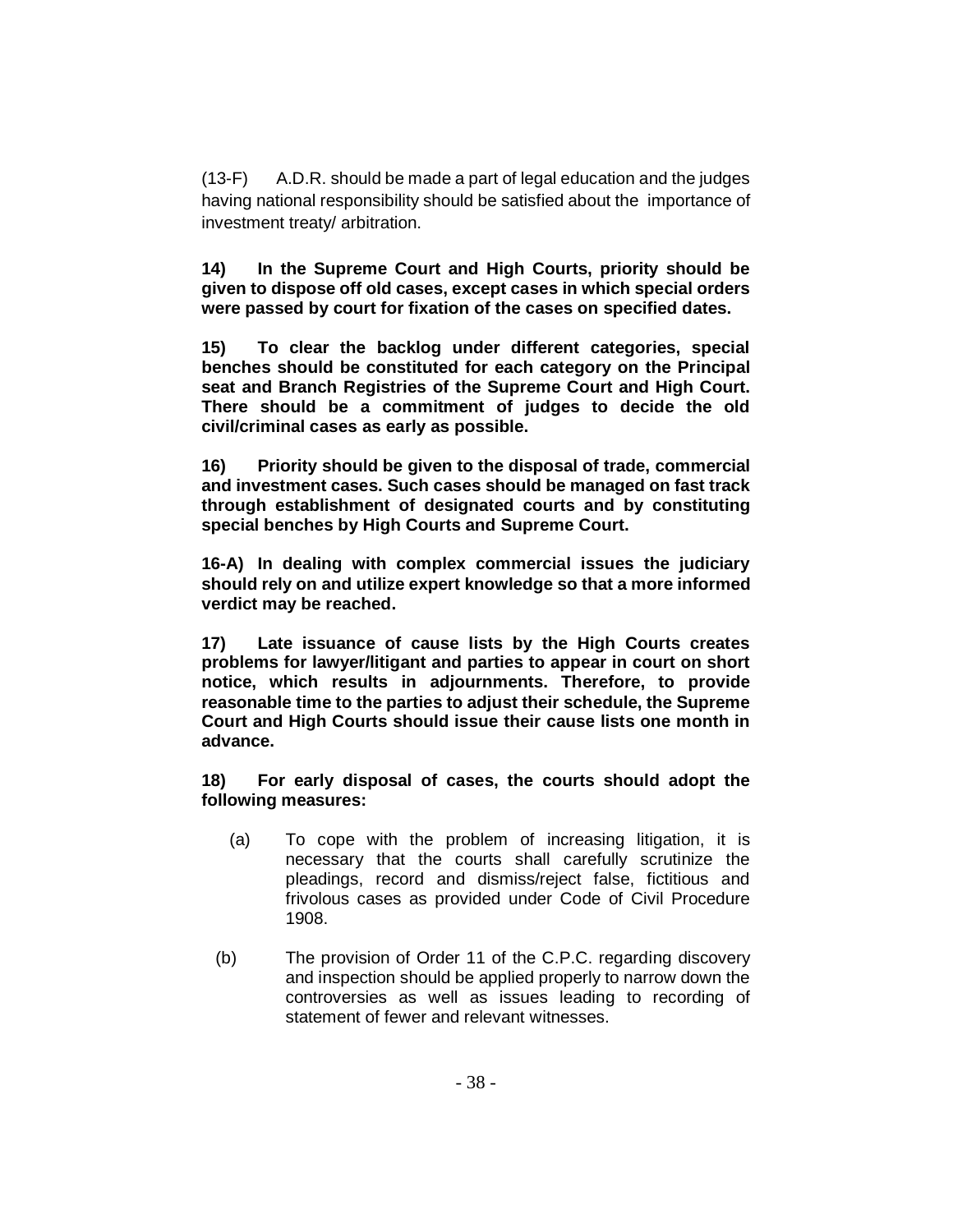- (b-i) To narrow down the controversies in civil cases, the Presiding Officer should ascertain from each party whether he admits or denies such allegation of facts as are made in the plaint or in written statement, if any. The issues be narrowed down to the essential ones. This practice will help the court to restrict its proceeding to the actual controversies.
- (b.i.a) The Court should use the procedure provided in Order 10 rule 4 CPC more effectively or in meaningful way to shorten the litigation before framing issues.
- (b-ii) Recording of better statement before proceeding with the case could facilitate the court to have overview of actual controversies. Therefore, Presiding Officer may ask the parties to submit better statements.
- (b-iii) In suits against the Government, the concerned departments do not file written statement/reply within the prescribed time which causes unnecessary delay in initiation of trial. Therefore, the courts should ensure submission of reply within the shortest possible time failing which person responsible for delay must be taken to task.
- (c) The parties denying documents that may be proved later should be burdened with costs incurred for proving that document as well as incidental costs.
- (d) The courts should make use of section 89A C.P.C. to resolve disputes through Alternate Dispute Resolution (ADR) including conciliation, mediation and arbitration or any such other appropriate mode.
- (e) The plaintiff should be obligated to provide the defendant's mailing address and telephone/ fax number.
- (f) The present strength of process serving agencies is inadequate and should be appropriately increased and alternate methods of service including courier service be used as ordinary mode of effecting service.
- (g) The courts should take strict action against parties or witnesses who cause deliberate delay, through imposition of costs.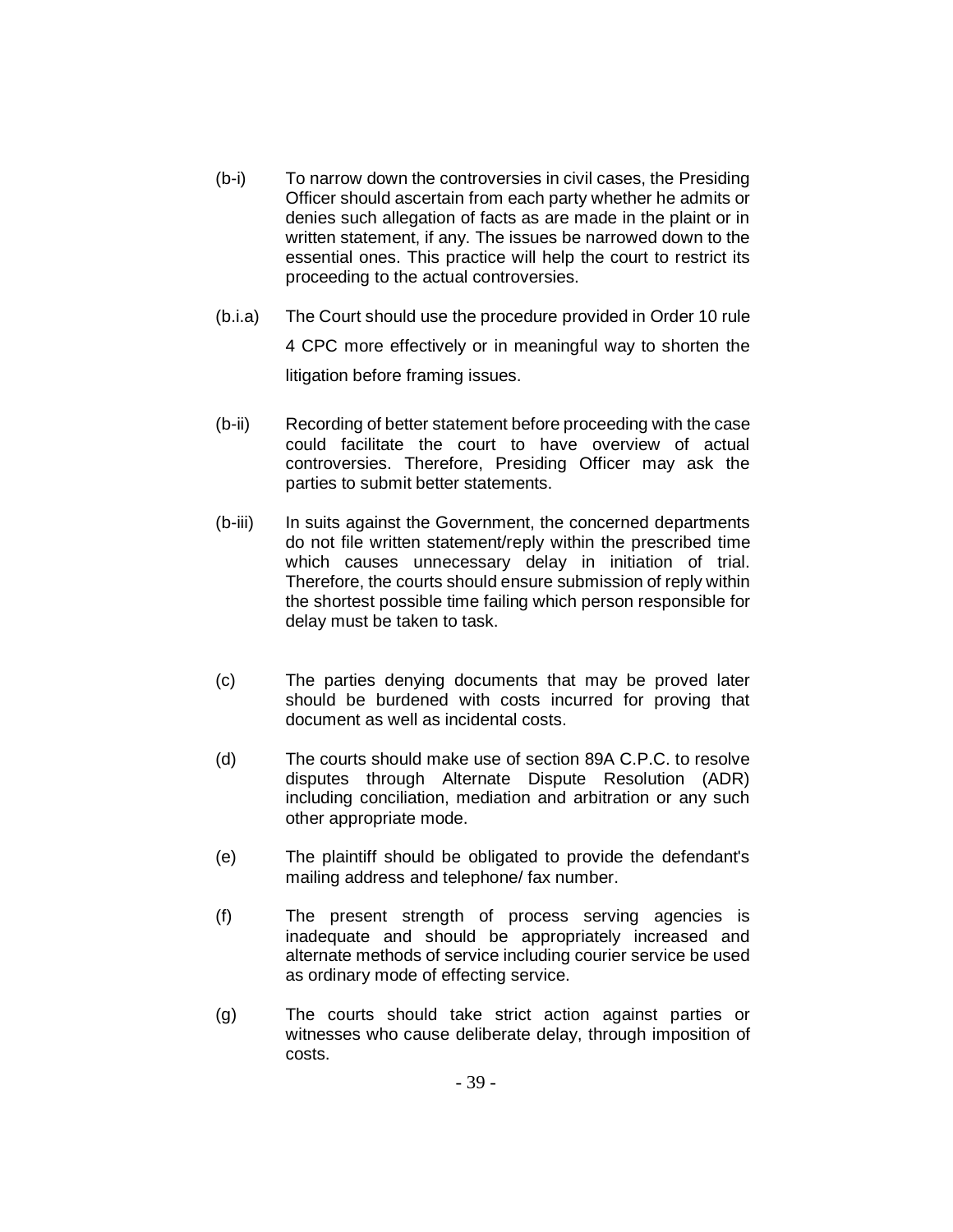- (h) Execution proceedings should be completed quickly for satisfying the decree.
- (i) The court should discourage frequent interlocutory applications for concentration on disposal of cases as a whole.
- (j) All the oldest and contested cases having intricate questions of law pending in different Courts in the districts should be transferred on the roaster of D&SJs for disposal on day to day basis.
- k) While marking cases to different courts, the administrative judges should consider the experience/ length of service of the Judge to whom the case is marked and it should be ensured that the contested cases involving intricate questions of law should be marked to the experienced Judicial Officers.
- l) The Courts should make use of information technology for fixture/assigning dates of hearing.
- m) Each case should be fixed after a reasonable time in rotation.
- n) The role of Para Legal Staff/Readers in fixing date of hearings should be discarded. The Presiding Officer should issue a "Peishi Parchi"/Adjournment Slip under his signature to parties/counsels.
- o) For fixing a date of hearing/adjournment the nature of case may be taken into consideration.

**19) To check filing of false and frivolous cases the courts should impose compensatory costs under section 35-A of the C.P.C. Similarly on the patron of High Court of Sindh, the other High Courts may also amend the relevant rules for incorporation of a provision to impose a cost upto rupees one lac for false, frivolous and vexatious litigation.**

**19-A) In environmental and Public Interest Litigation cases the delinquent officers be penalized or burdened with costs in addition to the main relief. Costs to be partially awarded to the person who brings the matter to the court on behalf of public. Costs can also be in the shape of a direction to the delinquents to render community**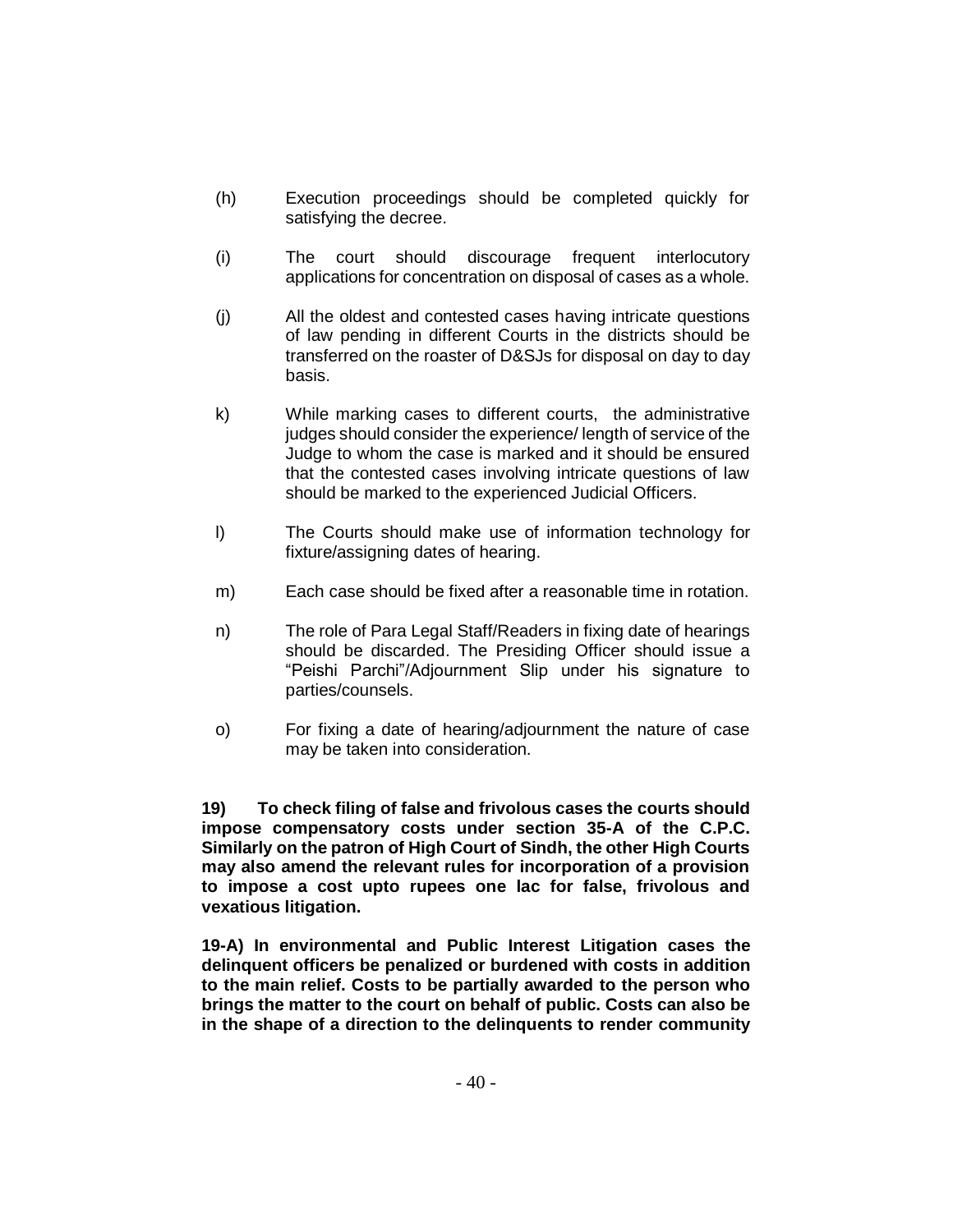**services. Frivolous Public Interest Litigation or Personal Interest Litigation cases be burdened with heavy costs.** 

**19-B) To check filing of revenue cases in fake names, the NADRA should be taken on board to verify the credentials of parties.** 

**20) Civil and criminal functions of the court should be bifurcated so that the judicial officers can try criminal and civil cases exclusively. For fuller comprehension of civil/criminal law and experience, such judicial officers be rotated annually.**

**21) The cases should be tried strictly in accordance with the law /rules by giving sufficient opportunities to the litigant parties/members of the Bar to plead their cases and justice must not be sacrificed on technicalities.**

**22) Judges of district judiciary may fix last Saturday of each month as a judgment day subject to the condition that no urgent matter is pending and the workload so permits.**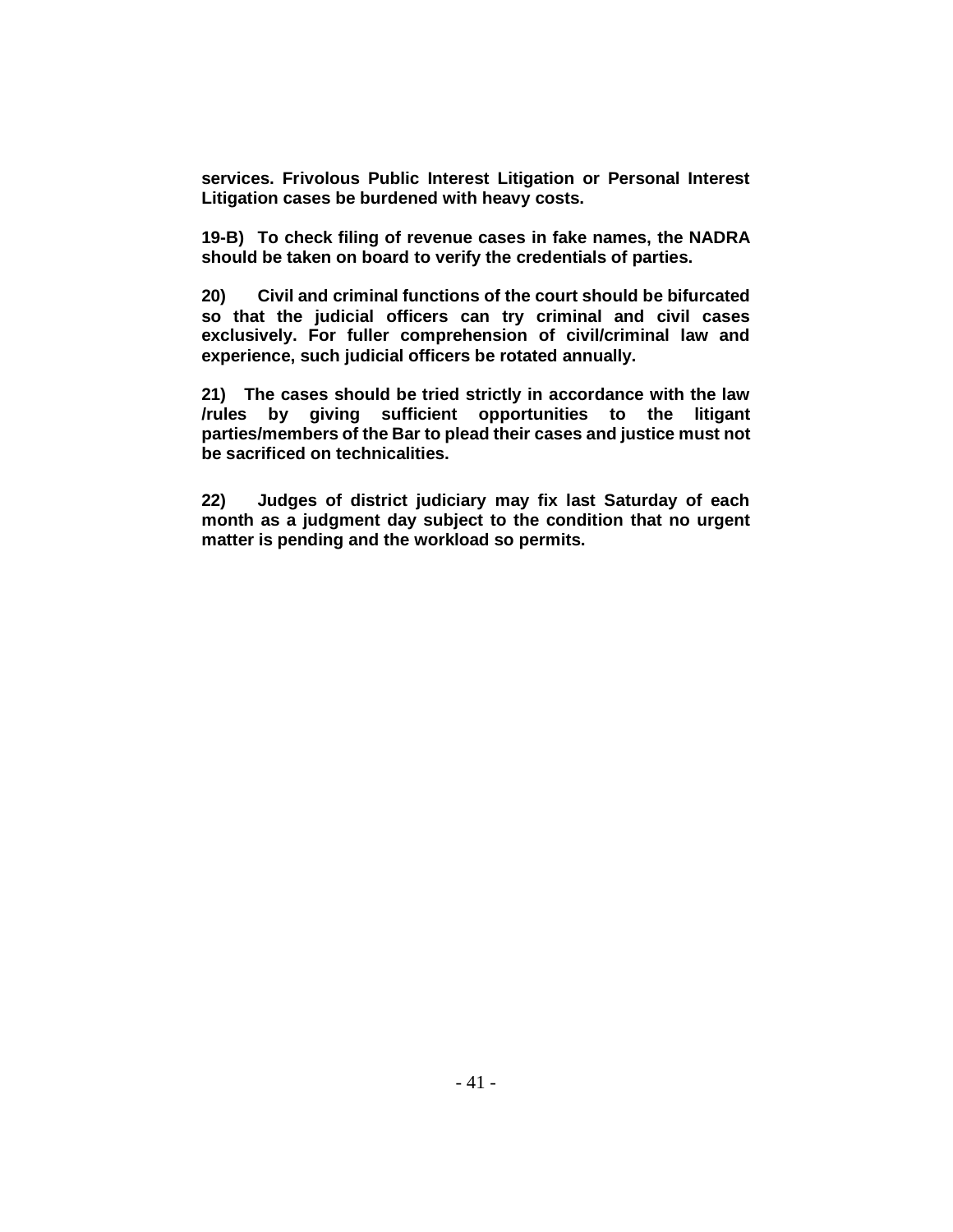# **LONG TERM MEASURES**

**1) The judges of High Courts should carryout inspections of prisons periodically for ensuring compliance of Prison Rules and giving on the spot remedy/relief to the deserving prisoners in accordance with law.**

**2) The High Courts should frame an equitable, consistent and coherent policy for sending the Judges to the permanent and circuit benches so that every judge gets equal opportunity to serve at the principal seat and benches. A Judge may not be transferred just for hearing a particular case and thereafter transferring him to other station, as this practice is against the principle of independence of judiciary.**

**3. Necessary funds be provided by Government for infrastructure support like construction of courtrooms, amenities for lawyers/litigants parties. The strength of judicial officers and administrative staff should be increased to cope with rising trend of litigation in the country. Adequate staff, library facilities and accessory equipment like computers should also be made available to courts.**

#### **The Committee recommended the following:**

- (a) The vacant posts in the subordinate courts should be immediately filled and funds for creation of new additional posts of Civil Judges cum Judicial Magistrates may be acquired from respective governments to allay the concerns of an ordinary litigant and to meet the challenges of growing population and economy
- (b) Presently, judicial officers are appointed through respective Provincial Public Service Commissions which takes time. Keeping in view the emergent need of judges to clear backlog, the High Courts should consider making appointments on adhoc basis.
- (c) The High Courts should utilize the Provincial Judicial Development Fund (PJDF) to make available the essential paraphernalia such as provision of furniture, law books, typewriters and creating an integrating computer network for access to information and material and effective supervision/monitoring of the performance of the subordinate courts.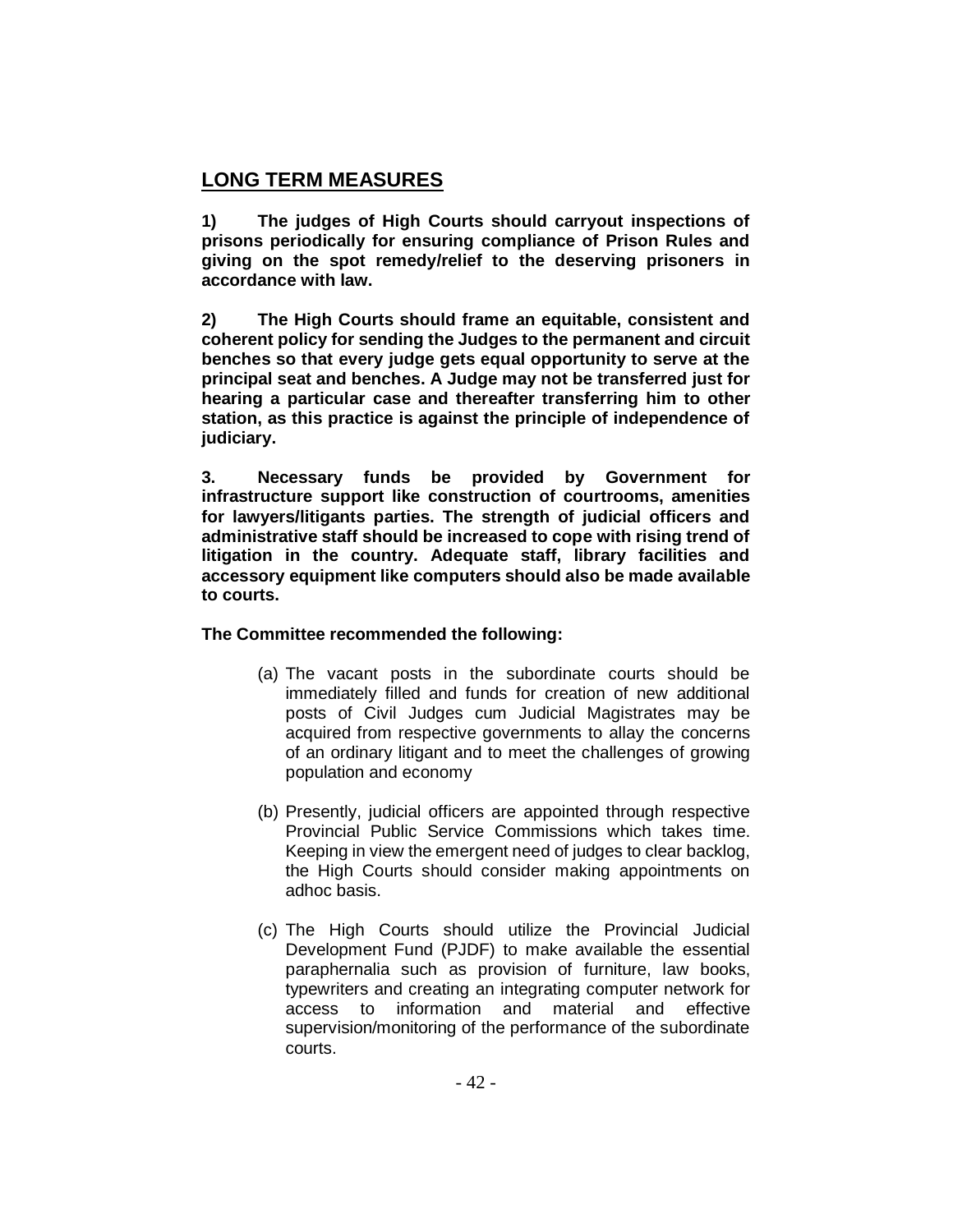- (d) The High Courts shall seek necessary funds from Provincial Governments for infrastructure support like construction of courtrooms, amenities for lawyers/litigants parties, residential accommodation of judicial officers/court staff and for increasing the strength of judicial officers and administrative staff to cope with the rising trend of litigation in country. Adequate staff, library facilities and necessary equipment like computers should also be made available to the Courts.
- (e) Upgrading and activation of judicial academies to arrange pre and in-service training of the judicial officers and staff.
- (e.i) Arrangements should be made for training and capacitybuilding of judges, court staff and counsel on issues of gender bias and judicial empathy through judicial academies and similar institutions

(e.ii) Periodic refresher courses should also be offered to enhance the capacity of judges and support staff

- (e.iii) Training period should be increased and there should be national standards for judicial education and judicial academies;
- (e.iv) The Bar Councils and Bar Associations should arrange refresher courses for the young lawyers and also play their effective role for improving the quality of legal education.
- (f) Seminars and workshop should be organized for judges to have regular interaction and experience sharing with other judges at provincial and national level.
- (g) For provisions of Air conditions, Generators, UPS and other necessary equipments to the courts for uninterrupted functioning, the Chief Justices of the Provincial High Courts may work out their needs and approach the provincial governments for necessary funds.
- (h) Registrars of High Courts may approach the Provincial Governments for establishment of forensic laboratory at least at divisional level.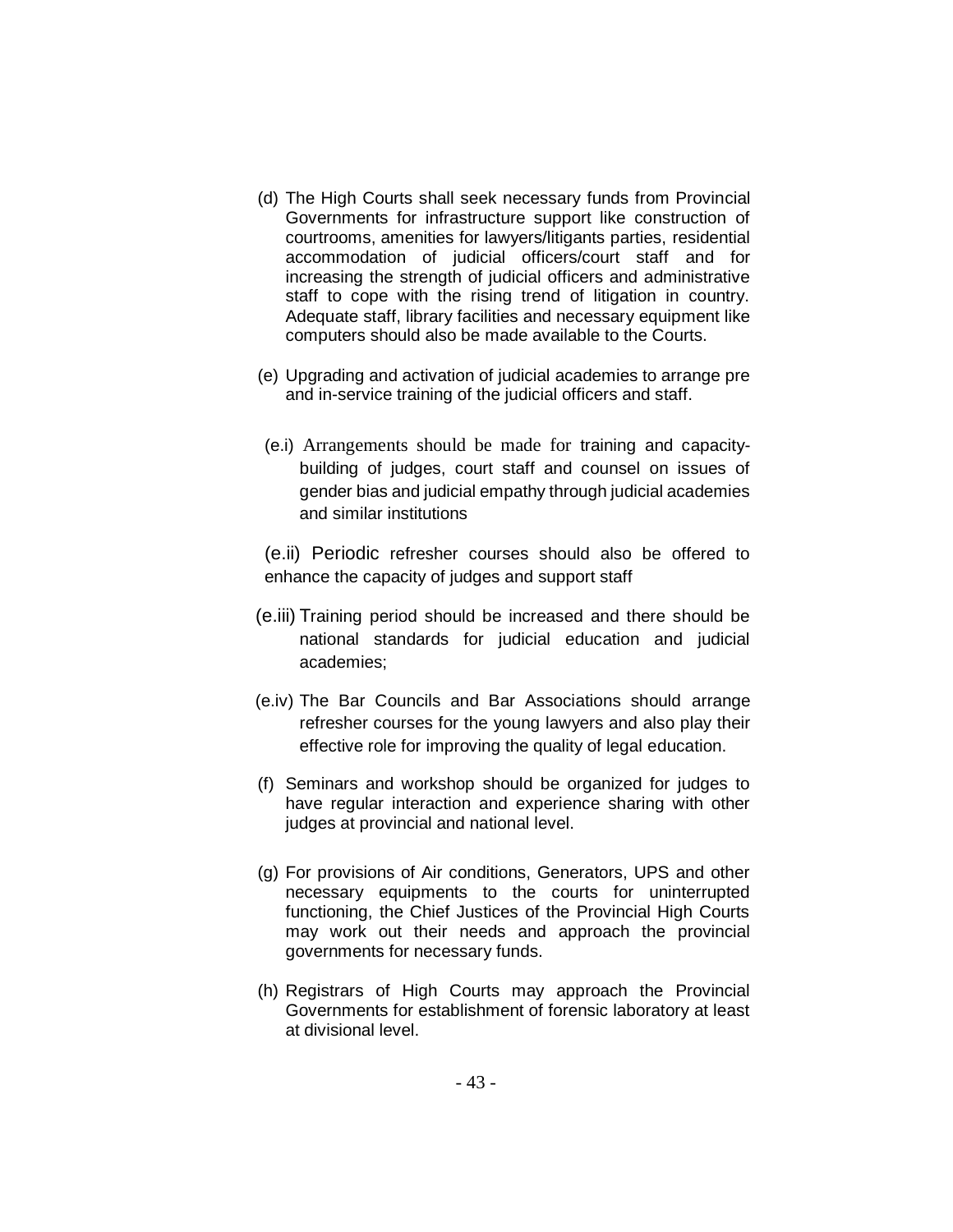**4) Scattered courts are also one of the major causes of nonappearance of lawyers as it takes hours to reach from one court to another. Therefore, in the cities court complexes should be constructed to accommodate all courts in one premises. Special Federal & Provincial Tribunals should also be accommodated in such judicial complex.**

**5) Presently, some judges of the High Courts are performing additional functions like Chairman, Environmental Protection Tribunals, Labour Appellate Tribunals etc which affects the working of the High Courts as a whole, therefore, it is decided that the concerned Government may be asked to appoint suitable persons against these positions instead of giving additional charge to the High Court Judges.**

**5-A) Green Benches / specialised environmental tribunals should be strengthened and judicial decisions on environmental cases be made available publically and promptly implemented. Training on environmental law / procedure be provided to judges and lawyers. Further more law schools should be encouraged to include environmental law in their curriculum.**

**6) The Government of Sindh in exercise of powers conferred under section 59 of the Prisons Act 1894 has brought an amendment in the Prisons Rules where-under the condemned prisoners are not kept in death cells till final decision on their appeals. Keeping in view the agonies of the condemned prisoners detained in death cells, the Committee directed that the Provincial Governments of Punjab, Balochistan and NWFP should consider making similar arrangements for taking out the condemned prisoners from death cells and keeping them in barracks with adequate security arrangements.**

**7) The Provincial Governments should realize the difficulties of under resource and over congested jails and establish new jails at district level or enhance the capacity of existing jails by constructing new barracks duly equipped with necessary amenities.**

**8) Non-production of prisoners before the Courts for trial due to shortage of resources and cramped judicial lockups is a major cause of delay in quick disposal of cases, therefore, the Provincial Governments should equip the prison department with necessary resources and increase the capacity of judicial lockups by constructing additional rooms with necessary facilities and security**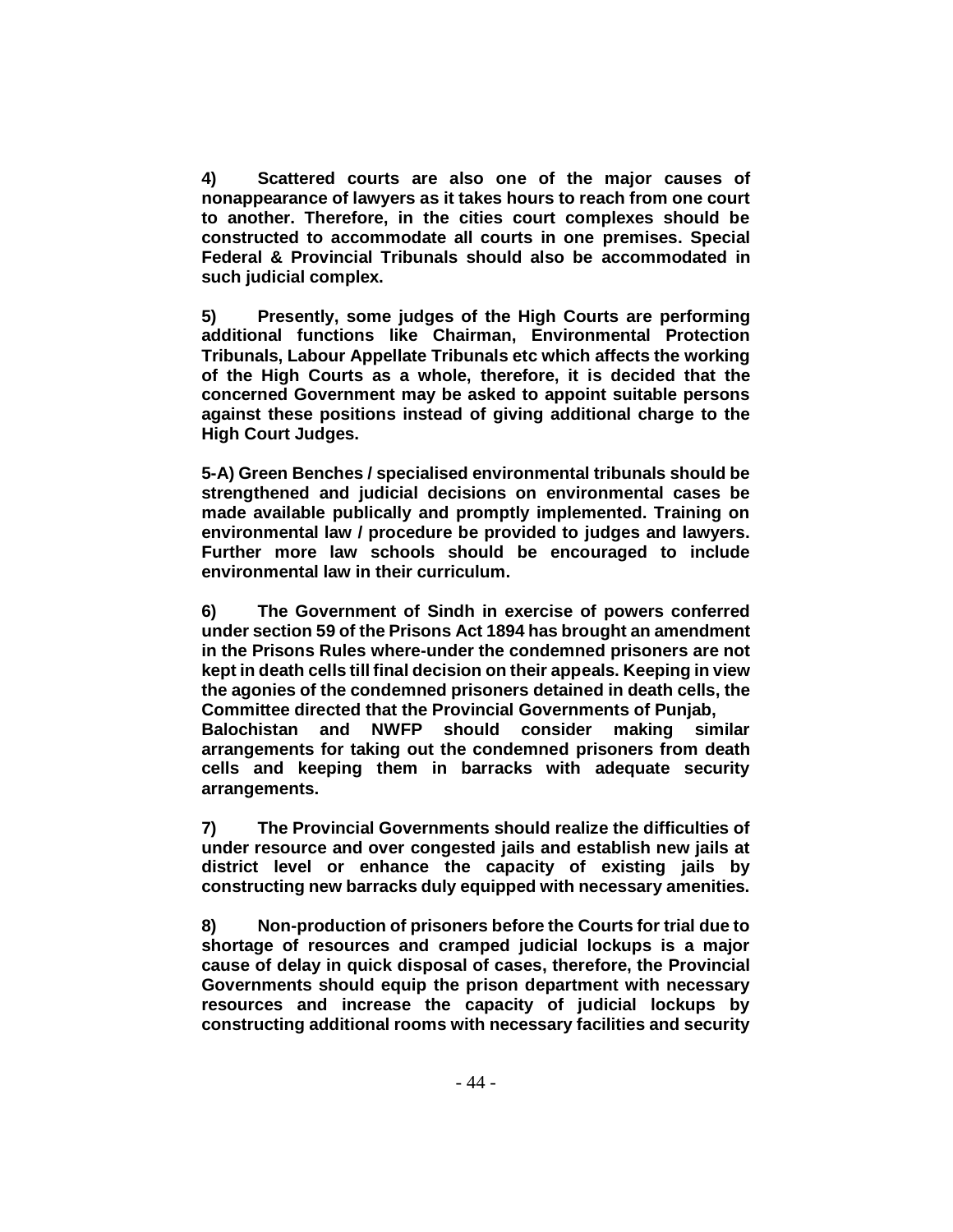#### **so that prisoners who are brought from other Districts should be kept there to face their trial.**

- (i) The provincial governments should be asked to construct jails at least at a district level and a sub-jail at tehsil level.
- (ii) The Committee further resolved that specious judicial lockups (Bhakhshi Khanas) with necessary facilities should be constructed in the Court premises for under trial prisoners rather than keeping them in prisons van in scorching temperature. For the time being, in case of non availability of judicial lockups the under trial prisoners may be kept in the lockups of police station near the District Courts for their production during trial.
- (iii) The jail authorities may adopt the system of double lock for the children wards and the keys may be kept with two jail officials.

**9) To address the problem of medical facilities to the inmates of various jails, the Committee recommended that the Chief Justices of the High Courts should hold meetings with the Chief Secretaries and Finance/ Health Secretaries of the provinces to chalk out policy for providing adequate medical treatment facilities to the ailing prisoners.**

**10) The capacity and functioning of process serving agencies be improved and for this purpose, the provincial governments may be approached for funds.**

The service of summons through Internet, TCS, Telephones and any other efficient method should be adopted by substituting the present outdated system of service through bailiff / Peyada. The Registrars, of the provincial High Courts with the approval of Chief Justices may settle subsidize rates with the local courier service. Such courier agencies should furnish reports to the concerned Courts regarding timely service of summons and in case of non service without any cogent reasons the firm should be held responsible.

**11) Computerization and networking should be introduced at all levels of judicial hierarchy. By introducing specifically designed software, the effectiveness of computers could be enhanced to check and monitor the case flow and measuring the qualitative and**